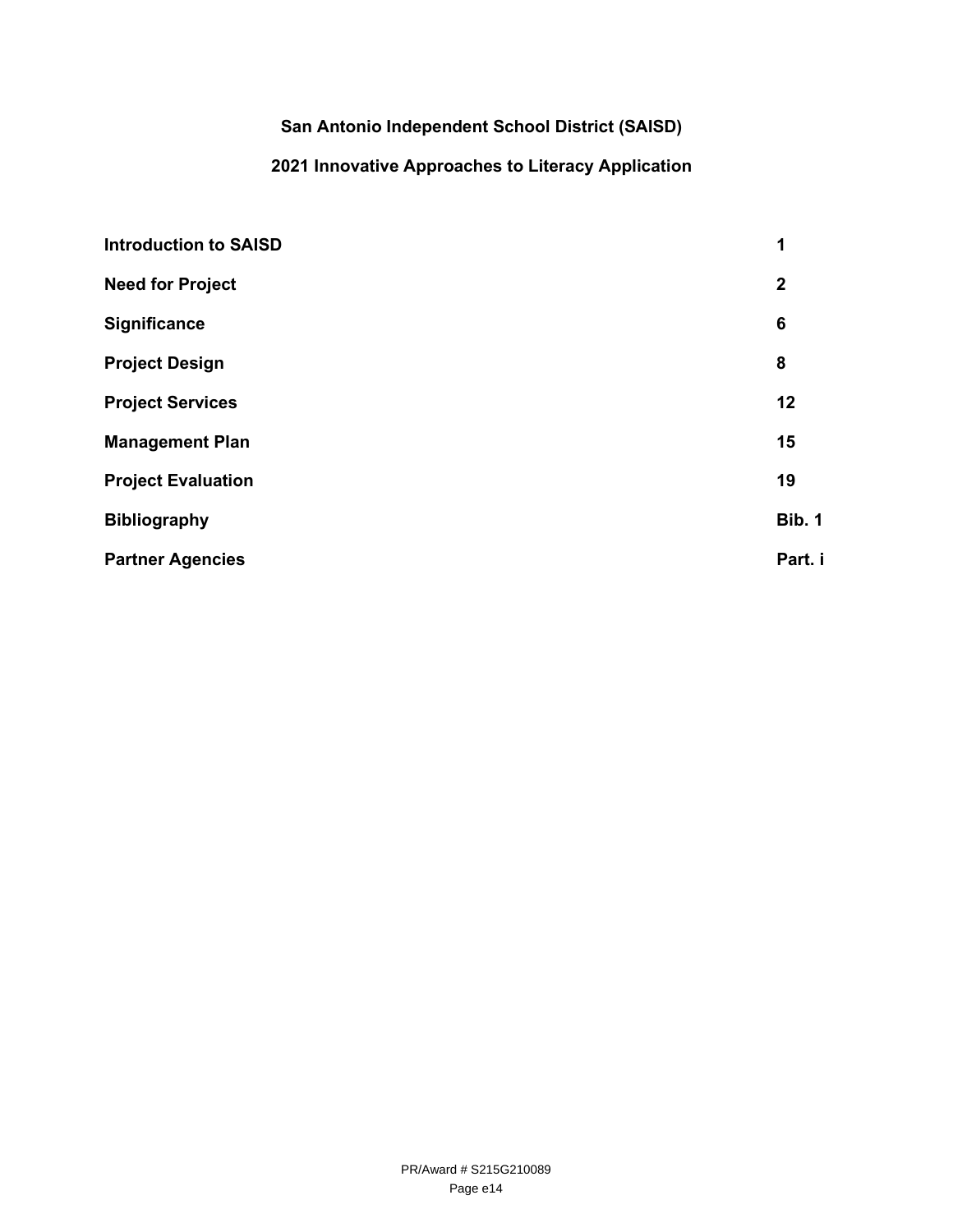#### **Introduction**

San Antonio Independent School District (SAISD) serves approximately 48,000 PK-12 students through 80 schools in the heart of San Antonio, Texas, the state's second-largest city located just 150 miles north of the U.S. border with Mexico. SAISD is Texas' 13<sup>th</sup>-largest school district out of 1,057 ISDs. Nearly all (90% of) SAISD students are low-income, meaning they are eligible for free or reduced-price lunch or other public assistance programs, 91% are Hispanic, 6.4% African American, 2.2% White, 11% qualify for special education services, 20% are Emergent Bilingual, 73% At Risk, 7% Gifted and Talented, and 19% Bilingual/ESL.

In the under-resourced communities SAISD serves, mastery of reading and language arts is an uphill battle for many students. The district educates approximately 10,000 English language learners each year and has over 60 schools with dual language programs -- comprising 19% of all students -- and 55% of all families in the district speak a language other than English at home, with 33% of those dual language families speaking English "less than very well," (U.S. Census). Nearly half (40%) of all SAISD families are living in poverty, and the overwhelming majority make \$35,000 per year or less. Parents often work two and sometimes three jobs to support themselves and their children, leaving little time to read at home, to help with reading and writing homework, or to participate in programming offered by school or city libraries, activities that are essential for reinforcing reading and language learning at home. And with many SAISD families struggling to provide basic necessities for their children, little funding is available to acquire home libraries on their own.

#### **Need for Project**

If SAISD's students do not achieve literacy by the third grade, they are far less likely to graduate from high school and significantly less likely to enroll in college, (Hein & Smerdon, 2013; Fiester, 2010; Lesnick et al, 2010). Just above half (61%) of 3rd graders in the district demonstrated reading ability that approached or exceeded grade level in 2019-20 vs. 73% of their peers in our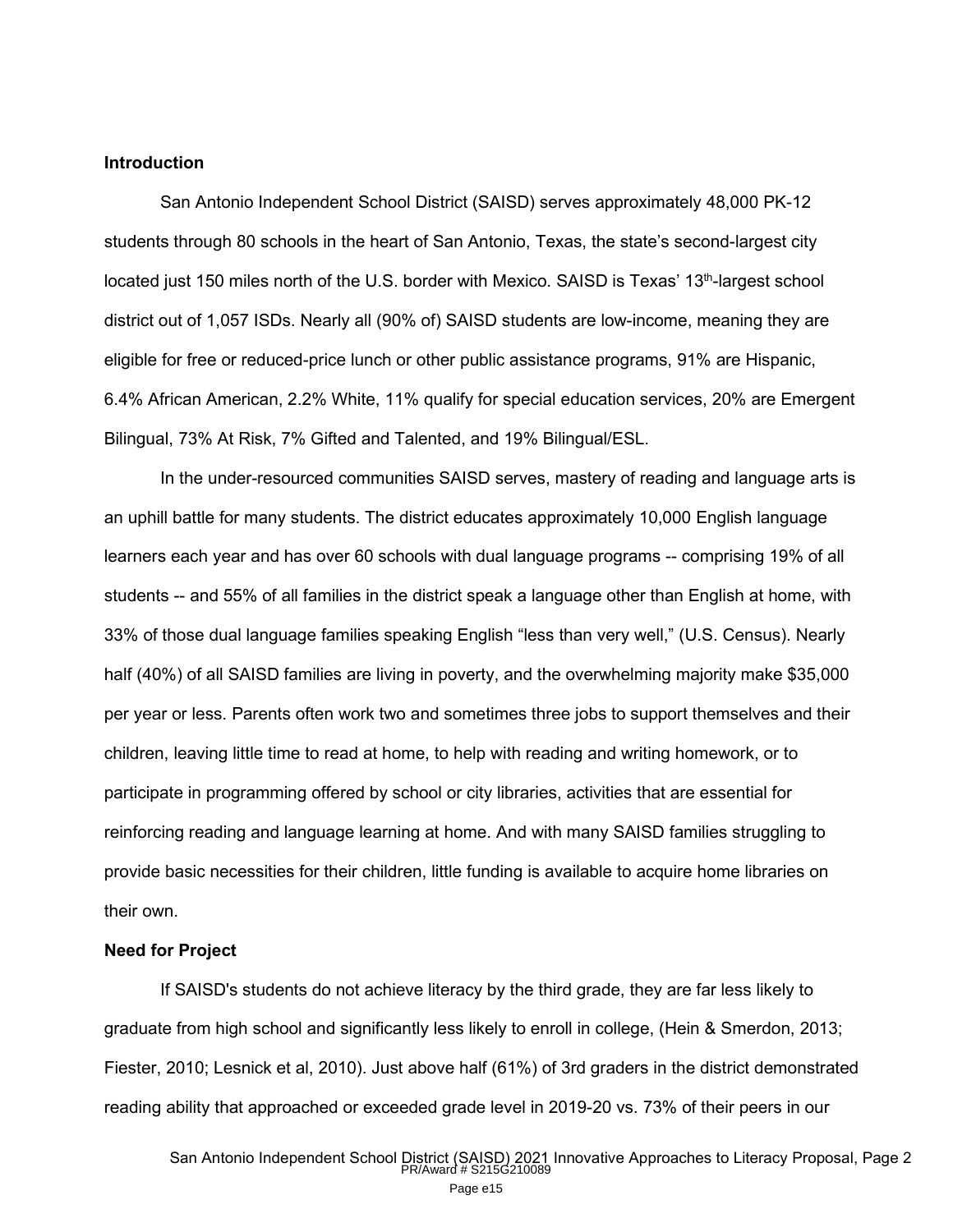region and 76% of their peers across the state.<sup>1</sup> Unfortunately, data shows this lack of reading and writing proficiency has a significant negative impact on students' performance throughout their time in school.

| Literacy, Academic Performance, 2019*                               | <b>SAISD</b> | <b>Region</b> | <b>State</b> |
|---------------------------------------------------------------------|--------------|---------------|--------------|
| 3rd graders with reading approaching or exceeding grade level       | 61%          | 73%           | 76%          |
| 6th graders with reading approaching or exceeding grade level       | 52%          | 67%           | 68%          |
| 8th graders with reading approaching or exceeding grade level       | 70%          | 85%           | 86%          |
| 9th graders who passed end-of-course exam for English I             | 49%          | 67%           | 68%          |
| Average SAT score                                                   | 884          | 993           | 1027         |
| % of Class of 2019 who dropped out                                  | 10.2%        | 7.5%          | 5.9%         |
| % of Class of 2018 who enrolled in Texas public college immediately | 47.1%        | 51.9%         | 53.4%        |
|                                                                     |              |               |              |

**\*Source:** 2019-20 SAISD Texas Academic Performance Report, Texas Education Agency.

In the 2021-2022 academic year, SAISD is launching the Reading the World, a comprehensive Bi(Literacy) plan. The plan states, "in San Antonio ISD, teaching literacy is approached from an asset-based ideology grounded in *Funds of Knowledge* (Moll & Gonzalez, 1994). When teachers value and use students' bank of knowledge that includes events and activities of their households and communities, they create a rich, cultural, and relevant environment that can accelerate literacy & biliteracy instruction. On December 5, 2020, Dr. Gloria Ladson-Billings spoke to SAISD educators, leaders, and stakeholders about the need to

<sup>1</sup> 2019-2020 Texas Academic Performance Report, Texas Education Agency.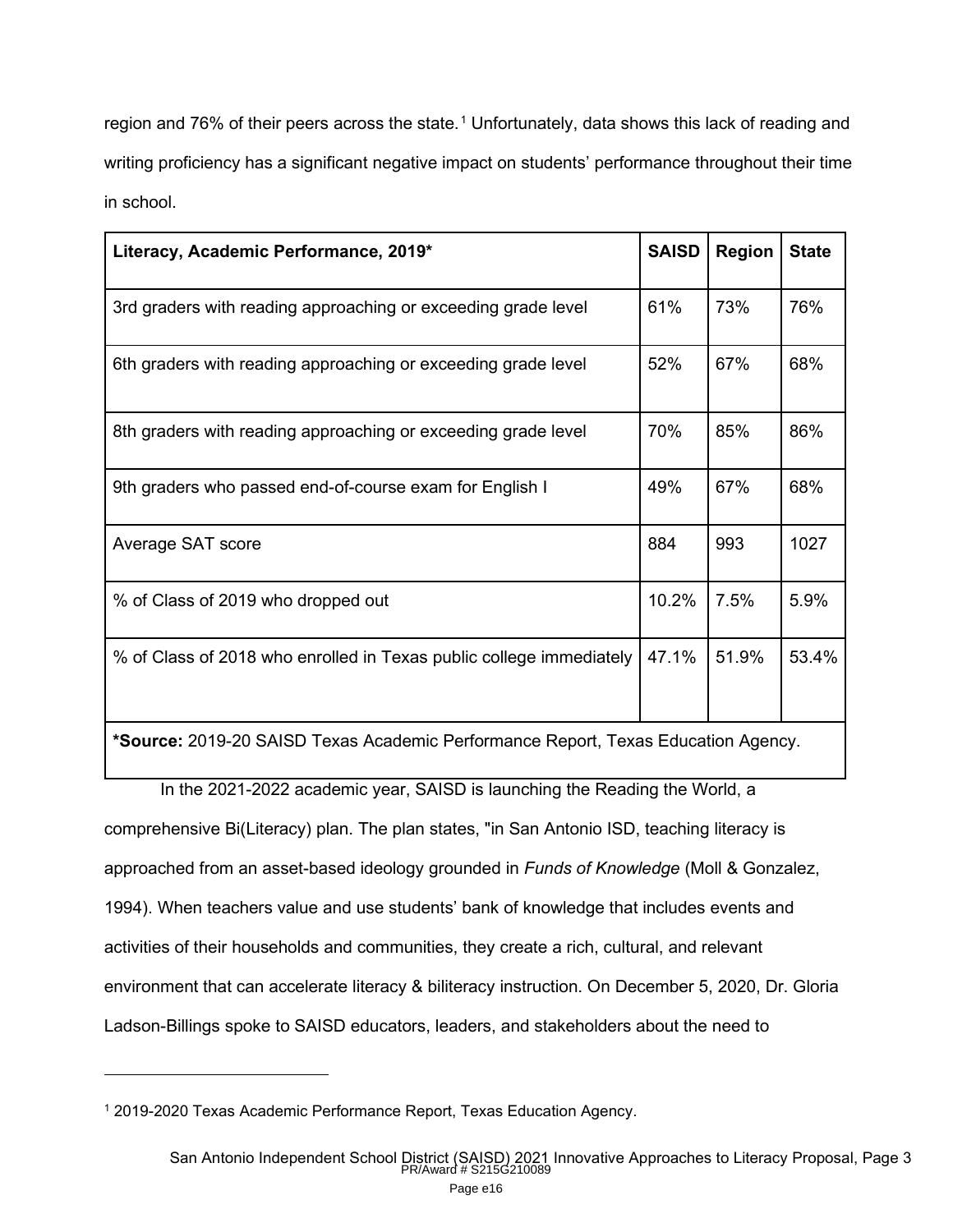fundamentally rethink education and consider the pandemic as an opportunity to RE-SET education using a more robust and culturally centered pedagogy. The San Antonio ISD story of re-setting literacy instruction goes beyond the technical aspects of teaching literacy, as is recommended by the Science of Teaching Reading. Literacy & Biliteracy instruction in SAISD is grounded in the social, cognitive, and cultural theories that view learning as a social act."

These trends are particularly troubling given our nation's individual and professional environments are rapidly changing as technology advances and transforms our daily lives. Many SAISD students are not thoroughly prepared for this landscape -- only 63% of all 8th graders demonstrated adequate proficiency in science in 2018-19 vs. a 81% statewide average for their peers. SAISD must significantly increase the number of students who achieve literacy early on to ensure they are prepared to take advanced classes in high school and to succeed in the competitive degree programs that will prepare them to thrive in today's high-skill economy. In response to this challenge, SAISD's Bi(Literacy) plan will focus on the following components that offer a comprehensive approach to increasing literacy that includes, and is not limited, to educator professional development, family and community engagement, evidenced-based teaching practices, and an overall shift in mindset that values the students' background knowledge and social-cultural perspective.

In response to this challenge, SAISD's Bi(Literacy) plan will focus on — **High Expectations**: Educators and key stakeholders ensure all students read at or above grade level in one or two languages; **Evidence-Based Teaching:** Students receive evidence-based literacy & biliteracy instruction that develops listening, speaking, reading, writing, critical thinking, cross-linguistic connections and metacognitive linguistic skills; **Reading Engagement:** Educators and key stakeholders ensure all students engage in high volume of reading for pleasure and interest; **Professional Development:** Educators and key stakeholders receive professional development on evidence-based and culturally responsive literacy & biliteracy instruction; **Assets-Based Ideology:**  Educators and key stakeholders amplify all students' background knowledge and socio-cultural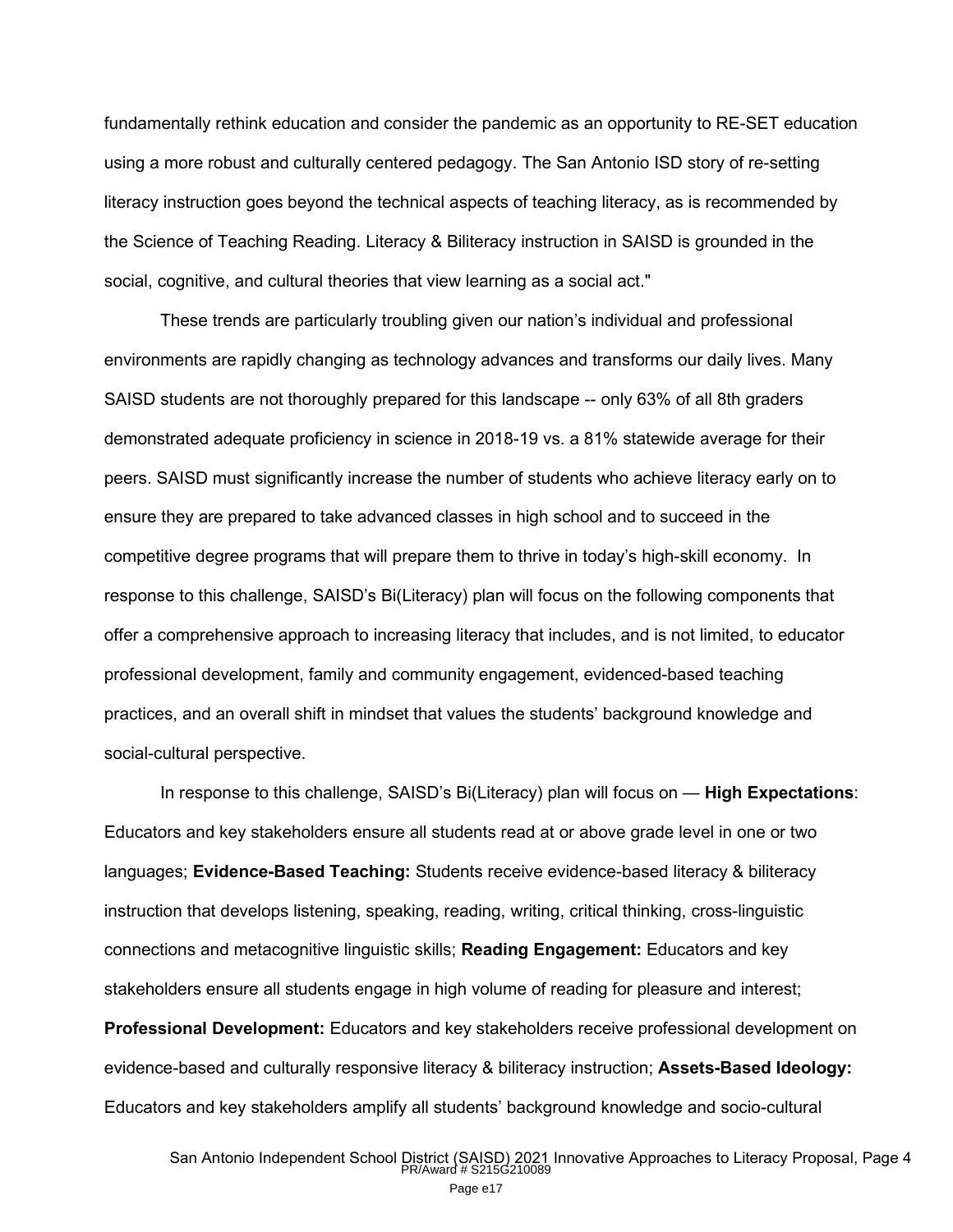perspectives; **Family & Community Engagement**: Educators and key stakeholders engage with and empower families and the community to build strong literacy & biliteracy partnerships.

SAISD schools are also facing new regulatory challenges. The Texas Education Agency (TEA), Texas' regulatory agency for public schools, adopted new standards that call for widespread modernization of public school libraries in keeping with today's digital age and national best practice. These standards establish guidelines for Texas public school library programs at four levels -- exemplary, recognized, acceptable, and below standard. We estimate significant additional financial and professional development resources are needed to ensure all of the district's 80school libraries meet at least the "recognized" level of service within the next few years. The overwhelming majority of our school libraries, particularly those in elementary and middle schools, have limited print and digital collections that offer access to cultural diversity and language. In addition, library funding does not allow for extended hours of operation that afford a variety of extended learning opportunities. And, in the age of a COVID-19 pandemic, large school systems have had to divert funding to support virtual learning and increase e-collections while updating and enhancing the current collections that address relevant topics such as social and emotional learning as students return to school.

**How these gaps will be addressed:** The SAISD IAL project will benefit 80 school libraries that serve approximately 21,000 students in Kindergarten-5th grade (ages 5-10), nearly 2,000 students in 6th-8th grade (ages 11-13), and about 12,700 students in 9th-12th grade (ages 14-18) by increasing book-to-student ratios, enhancing digital collections, extending services after hours, increasing targeted professional development, offering engaging and high-interest events aligned to the SAISD Bi(Literacy) plan that will improve students' reading ability and motivation to read, providing inquiry-based practices via STEM-related makerspace resources, offering literacy-based family reading sessions, and building student home libraries. Currently, 33 of SAISD's 80 school campus libraries share one Certified Librarian and one Library Instructional Assistant. Six of SAISD's 80 school campus libraries have no Certified Librarian and one Library Instructional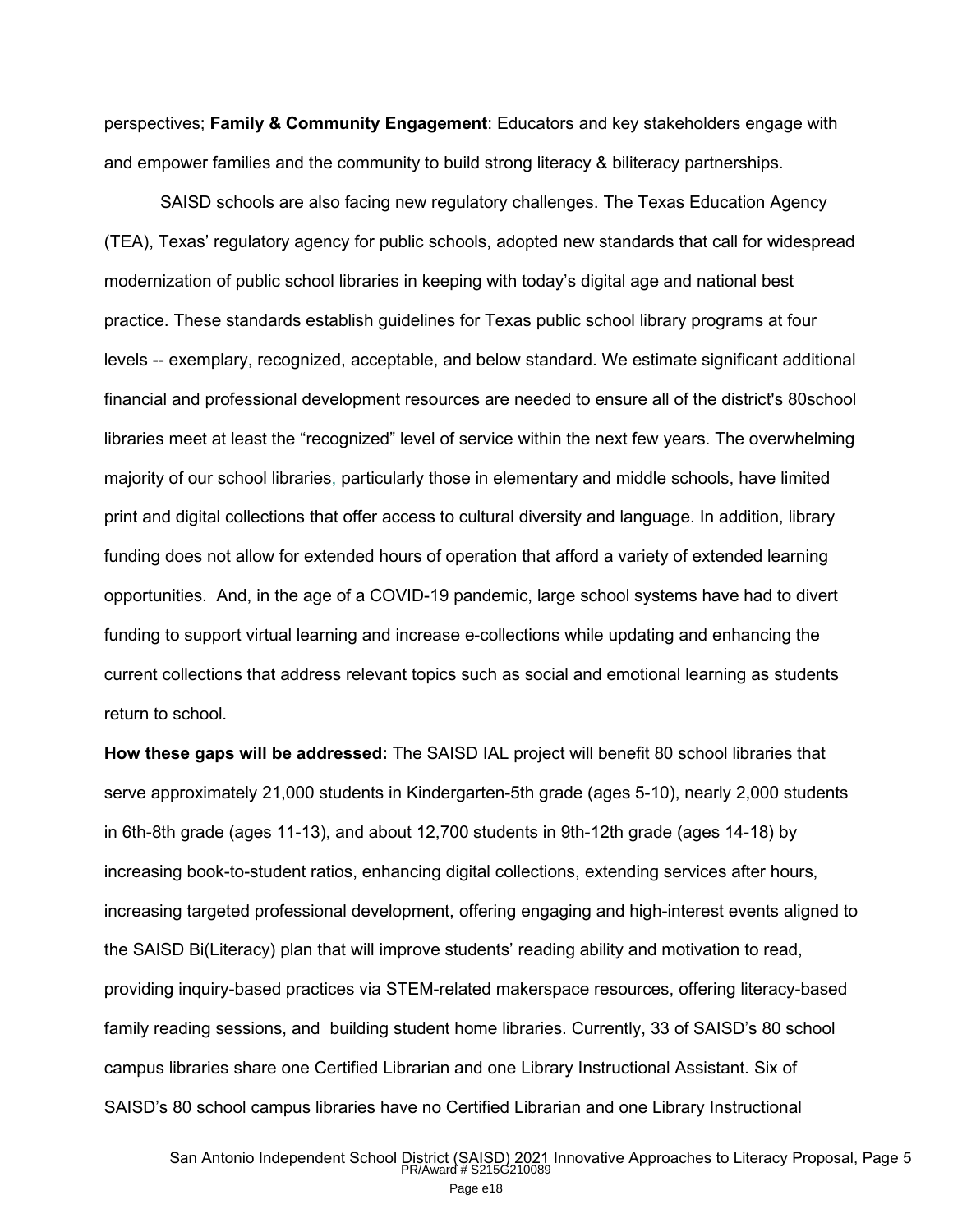Assistant. Also, in compliance with Competitive Preference Priority 1, grant funding will allow campus libraries to establish digital learning hubs and maker spaces that provide new, engaging resources for improving STEM literacy for elementary, middle, and high school students.

#### **Significance**

**Building capacity to provide, improve, or expand services that address the needs of SAISD students:** The differences in income and educational attainment in the inner-city neighborhoods SAISD serves vs. San Antonio's outlying suburbs is stark. The struggles our students experience from living in one of the most concentrated areas of poverty in the nation (Economic Innovation Group, 2016; Martin Prosperity Institute, 2015) puts them at higher risk for inadequate mastery of skills in reading and language arts (Fraumeni-McBride, 2017). This often results in being "held back" one grade or more in school, which significantly increases a student's chances of dropout.

While the work is ambitious, the need is extensive and has the highest elements of significance as literacy has the power to improve the lives of children and their families. San Antonio ISD has focused on supporting literacy & biliteracy achievement for its significant (90%) population of economically disadvantaged students. The causes of poor literacy among low income children are complex, but simple access to books is one of the biggest obstacles - and perhaps the biggest opportunity - in equalizing children's literacy (Bridges, 2013). Additionally, the number of books in a child's home has been shown to be a strong predictor on his or her reading exams (Children's Literacy Foundation, 2016). Research has also shown that increased access to libraries can make up for the effects of poverty on literacy development (Krashen, 2013).

Major findings of the Center for Early Literacy Learning's review of 21 experimental and longitudinal studies on the Effects of Parent-Mediated Joint Book Reading on the Early Language Development of Toddlers and Preschoolers noted, "...the longer the reading session, the use of novel books, and the more books that were read with a child, the larger the effect sizes." These findings demonstrate the continued need to have increased support beyond the school hours and offer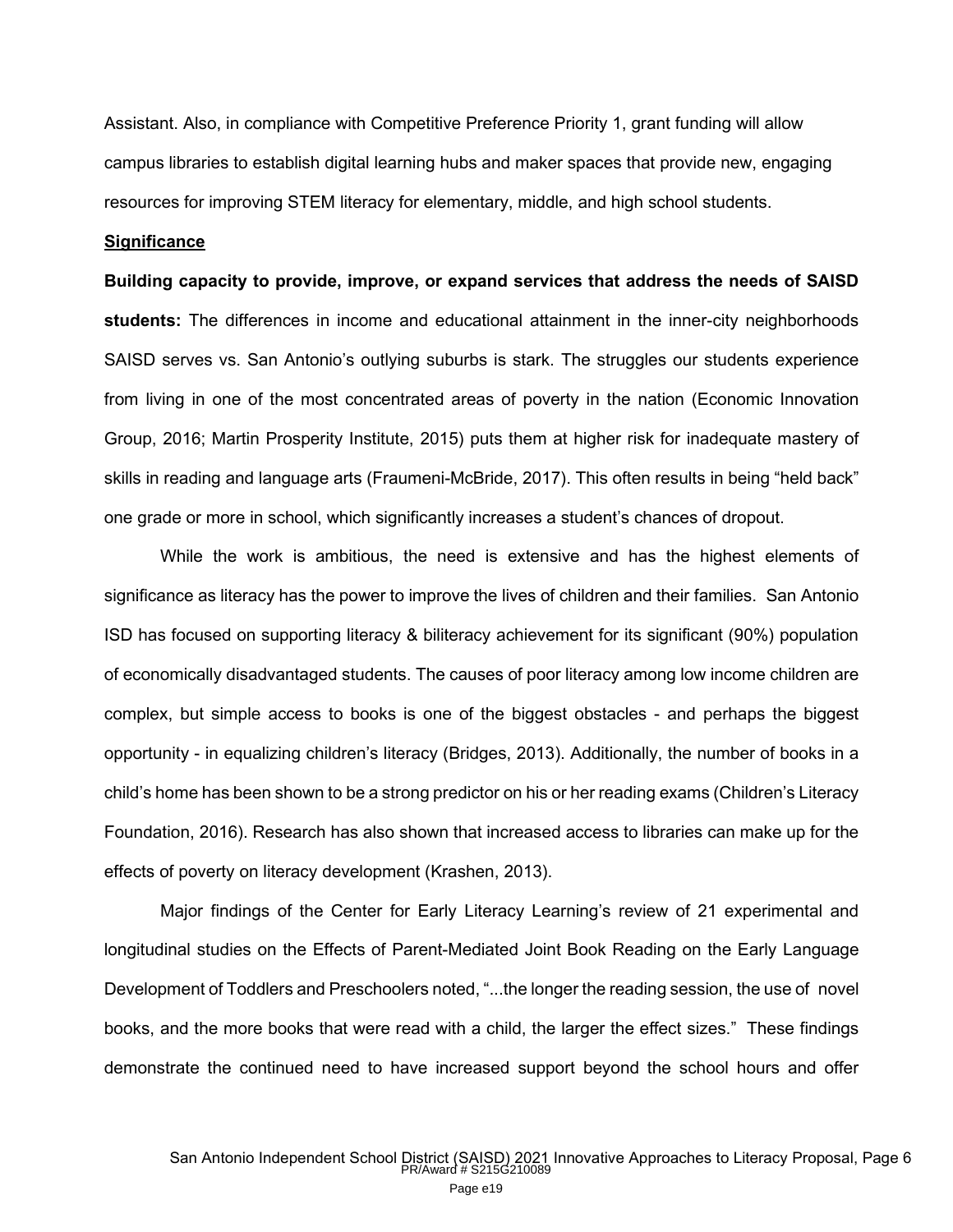resources to families to engage students in literacy and facilitate early child language development at home.

The unique demographics of 90% Hispanic and 20% students identified as emergent bilinguals have led the District to consider language and culture in our approach to literacy & biliteracy. Most of SAISD's Hispanic students were born in the United States and have been exposed to both English and Spanish at home and at school. Some students are more fluent in Spanish and are classified as emergent bilinguals, and other students whose heritage language is also Spanish are more fluent in English and are not classified as emergent bilinguals. Students in this second group are known as "heritage speakers'' (Thomas and Collier, 2012). Bilingualism is the dominant language of both emergent bilinguals and heritage speakers (Escamilla, 2014). This demographic of bilingual students born in the United States is referred to as the "New Normal'' by Dr. Kathy Escamilla (Escamilla et al., 2014).

SAISD's IAL project will directly address the literacy needs of the majority low-income, Hispanic students we serve by 1) establishing a book distribution program to ensure that low-income elementary students have access to a variety of self-directed reading materials at home, a proven strategy to increase students' reading comprehension and motivation to read (Fraumeni-McBride, 2017); 2) teaching the mostly low-income parents of SAISD kindergarteners how to build a love and appreciation of reading at home via book giveaways and parent-child reading sessions that are known to "lead to positive development in language, recognition, social, emotional, aesthetics areas," (Cheng, Chen & Chou, 2015); 3) facilitating dual language and/or differentiated instruction in K-8th grade by acquiring additional educational software and training teachers to use these resources, a strategy that has been shown to support growth in reading for students with "very low reading fluency," (Ehri, et al, 2007); 4) modernizing and expanding school library collections and inquirybased STEM/STEAM and maker space resources, which has been shown to positively impact students' performance on state assessment exams (Lance, 2000; Lance, 1993; Francis, Lance & Lietzau, 2010); by 5) increasing the level of collaboration between school librarians and teachers in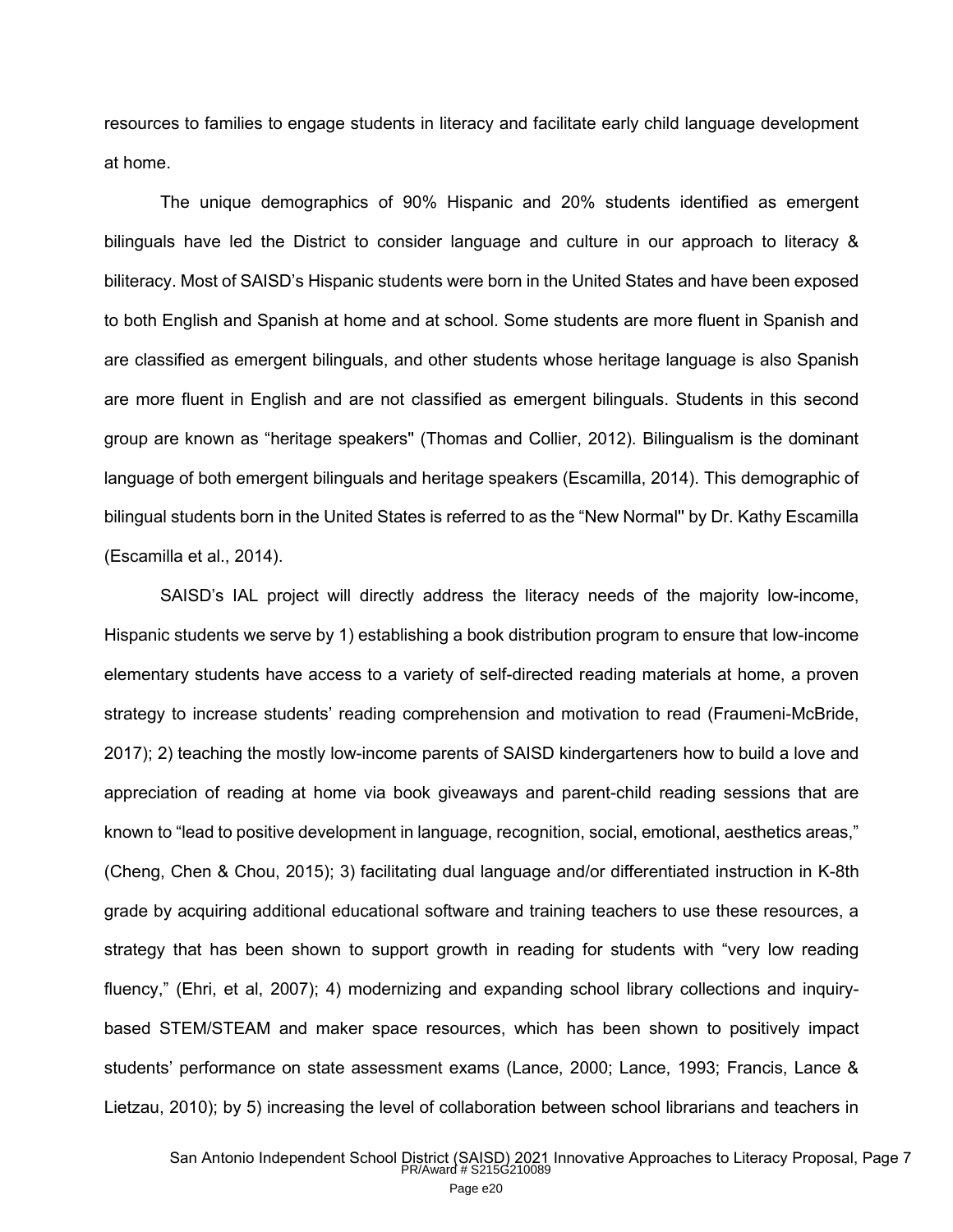all of our elementary, middle, and high schools to facilitate instruction in information literacy, which "could improve educational quality, enhance children's self-esteem, adapt children to the future competitive world market" and address a lack of home computers and internet connectivity (Zhang, Washington & Yin, 2014); and by 6) extending library hours at all of the district's seven traditional high schools to ensure low-income students have access to technology, reading, and database resources they need to excel in school.

## **Project Design**

**The goals, objectives, and outcomes to be achieved:** The goal of this IAL project is to increase reading growth as measured by STAAR and NWEA MAP for grades 3-8 every year of the grant. STAAR would offer summative assessment data while NWEA will be measured three times per year. In addition, students in grades 3-5 participating in the adaptive reading program through library campaigns and challenges will have a Lexile measurement within their personalized digital library.

| <b>Project Objectives</b>              | <b>Outcomes</b>                                                                                  |  |
|----------------------------------------|--------------------------------------------------------------------------------------------------|--|
| Establish a book distribution program  | By June March 2026, 90% of PK-5 elementary students                                              |  |
| for K-5 elementary students to build a | will receive two or more free books via a variety of library                                     |  |
| home library.                          | events including book clubs, summer book distributions,                                          |  |
|                                        | and library fairs (baseline: 15% of K-5 students can                                             |  |
|                                        | receive up to 6 books through a district-sponsored book                                          |  |
|                                        | club three times per year).                                                                      |  |
| Engage kindergarten parents in early   | By June 2026, at least 50 parents of kindergarteners will                                        |  |
| literacy practices such as conducting  | gain knowledge of the benefits for read-alouds and reading                                       |  |
| read-alouds and offer parent-child     | together as a result of their participation in a new parent-                                     |  |
|                                        | reading sessions for young children to child reading program (baseline: to be established in the |  |
|                                        | first year of the project).                                                                      |  |
|                                        |                                                                                                  |  |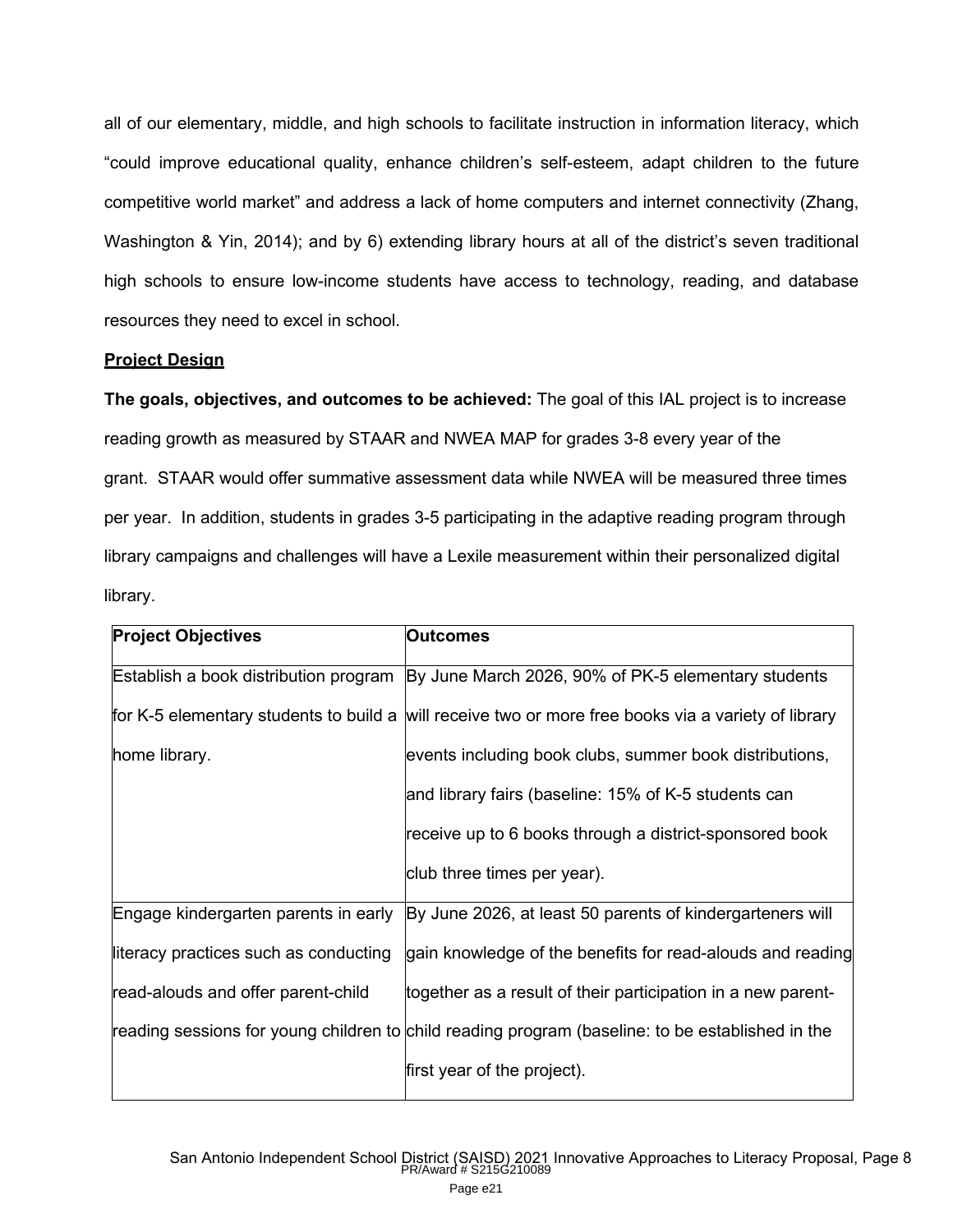| cultivate a love and appreciation of   |                                                                |  |
|----------------------------------------|----------------------------------------------------------------|--|
| reading at home.                       |                                                                |  |
| Facilitate dual language and/or        | By June 2026, the book-to-student ratio for elementary         |  |
| differentiated instruction in K-8th    | and middle school students will be at least 20:1 for print     |  |
| grade by acquiring additional          | (baseline print: 17:1 in 2020-21); eBooks 40:1 multi-user      |  |
| educational software and training      | books (baseline: 0:1 in 2016-17).                              |  |
| teachers to use these resources.       |                                                                |  |
|                                        | By June 2026, the book-to-student ratio for elementary         |  |
|                                        | and middle school students will be at least 20:1 for print     |  |
|                                        | (baseline print: 17:1 in 2020-21); eBooks 40:1 multi-user      |  |
| Modernize and expand school library    | books (baseline: $0:1$ in 2016-17)                             |  |
| collections and inquiry-based          | By June 2026, 80% of 4th graders, 70% of 6th graders and       |  |
| STEM/STEAM and makerspace              | 80% of 8th graders will demonstrate growth in reading and      |  |
| resources to positively impact         | language arts each year (baseline: 58% of all 4th graders,     |  |
| students' academic performance.        | 37% of all 6th graders and 76% of all 8th graders              |  |
|                                        | demonstrated growth in 2019-20).                               |  |
|                                        | By August 2023, districtwide reading campaign/challenge        |  |
|                                        | will be initiated, (baseline: 0, a similar initiative does not |  |
|                                        | currently exist in the district).                              |  |
| Increase the level of collaboration    | By 2026, 80% of K-5 teachers will be trained on                |  |
| between school librarians and          | information literacy in a variety of professional              |  |
| teachers in all of our elementary,     | development settings (virtual and in-person) to increase       |  |
| middle, and high schools to facilitate | information literacy in instruction during the day and after   |  |
| instruction in information literacy.   | school.                                                        |  |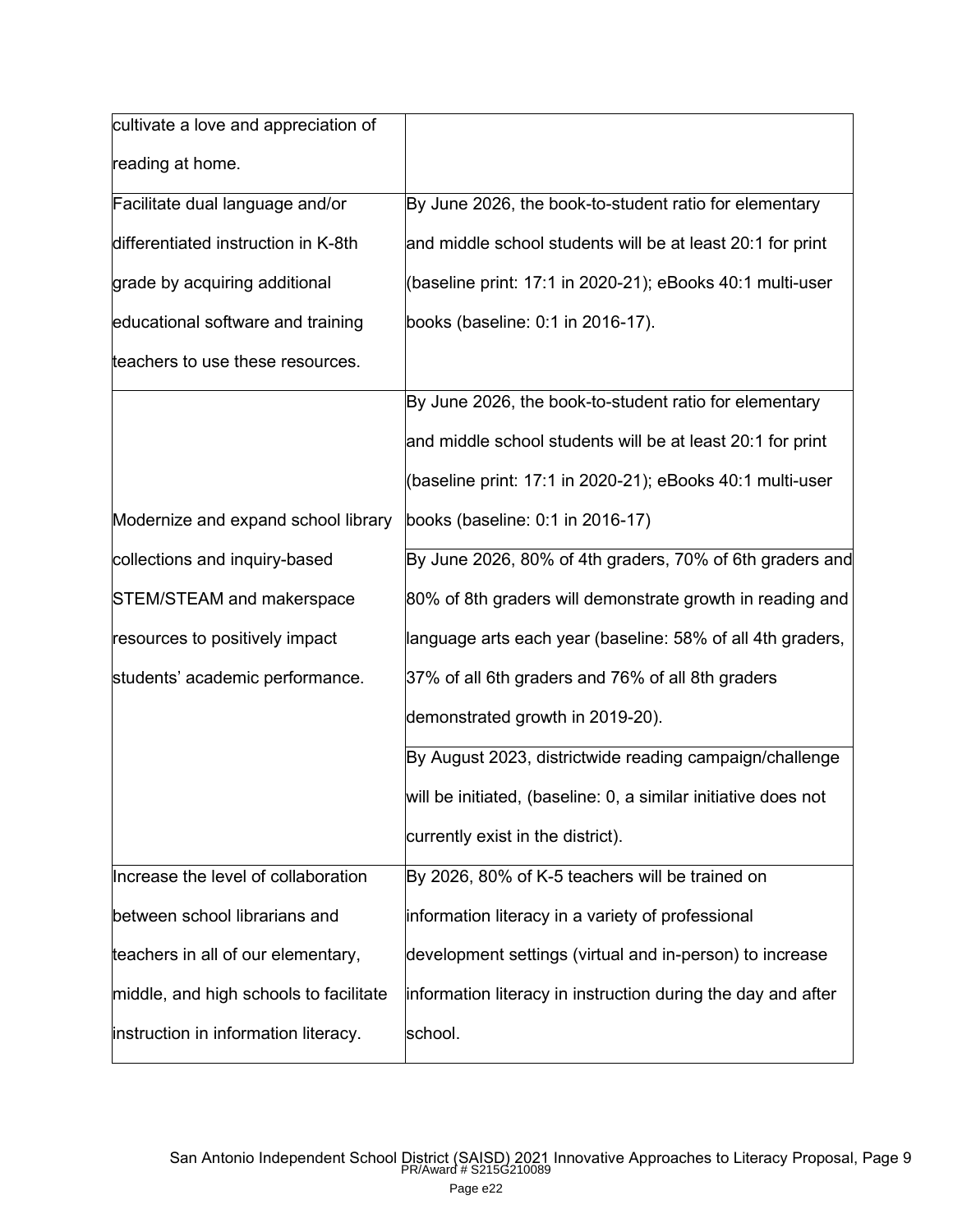| Extend library hours at all of the | By September 2024, 100% of the district's twelve                                                       |
|------------------------------------|--------------------------------------------------------------------------------------------------------|
|                                    | district's seven traditional high schools traditional high school libraries will offer extended after- |
| to access library resources and    | school hours (baseline: 0, no high school libraries are                                                |
| Internet.                          | currently offering extended                                                                            |
|                                    | hours).                                                                                                |

# **The extent to which the proposed project demonstrates a rationale:**

| <b>Project Activities</b>                | <b>Expected Outcomes</b>    | <b>Supportive Findings</b>         |
|------------------------------------------|-----------------------------|------------------------------------|
| <b>New Library Media Services</b>        | More K-12 students          | Collaborative planning between     |
| <b>Instructional Specialist supports</b> | demonstrate growth in       | teachers and librarians results in |
| IAL district wide programming            | reading and language arts.  | better reading assessment          |
| and use of IAL resources                 |                             | scores (Lance, 2000; Lance,        |
| through professional                     |                             | 1993).                             |
| development for librarians and           |                             |                                    |
| teachers.                                |                             |                                    |
| Libraries receive updated,               | Book-to-student ratios      | Larger and newer collections       |
| expanded collections and new             | increase for all elementary | support improved performance       |
| software apps to facilitate              | and middle school           | on reading portions of             |
| hands-on learning and more               | students that include       | standardized tests (Lance, 2000;   |
| frequent instruction in                  | cultural diversity, social  | Lance, 1993); instruction in       |
| information literacy.                    | emotional learning, and     | information literacy "could        |
|                                          | authentic literature to     | improve educational quality,       |
|                                          | support dual language       | enhance children's self-esteem,    |
|                                          |                             | adapt them the future              |

San Antonio Independent School District (SAISD) 2021 Innovative Approaches to Literacy Proposal, Page 10 PR/Award # S215G210089 Page e23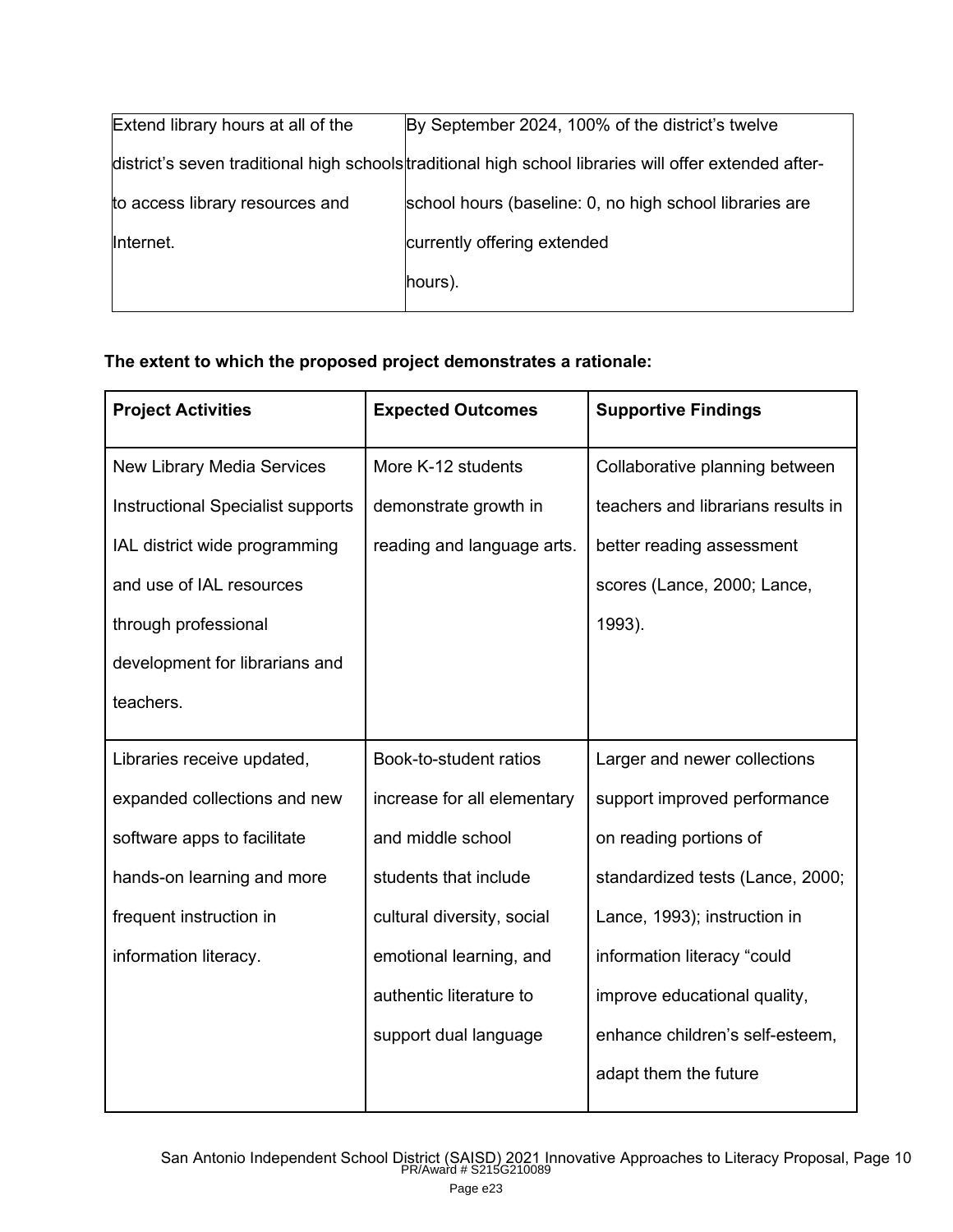|                                      | programming and linguistic | competitive world market" and     |
|--------------------------------------|----------------------------|-----------------------------------|
|                                      | support.                   | address a lack of internet        |
|                                      |                            | connectivity at home (Zhang,      |
|                                      |                            | Washington & Yin, 2014).          |
| School libraries extend hours to     | Parents of Kindergarteners | Parent-child reading can "lead to |
| host parent-child reading/book       | in SAISD will learn of     | positive development in           |
| giveaway events; high school         | benefits to reading aloud  | language, recognition, social,    |
| libraries extend hours to ensure     | and book reading           | emotional, aesthetics             |
| access to internet/technology to     | sessions; and more 9th-    | areas," (Cheng, Chen & Chou,      |
| complete assignments, develop        | 12th graders demonstrate   | 2015); low-income students have   |
| inquiry-based projects, or           | growth in reading and      | greater access to technology.     |
| participate in literary-based        | other core subjects.       | Research has also shown that      |
| competitions.                        |                            | increased access to libraries can |
|                                      |                            | make up for the effects of        |
|                                      |                            | poverty on literacy development   |
|                                      |                            | (Krashen, 2013).                  |
| $3rd$ through $5th$ grade elementary | Reading programs will      | Self-directed reading is known to |
| students will participate in book    | increase students'         | increase students' reading        |
| clubs and receive books for          | motivation to read and     | comprehension and motivation to   |
| personal reading and building a      | book distribution will     | read (Fraumeni-McBride, 2017).    |
| home library.                        | provide access to reading  |                                   |
|                                      | resources at home.         |                                   |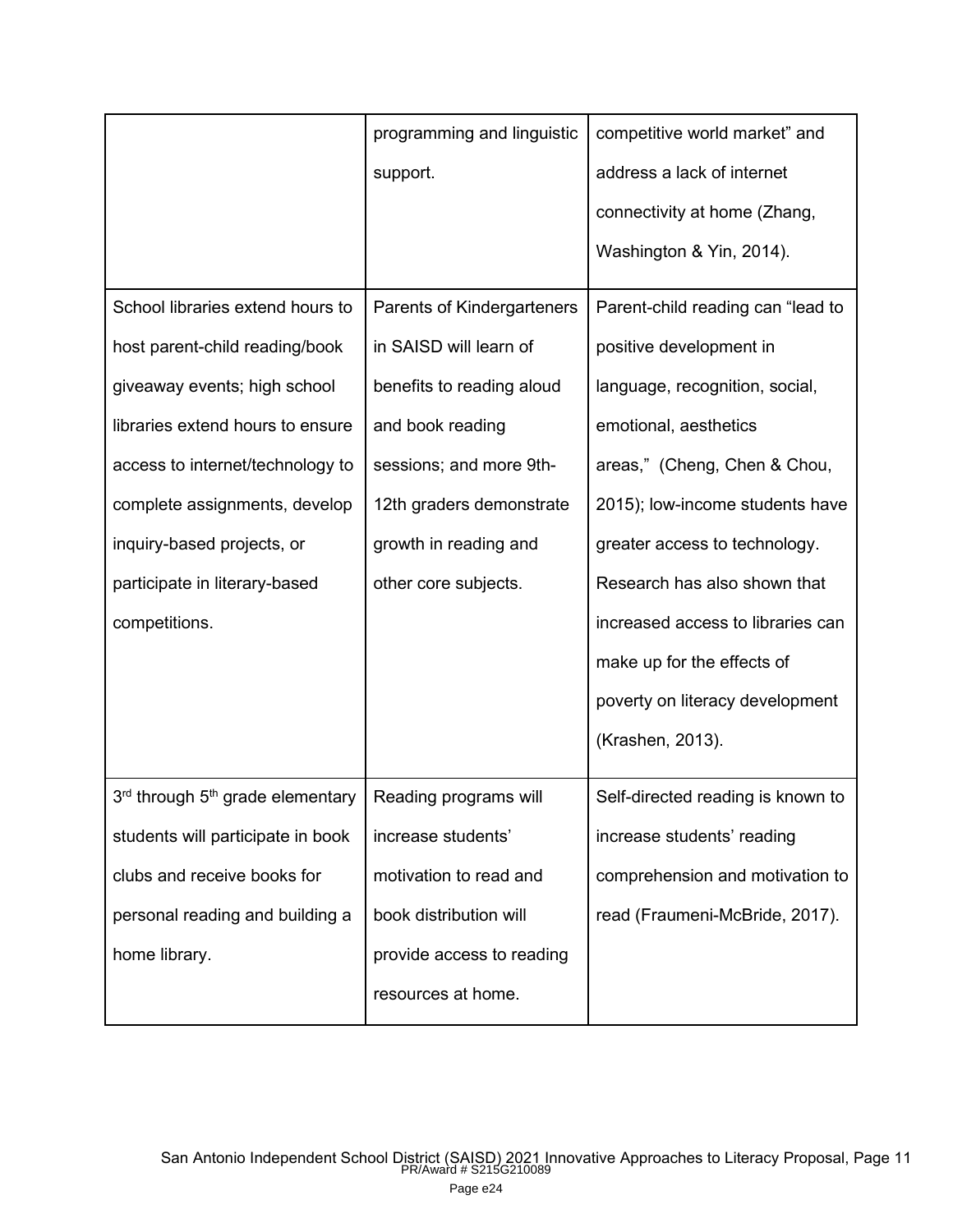| School libraries will expand      | Increase collection check-   | Reading self-selected texts helps |
|-----------------------------------|------------------------------|-----------------------------------|
| collections with both print and   | out and access to digital    | students with comprehension       |
| digital high-interest subject     | resources; increase          | and language acquisition and      |
| matter, digital literacy and      | literacy with high-interest, | builds life-long readers. It also |
| databases that offer Spanish      | diverse collections, and     | provides a foundation for         |
| authentic and linguistic support, | relevant topics.             | students to reach high levels of  |
| cultural diversity, and social    |                              | language proficiency (Krashen,    |
| emotional learning.               |                              | 2004)                             |
|                                   |                              |                                   |

## **Project Services**

**Services are appropriate to student needs:** Over the next five years, this IAL project will help SAISD increase the number of students who are proficient in reading by 1) creating a culture of reading in schools and in our community by re-imagining school libraries as flexible and adaptable learning centers that reinforce 21<sup>\*</sup> Century skills; 2) ensuring low-income students' equitable access to print and digital books for self-directed pleasure reading; and by 3) supporting students leverage technology to construct knowledge and become innovative and creative communicators by using a variety of tools and developing an early interest in STEM.

Because of SAISD's largely-Hispanic population, the district has focused on providing culturally, racially, religious, and linguistically diverse and relevant materials that will engage and attract students from different backgrounds. SAISD has built digital collections that support all students with linguistic accommodations and digital accessibility tools that provide auditory and visual support.

**Likely impact of services on intended recipients:** The convergence of literacy and the leveraging of technology in reading instruction is not carried out in isolation, but rather as part of a comprehensive framework (Fisher, Frey, & Hattie, 2017), and the student agency necessary for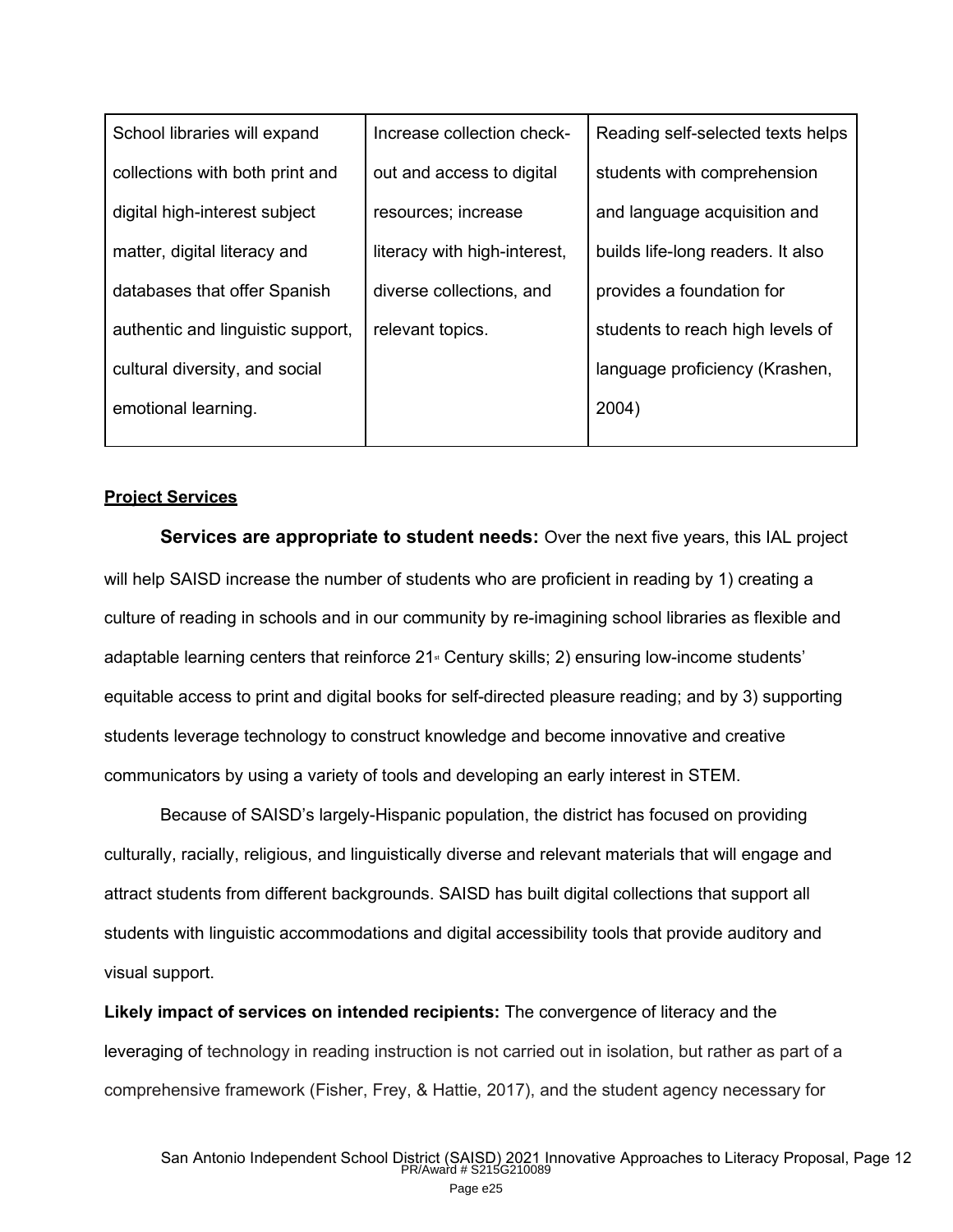students to work independently. The IAL project goals will not only engage students in high-interest books and the building of home libraries, but a bridge of literacy and technology that can be propelled by school libraries as emerging technology tools and literacy platforms are introduced to students that will build the for college, career, and military readiness.

| <b>Service</b>              | <b>Description</b>                                                                                                                                                                                                                                                                                                                                                                                                                                                                                                                                                                                       |
|-----------------------------|----------------------------------------------------------------------------------------------------------------------------------------------------------------------------------------------------------------------------------------------------------------------------------------------------------------------------------------------------------------------------------------------------------------------------------------------------------------------------------------------------------------------------------------------------------------------------------------------------------|
| <b>Book distribution</b>    | At least 40 kindergarteners and their parents/year receive books by<br>participating in twice-annual Parent-Child reading sessions that are hosted by<br>librarians and/or teachers during extended elementary school library hours.<br>At least 3,700 elementary schoolers/year receive a book of their choosing to<br>take home monthly starting with all $4th$ graders. LMS will determine which<br>elementary grade benefits in subsequent years based on the highest needs for<br>remediation in reading and writing.<br>At least 2,250 elementary, middle, and high school students/year receive a |
|                             | book of their choosing to take home monthly for achieving criteria to be a<br>"Super Reader," meaning they complete a predetermined number of<br>hours/book of pleasure reading each month.                                                                                                                                                                                                                                                                                                                                                                                                              |
| Professional<br>Development | ESC Region 20 trains 73 elementary, middle, and high school librarians and<br>library instructional assistants/year in how to assist teachers in the use of their<br>library's ebooks, virtual reference collections, learning software, and STEM<br>makerspaces.<br>SAISD elementary, middle, and high school librarians share their experience,                                                                                                                                                                                                                                                        |
|                             | what they learned from Region 20 with at least all lead teachers (Academic                                                                                                                                                                                                                                                                                                                                                                                                                                                                                                                               |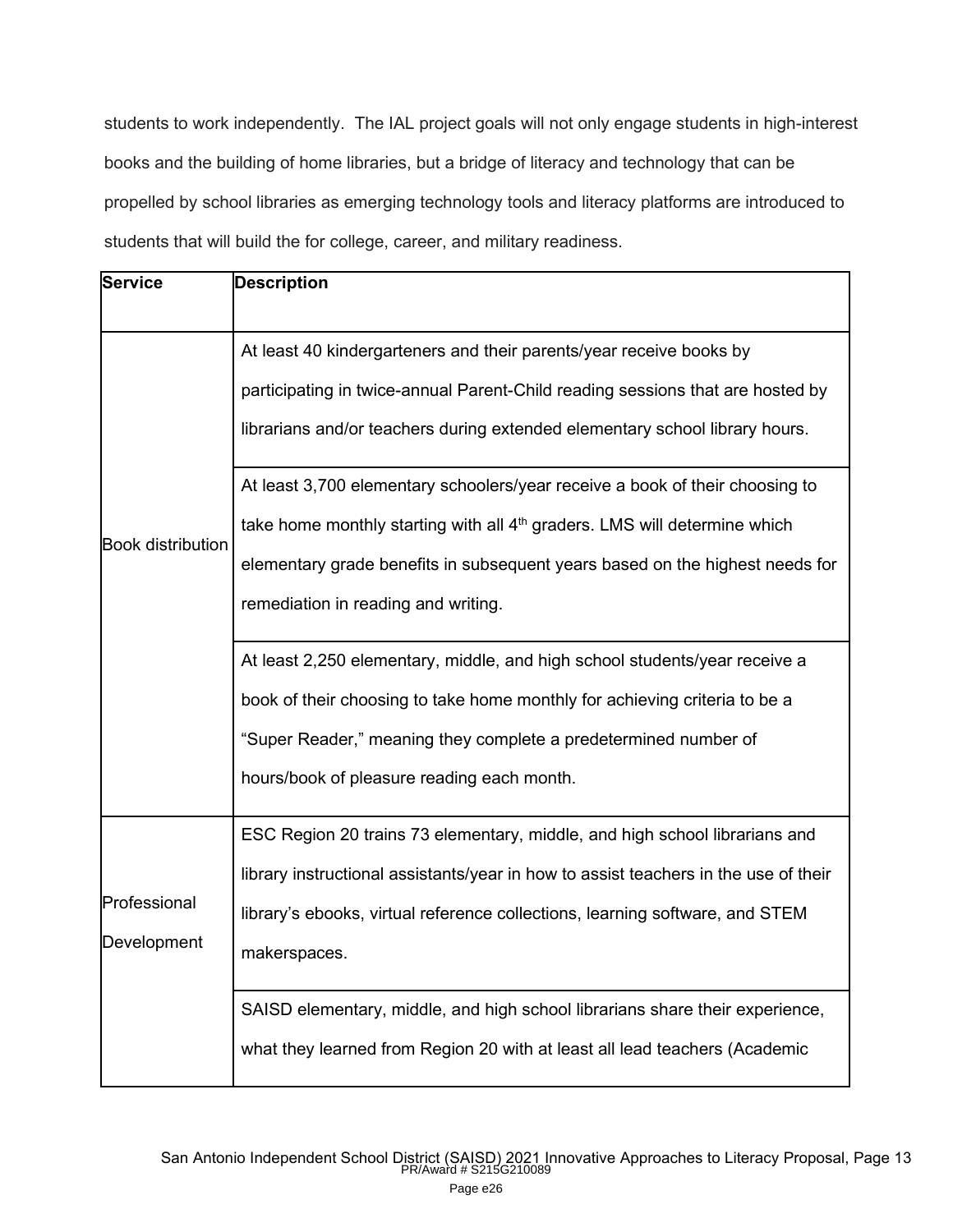|                 | Coordinating Teachers, Department Chairs, and Master Teachers) 650                |  |  |
|-----------------|-----------------------------------------------------------------------------------|--|--|
|                 | teachers/year.                                                                    |  |  |
|                 | Teachers and students will have access to new digital virtual reference           |  |  |
|                 | collections aligned to core subjects to support literacy across content. Will     |  |  |
|                 | provide a common resource across all SAISD schools and online tools that          |  |  |
|                 | allow for language translations and auditory features (GALE). In compliance       |  |  |
|                 | with CPP 1, STEM-focused titles, summer reading lists will be chosen.             |  |  |
|                 | All K-12 students will be able to participate in a "Super Readers" challenge that |  |  |
|                 | includes 1) print materials and online promotional materials; 2) student          |  |  |
|                 | committees that provide recommendations for traditional and eBook                 |  |  |
|                 | collections; 3) coordinated, district-wide literacy events that feature book      |  |  |
| Developing,     | discussions, giveaways, and/or bookmark design competitions at least three        |  |  |
| improving       | times each year; 4) a badging system for students and book giveaways to           |  |  |
| reading ability | reward them for number of books read; 5) teacher or student-led development       |  |  |
|                 | of book "trailers," or previews, using Padcaster equipment; and 6) engaging       |  |  |
|                 | students in the use of Sora to set goals for reading books.                       |  |  |
|                 | Teachers and students will have access to LightSail, a software tool that         |  |  |
|                 | provides an online personalized library for all 3rd-5th grade students. Lexile    |  |  |
|                 | measures are built into a wide variety of books for pleasure reading.             |  |  |
|                 | Teachers and students will have access to software such as Dolnk Green            |  |  |
|                 | Screen and Book Creator for existing tablets in elementary and academy            |  |  |
|                 | libraries to facilitate use of innovative education apps for creating authentic   |  |  |
|                 | student work such as student-developed stories, book talks, and story plots.      |  |  |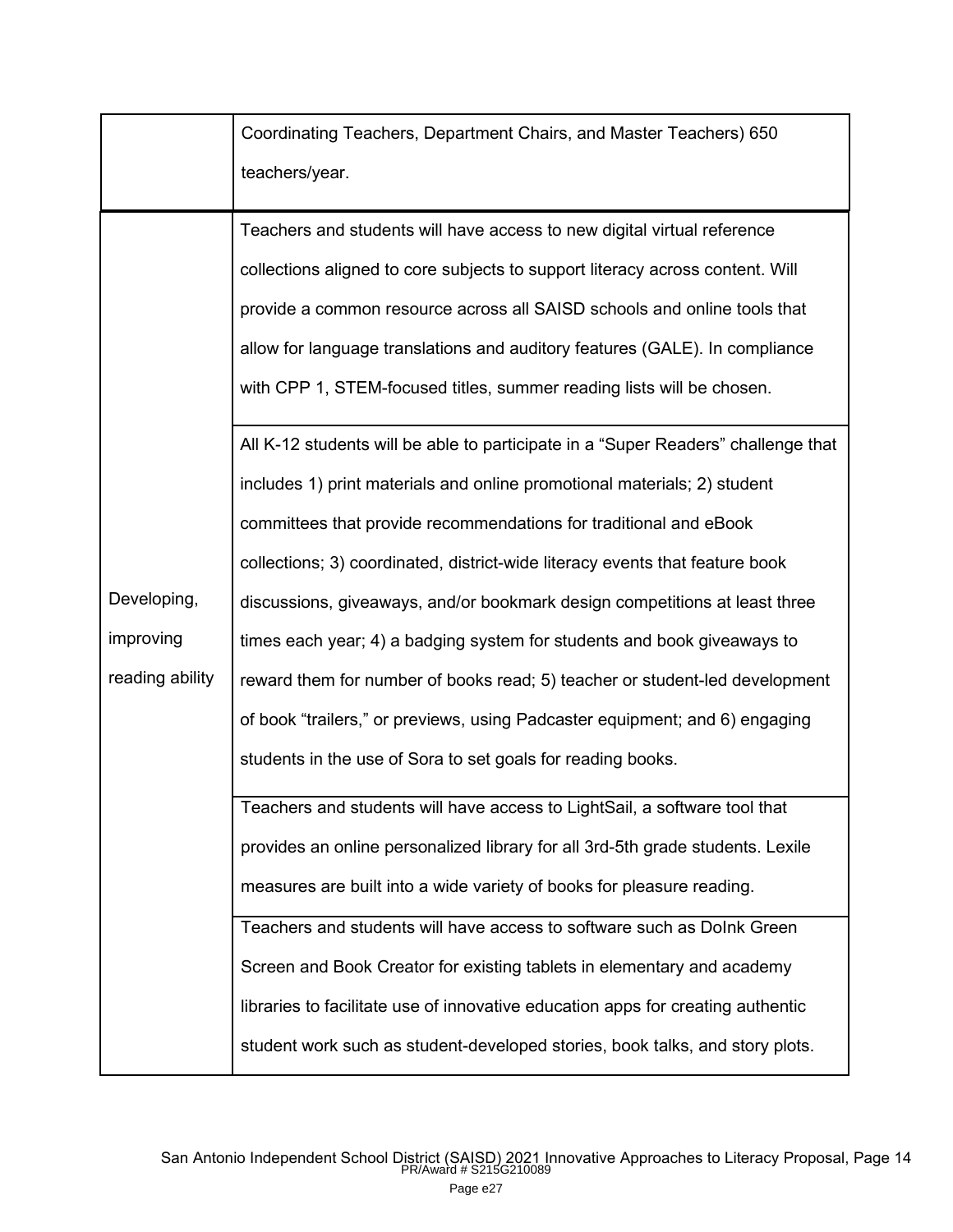| All grades 4-5 and grade 6 academy students will have access to an online       |
|---------------------------------------------------------------------------------|
| learning management system to document student learning through book            |
| groups/discussions.                                                             |
| All academy students and teachers have access to collaborative workstations,    |
| makerspaces, and digital tools in their campus library to facilitate active,    |
| collaborative STEM learning.                                                    |
| All elementary and middle school teachers and students have access to           |
| Padcaster mobile production equipment for use in class or student club          |
| projects. In compliance with CCP 1, teachers will be trained and encouraged to  |
| use Padcaster equipment to enrich student voice and choice projects and/or      |
| STEM-based topics by allowing students to create multimedia presentations       |
| and engage students in public-facing library campaigns and challenges.          |
| All students have access to Chromebooks or iPads.                               |
| All 9th-12th grade students, their families, and teachers have access to school |
| libraries after hours at least once per week to ensure low-income students      |
| have greater access to the internet and technology resources to complete        |
| homework assignments and class projects.                                        |
|                                                                                 |

# **Management Plan**

**Responsibilities, timelines, and milestones for accomplishing project tasks:**The following chart summarizes the project's management plan.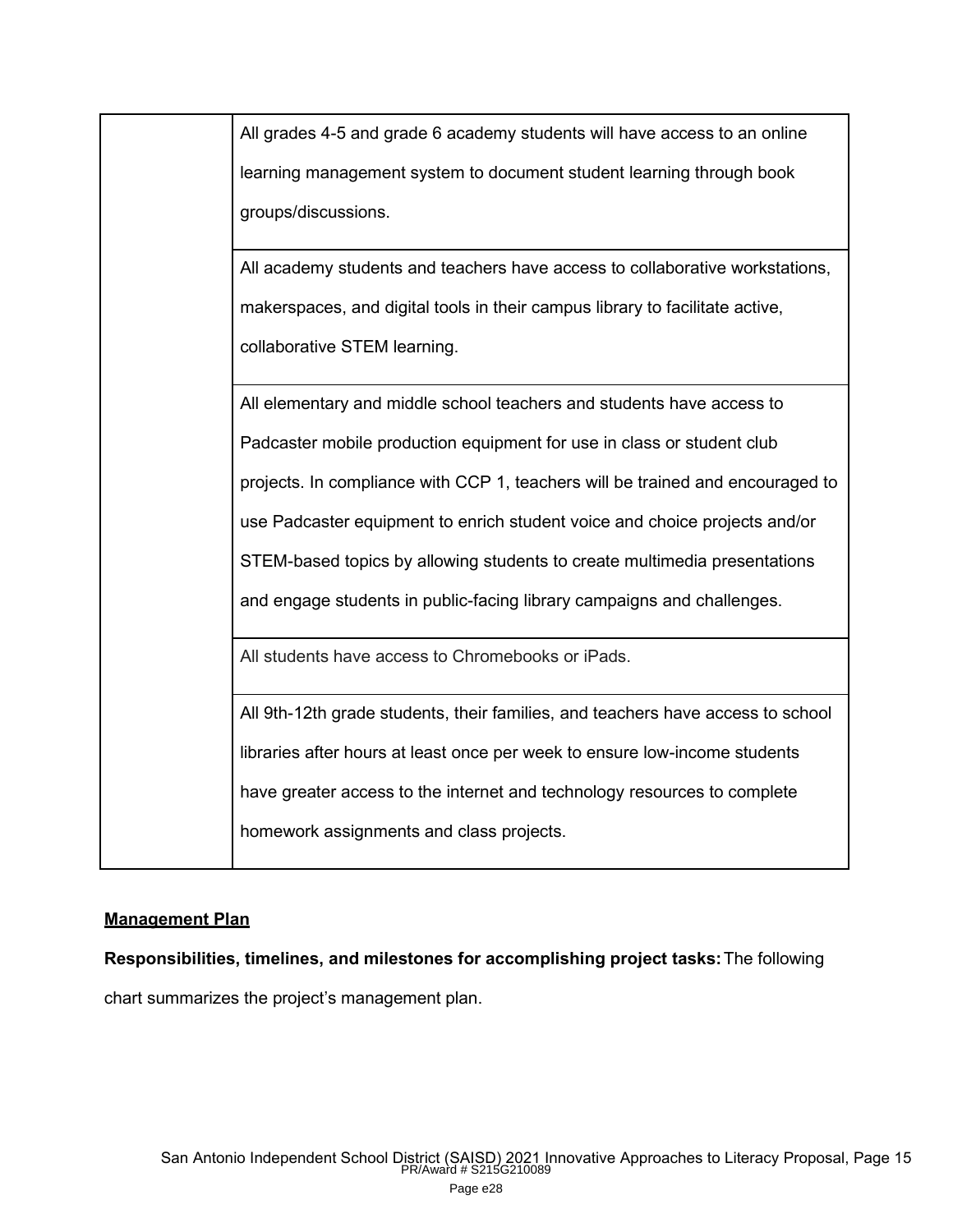| <b>Objective</b>     | <b>Timeline/Milestones</b>                     | Responsible                            |
|----------------------|------------------------------------------------|----------------------------------------|
|                      | Perpetual licenses for virtual references      | Library Coordinator &                  |
|                      | purchased by December 2022                     | <b>Core Content</b>                    |
|                      |                                                | Coordinators                           |
|                      | Updated books for library collections          | <b>Grant Facilitator &amp; Library</b> |
|                      | purchased, installed by December 2021;         | Coordinator                            |
|                      | August 2022 and August 2023                    | <b>Campus Librarians</b>               |
|                      | Licenses for online LMS to document student    | <b>Grant Facilitator &amp; Library</b> |
| All students have    | learning through book groups/discussions       | Coordinator                            |
| access to            | purchased by December 2021, August 2022,       |                                        |
| expanded,            | August 2023                                    |                                        |
| modernized           | Licenses for Dolnk Green Screen and Book       | <b>Grant Facilitator &amp; Library</b> |
| collections in their | Creator purchased by January 2022, August      | Coordinator                            |
| libraries.           | 2023, August 2024                              |                                        |
|                      | Collaborative workstations, makerspaces and    | <b>Grant Facilitator &amp; Library</b> |
|                      | digital tools purchased and installed by       | Coordinator                            |
|                      | November 2021, September 2022                  | <b>EdTech Coordinators</b>             |
|                      | Digital Teacher Librarian (DTL)/Grant          | Sr. Exec. Dir. Educational             |
|                      | Facilitator hired, trained by November 2018 to | <b>Technology and Extended</b>         |
|                      | assist Library and Media Services staff        | Learning & Library                     |
|                      |                                                | Coordinator                            |
| More students        | with training and supporting teachers, and to  |                                        |
| frequently use       | assist the Project Director with IAL grant     |                                        |
| eBooks, learning     | management.                                    |                                        |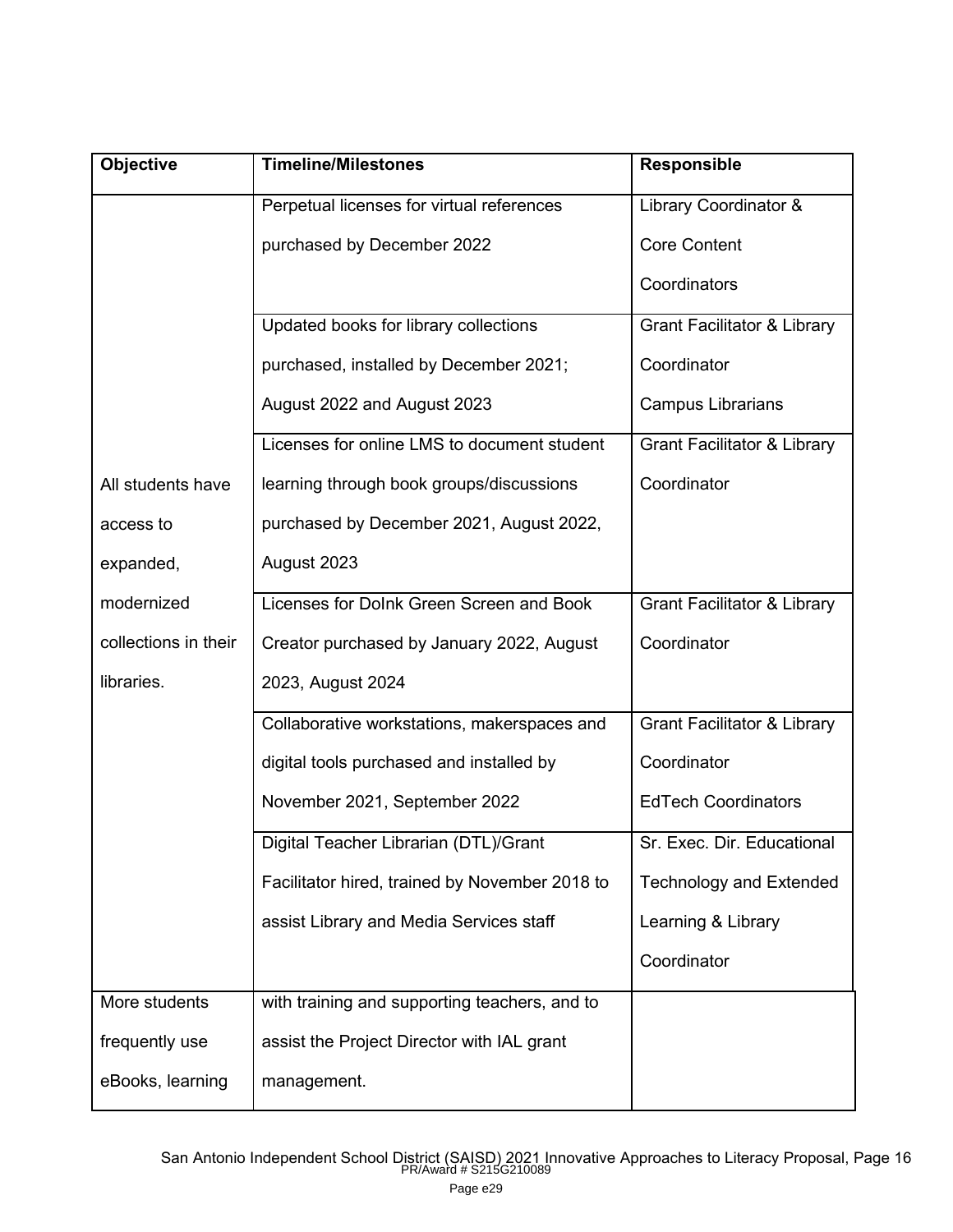| software,          | 73 SAISD Librarians complete approximately      | <b>Grant Facilitator &amp; Library</b> |
|--------------------|-------------------------------------------------|----------------------------------------|
| publishing tools,  | eight hours of training provided by ESC-20      | Coordinator                            |
| and STEM           | each quarter.                                   |                                        |
| learning resources | Five to 10 K-12 teachers complete training      | Campus Librarian,                      |
| in their classes   | provided by SAISD Librarians by the end of      | monitored by Grant                     |
| and/or libraries.  | each quarter                                    | Facilitator                            |
|                    | By June 2026, at least 70% of all K-12 teachers | Campus Librarian,                      |
|                    | in SAISD are using IAL resources for their      | monitored by Grant                     |
|                    | classes and/or student clubs at least bi-       | Facilitator                            |
|                    | monthly.                                        |                                        |
| Students and their | Books for distribution program and books and    | <b>Grant Facilitator &amp; Campus</b>  |
| families benefit   | supplies for the Super Readers                  | Librarians                             |
|                    | campaign/competition purchased by February      |                                        |
| from extended      | 2022, October 2023, October 2024 books          |                                        |
| school library     | distributed to students by semester; Super      |                                        |
| hours and          | Reader campaign/competition announced to        |                                        |
| programming that   |                                                 |                                        |
| is designed to     | students and parents by January 2022,           |                                        |
| grow and support   | September 2022, September 2023.                 |                                        |
| a culture of avid, | Books for annual Parent-Child reading           | <b>Campus Librarians</b>               |
| proficient readers | events purchased by January 2022, October       | monitored by Grant                     |
|                    | 2023, October 2024; events take place fall of   | Facilitator                            |
| throughout SAISD.  | each year.                                      |                                        |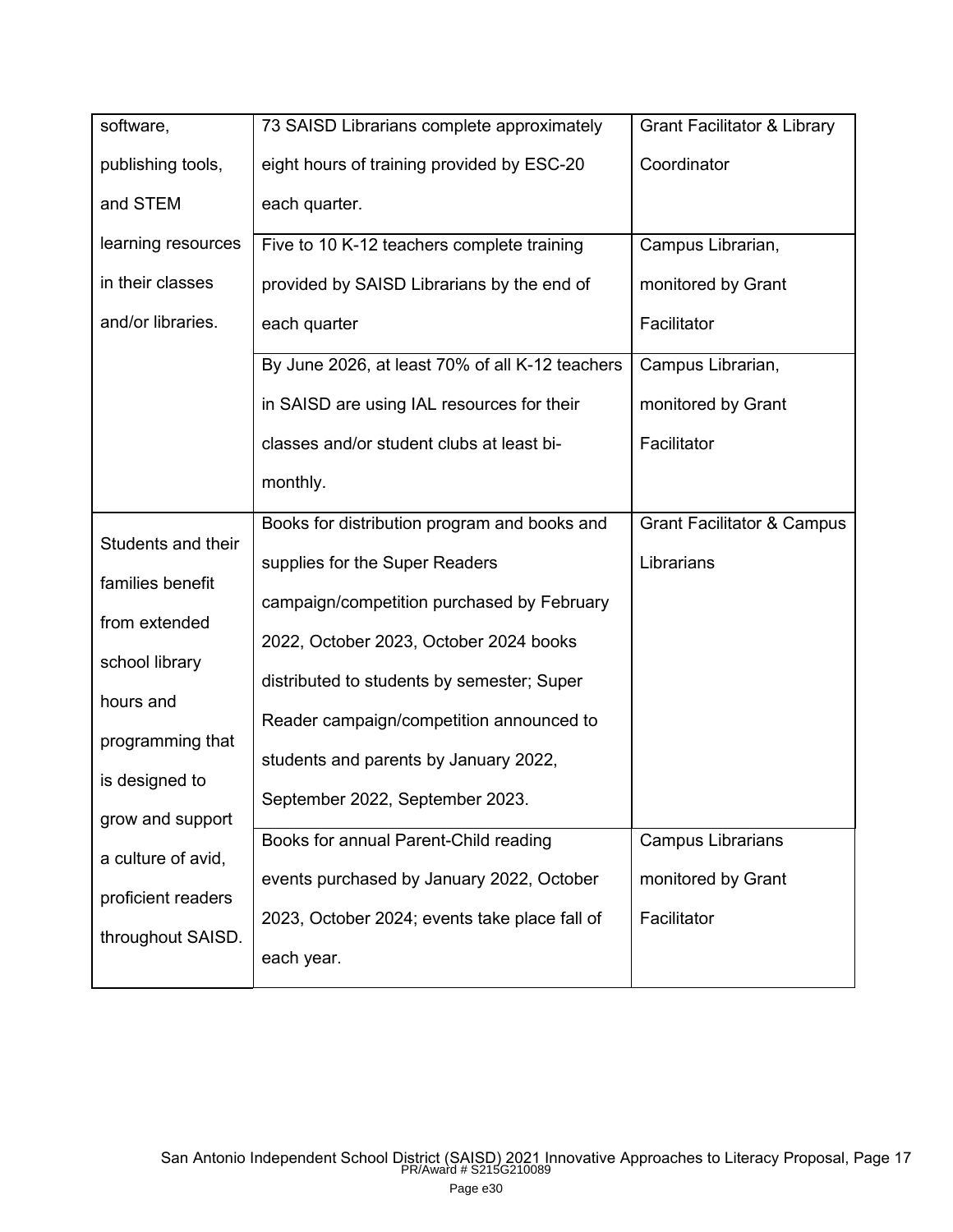| High school library extended hours, tablet | <b>Librarians and Grant</b> |
|--------------------------------------------|-----------------------------|
| lending program announced to students and  | Facilitator                 |
| parents by August 2022                     |                             |
|                                            |                             |

The Director for SAISD's IAL Project, Senior Executive Director of SAISD's Office of Educational Technology and Extended Learning will report on its progress to the Deputy Superintendent of Academics and School Leadership at least monthly. An IAL Implementation Team composed of the Project Director; the district Director of Reading/ELA; the district Coordinator of Library and Digital Commons; Digital Teacher Librarian; and Educational Technology Coordinators will be responsible for establishing the campus protocols and implementation plan. The team will meet at least four times each year to assess project progress and to discuss implementation/ lessons learned from the program. A comprehensive website page will be added to the Library and Digital Commons Website for ongoing communication and project updates and opportunities. Principals will receive quarterly updates through the district's official principal memorandums.

**Time commitments of the project director, principal investigator and other key project personnel:** The following chart lists the time commitments and qualifications for the Project Director and other key project personnel:

| <b>Job Title/Time</b>  | <b>Responsibilities/Qualifications</b>                                                     |  |  |
|------------------------|--------------------------------------------------------------------------------------------|--|--|
| <b>Commitment</b>      |                                                                                            |  |  |
|                        | Senior Executive Director of The Senior Executive Director of SAISD's Office Educational   |  |  |
|                        | Educational Technology and Technology and Extended Learning will serve as the Director for |  |  |
| Educational Technology | the project with overall program oversight and evaluation metrics.                         |  |  |
| (5%)                   | This position oversees Educational Technology, Library and                                 |  |  |
|                        | Digital Commons, Technology and Instructional Materials                                    |  |  |
|                        | Allotment (textbook adoptions and digital resources), Digital                              |  |  |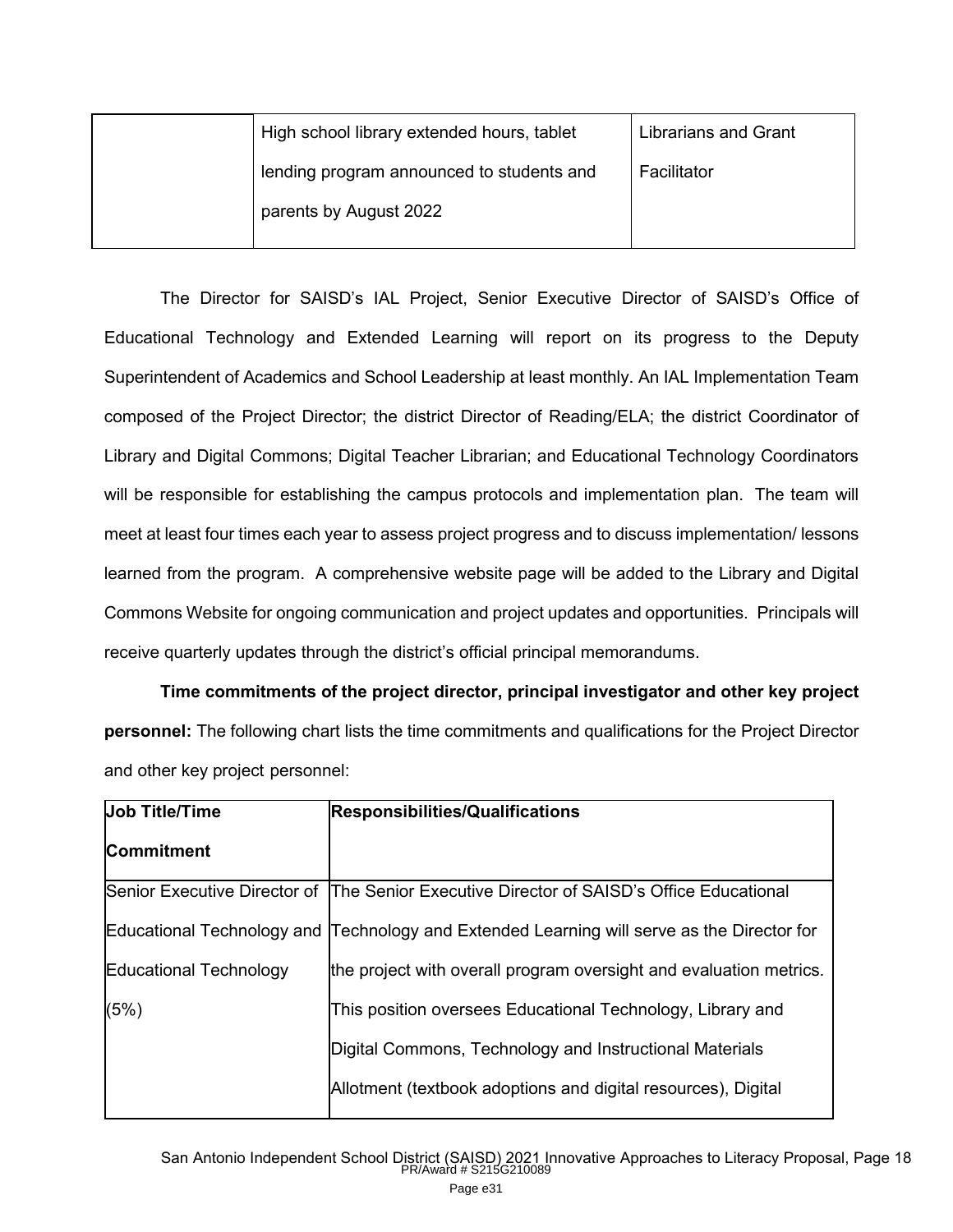|                               | Instructional Systems, and K-5 STEM Education, Extended and                    |
|-------------------------------|--------------------------------------------------------------------------------|
|                               | Summer Learning, and Additional Days of Instruction Year                       |
|                               | (ADSY). Must have master's degree in curriculum/ instruction,                  |
|                               | education administration, or related field, at least five years of             |
|                               | successful teaching experience and a minimum five years non-                   |
|                               | classroom leadership at the campus and central office level.                   |
|                               | Library and Digital Commons Provides professional development, designs project |
| Coordinator (15%)             | implementation and supports program goals, library alignment,                  |
|                               | and oversight. Must have a master's degree in Library Science                  |
|                               | and at least three years of experience as a librarian. Must have a             |
|                               | master's degree in Library Science, at least three years of                    |
|                               | experience as a librarian, and a minimum of two years of central               |
|                               | office experience in library services.                                         |
| District Coordinator, Library | Provides professional development, collections curation, develops              |
| Innovative Approaches         | evaluation tools, library curriculum development, co-                          |
| (Grant-funded 100%)           | teaches/model teaches with librarians and teachers, develops                   |
|                               | reading incentive programs. Must have a master's degree in                     |
|                               | Library Science and at least three years of experience as a                    |
|                               | librarian.                                                                     |

# **Project Evaluation**

**The extent to which methods of evaluation are appropriate:** The evaluation of this IAL project will provide continuous formative data related to the implementation of the project and progress toward achieving its objectives (continuous improvement), and assessment of progress toward achieving summative outcomes annually and at the end of the five-year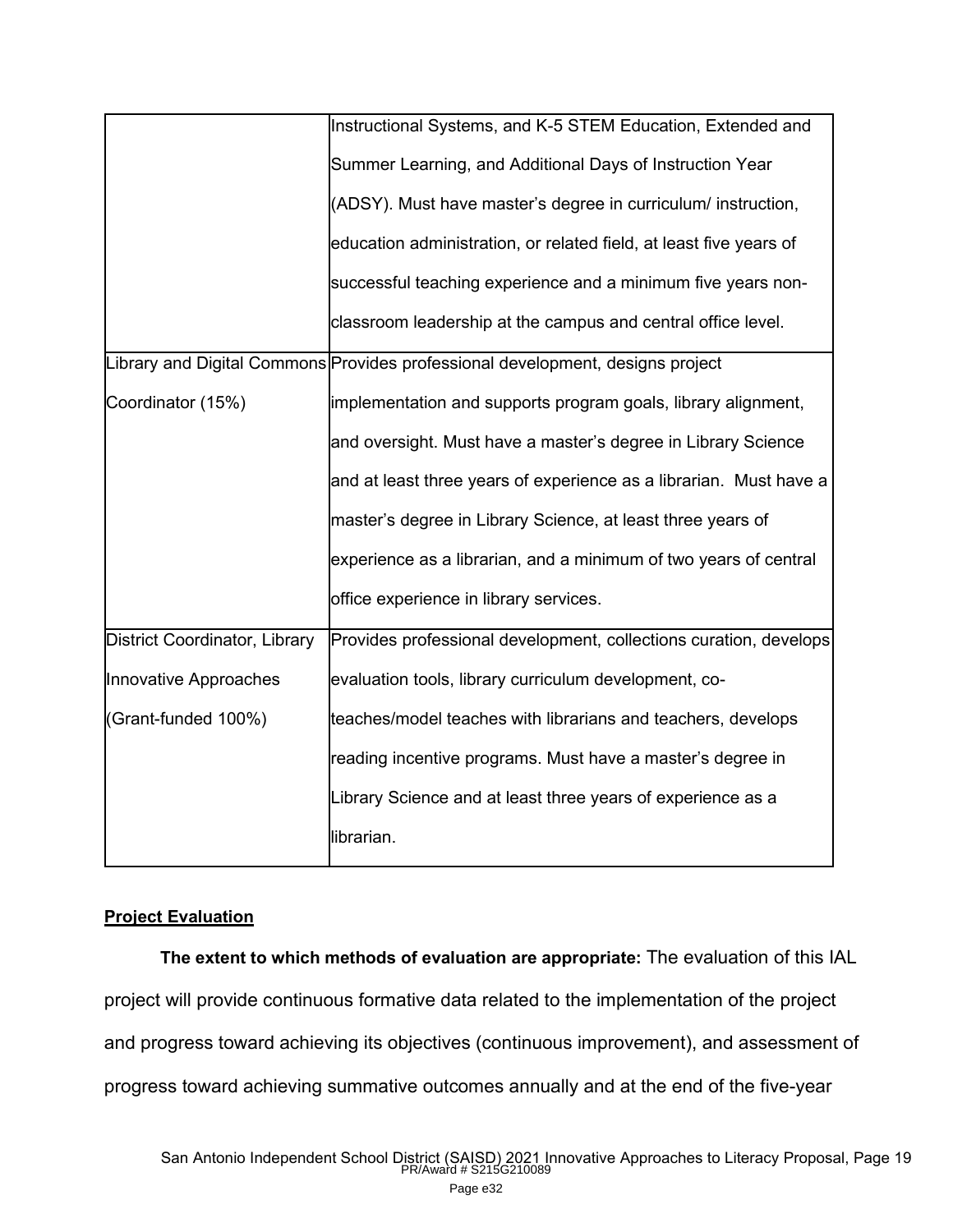project. The evaluation design is robust and cost-effective, is framed by the GPRA Indicators, and focuses on IAL program-focused performance measures.

Project measures were developed with the proposal planning team and have shaped the development of the proposed work. The design includes benchmarks to monitor progress on meeting objectives and a summative evaluation design to assess the likely contribution of the project to improve student outcomes. Through a data-feedback loop, the evaluation will support continuous improvement throughout the grant period so that the Project Director can then use this data to make timely program adjustments. The following chart summarizes the summative evaluation of SAISD's IAL project:

| <b>Outcomes</b>               | Data Source/<br><b>Benchmarks</b> |                                                                  |
|-------------------------------|-----------------------------------|------------------------------------------------------------------|
|                               | <b>Collection Dates</b>           |                                                                  |
| By June 2021, the book-to-    | Data source: Purchasing           | By June 2023, print ratio                                        |
| student ratio for elementary  |                                   | records; licensing information; lincreases to 18:1, eBooks 15:1; |
| and academy students will     | inventory audits through          | by June 2024, print ratio                                        |
| increase to at least 20:1 for | <b>Library Collection</b>         | lincreases to 19:1, eBooks 30:1.                                 |
| print and 40:1 for eBooks     | Management System                 |                                                                  |
|                               | <b>Collection dates: Weekly;</b>  |                                                                  |
|                               | inventory audits annually         |                                                                  |
| By June 2025, the book-to-    | Data source: Purchasing           | By June 2023, print ratio                                        |
| student ratio for elementary  |                                   | records; licensing information; lincreases to 18:1, eBooks 15:1; |
| and academy students will     | inventory audits through          | by June 2024, print ratio                                        |
| increase to at least 20:1 for | <b>Library Collection</b>         | lincreases to 19:1, eBooks 30:1                                  |
| print and 40:1 for eBooks     | Management System                 |                                                                  |
|                               | <b>Collection dates: Weekly;</b>  |                                                                  |
|                               | inventory audits annually         |                                                                  |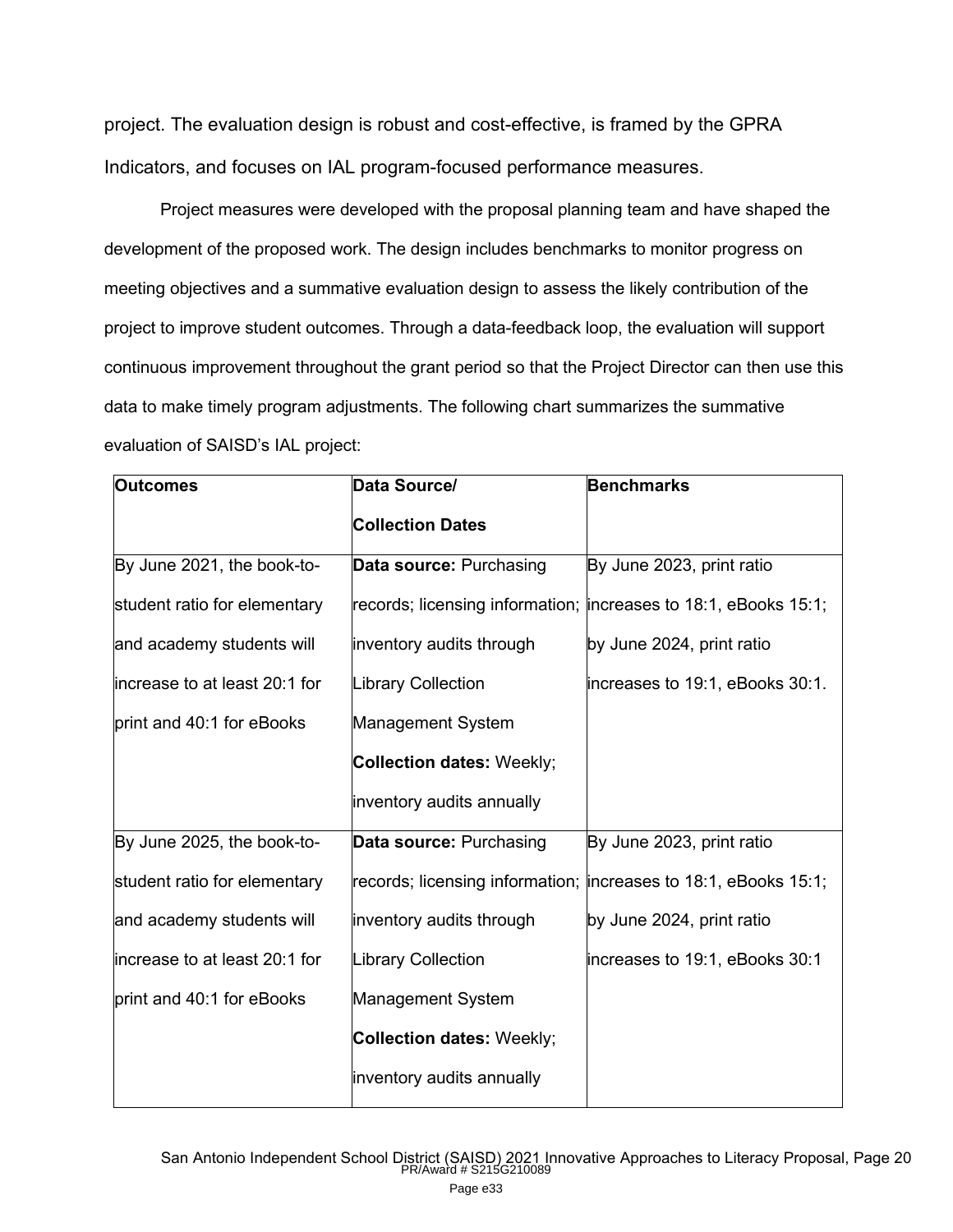| By June 2025, 80% of 4th                                          | Data source: STAAR state              | By June 2023, 70% of all 4th     |
|-------------------------------------------------------------------|---------------------------------------|----------------------------------|
| graders, 80% of 6th graders                                       | assessment exam scores                | graders, 70% of all 6th graders, |
| and 80% of 8th graders                                            | <b>MAP Lexiles &amp; Growth</b>       | and 70% of all 8th graders       |
| demonstrate growth in reading <b>Collection dates:</b> At the end |                                       | demonstrate progress; By June    |
| and language arts each year.                                      | of each school year                   | 2025, 75% of all 4th graders,    |
|                                                                   |                                       | 75% of all 6th graders, and 75%  |
|                                                                   |                                       | of all 8th graders demonstrate   |
|                                                                   |                                       | progress.                        |
| By June 2026, at least 50                                         | Data source: Pre- and Post-           | By June 2023, 40                 |
| parents of Kindergarteners will Survey                            |                                       | parents/kindergarteners          |
| gain knowledge of the benefits Collection dates: Fall and         |                                       | participate in Parent-Child      |
| for read alouds and reading                                       | spring semester (dates vary           | reading events; by June 2023, 40 |
| together as a result of their                                     | per campus schedules)                 | participate; by June 2024, 40    |
| participation in a new parent-                                    |                                       | participate.                     |
| child reading program.                                            |                                       |                                  |
| 73 SAISD Librarians complete Data source: Pre- and Post-          |                                       | 20 librarians receive training   |
| approximately 8 hours of                                          | Survey                                | each quarter.                    |
| training provided by ESC-20                                       | <b>Collection dates: Quarterly at</b> |                                  |
| each quarter to ensure                                            | trainings                             |                                  |
| innovative practices.                                             |                                       |                                  |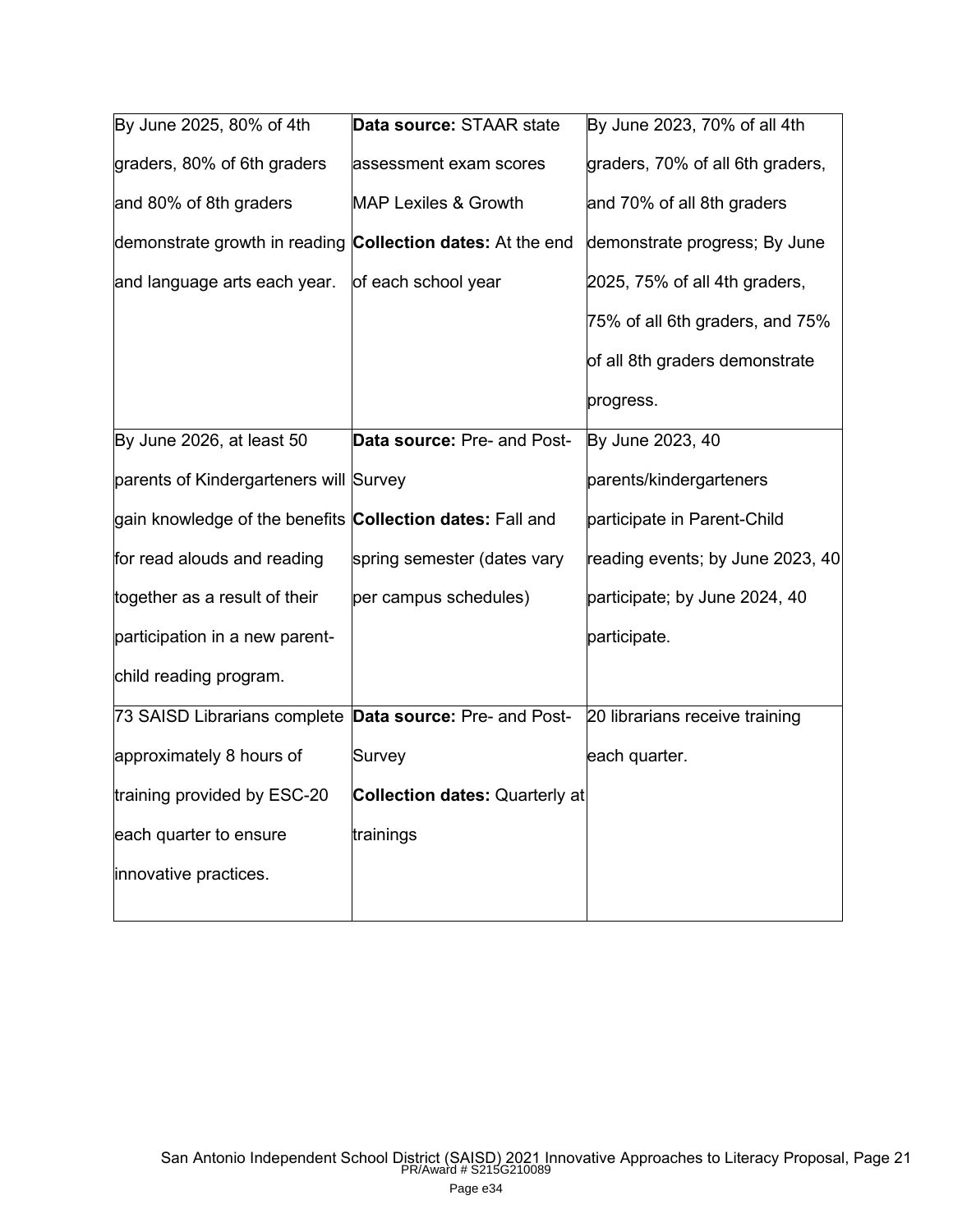| <b>Data source:</b> Information on                          |                                |
|-------------------------------------------------------------|--------------------------------|
| what books are picked, when,                                |                                |
| library hours and programming how frequently, self-reported |                                |
| qualitative surveys from                                    |                                |
|                                                             |                                |
| group notes, etc.                                           |                                |
| <b>Collection dates: Ongoing</b>                            |                                |
|                                                             | parents and students, advisory |

The Project Director will be responsible for measuring progress toward achieving all program objectives and the IAL project's overall goal, assisted in data collection by the DLI/Grant Library Instructional Specialist. Once a year, the Director will prepare an evaluation report on: major outcomes; progress on goals, objectives and performance measures, with student outcome measures disaggregated into subgroups; any delays in reaching planned outcomes; and, recommendations for adjustment and improvement. The Project Director and Grant Library Instructional Specialist will use this data to provide evidence of progress or gaps related to the project goal and outcomes and to assess attainment of the project annual performance measures and show progress towards the overarching objectives of the project.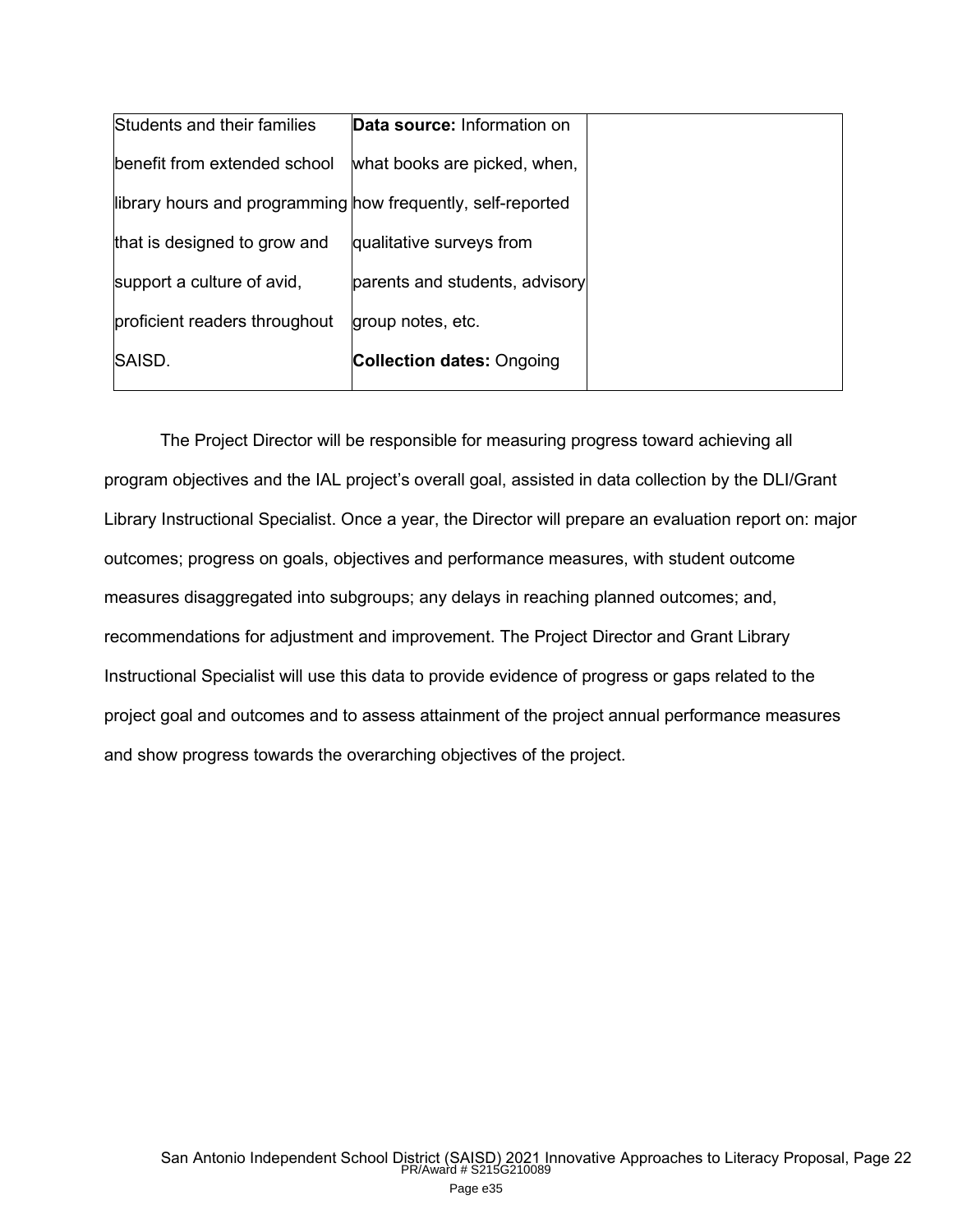## **Bibliography**

- Cheng, J.C., Chen, S.M., & Chou, M.J. (2015). Planting aesthetics seeds within the journey of children's reading. Universal Journal of Educational Research 3(9): 643-653.
- Economic Innovation Group. (2016). The 2016 distressed communities index: an analysis of community well-being across the United States. Retrieved from http://eig.org/dci-2016/report.
- C. Ehri, Linnea & G. Dreyer, Lois & Flugman, Bert & Gross, Alan. (2007). Reading Rescue: An Effective Tutoring Intervention Model for Language-Minority Students Who Are Struggling Readers in First Grade. American Educational Research Journal - AMER EDUC RES J. 44. 414-448. 10.3102/0002831207302175.
- Fiester, L. (2013). Early warning confirmed: a research update on 3rd grade reading. The Annie E. Casey Foundation. Retrieved from

http://www.aecf.org/m/resourcedoc/AECFEarlyWarningConfirmed-2013.pdf#page=3.

Francis, H.B., Lance, C. K., & Lietzau Z. (2010). School librarians continue to help students achieve standards: The third Colorado study (2010). Retrieved from:

http://www.lrs.org/documents/closer\_look/CO3\_2010\_Closer\_Look\_Report.pdf

Fraumeni-McBride, J. P. (2017). The Effects of Choice on Reading Engagement and Comprehension for Second- and Third-Grade Students: An Action Research Report. Journal of Montessori Research, 3(2). Retrieved from

https://files.eric.ed.gov/fulltext/EJ1161358.pdf

Hein, V., et al. (2013). Predictors of Postsecondary Success. College and Career Readiness Center Policy Brief. Retrieved from

San Antonio Independent School District (SAISD) 2021 Innovative Approaches to Literacy Proposal

Bibliography, 1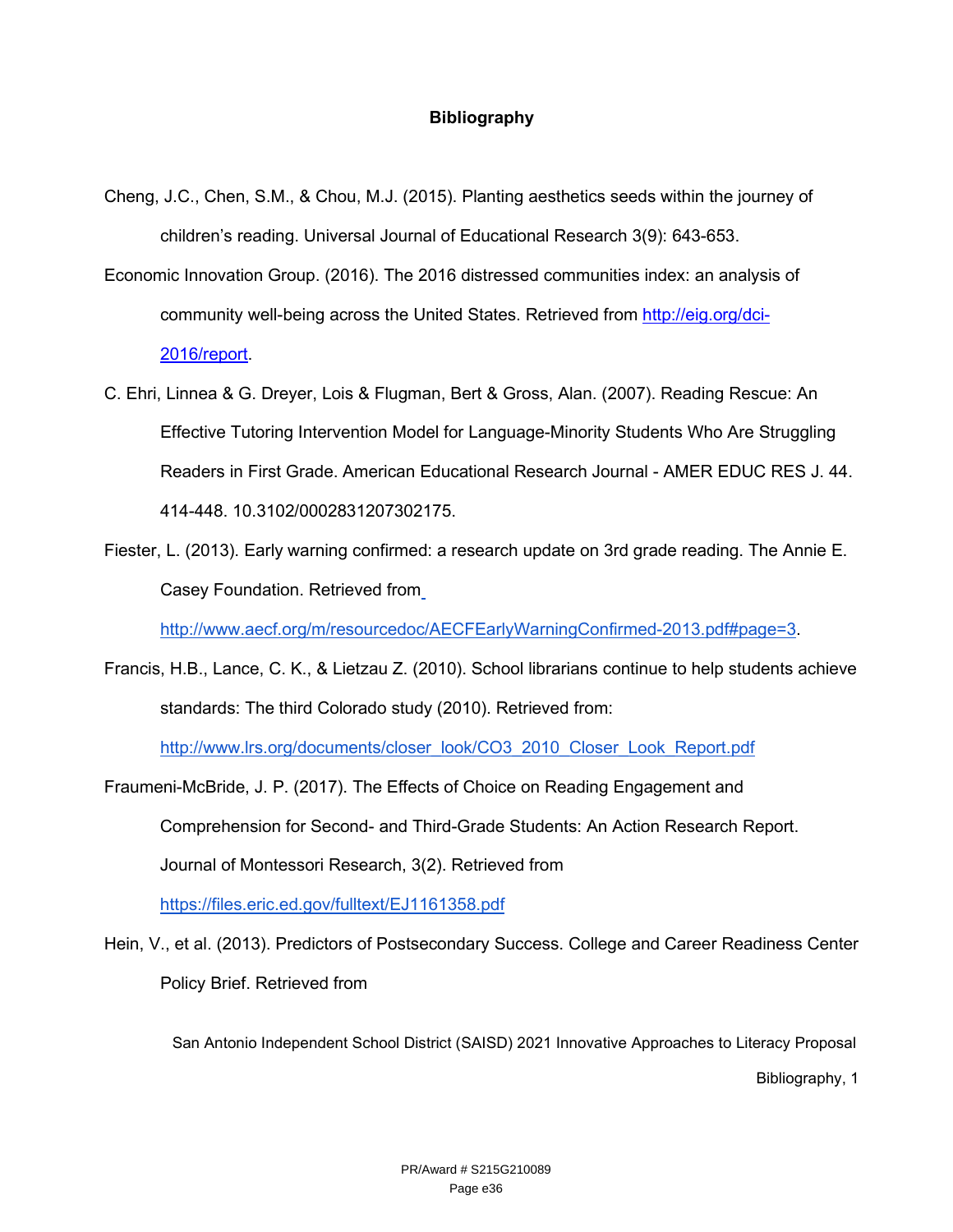https://ccrscenter.org/sites/default/files/CCRS%20Center\_Predictors%20of%20Postsecon dary%20Success\_final\_0.pdf

- Lance, K. C. (2000). How school librarians help kids achieve standards: The second Colorado study. Salt Lake City: Hi Willow Research and Publishing.
- Lance, K. C. (1993). The impact of school library media centers on academic achievement. Salt Lake City: Hi Willow Research and Publishing
- Lesnick, J., Goerge, R. M., Smithgall, C., & Gwynne, J. (2010). Reading on Grade Level in Third Grade: How Is It Related to High School Performance and College Enrollment? *Chicago: Chapin Hall at the University of Chicago*. Retrieved from

http://citeseerx.ist.psu.edu/viewdoc/download?doi=10.1.1.715.5162&rep=rep1&type=pdf

- Martin Prosperity Institute. (2015). Segregated city: the geography of economic segregation in America's metros. Retrieved from http://martinprosperity.org/media/Segregated%20City. pdf.
- Zhang, H., Washington, R., & Yin, J. (2014). Improving Strategies for Low- income Family Children's Information Literacy. Universal Journal of Educational Research, 2(9), 655- 658. doi:10.13189/ujer.2014.020908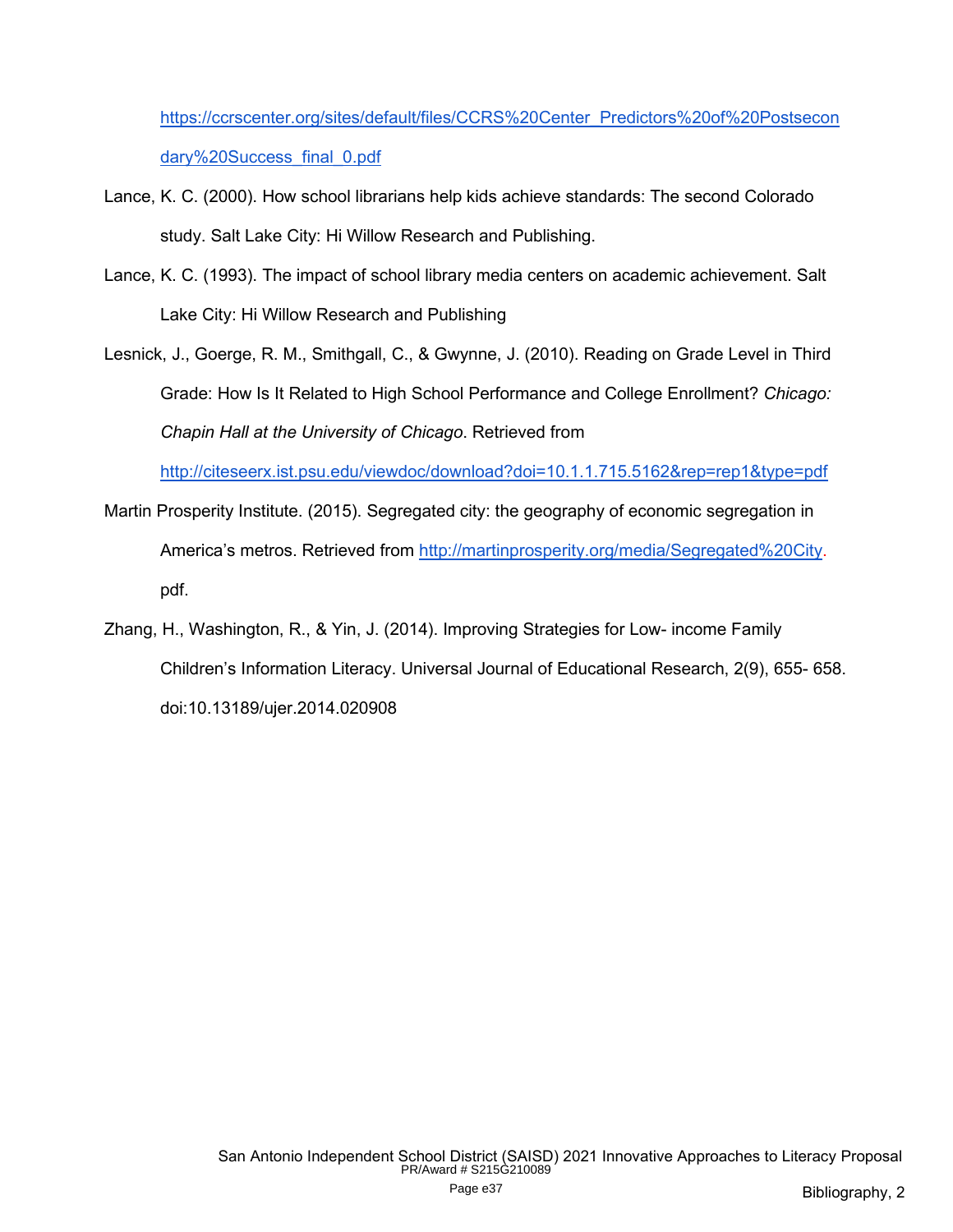#### **Partner Agencies**

**San Antonio Public Library:** Will share their fiction and nonfiction eBook and audiobook collections using the Overdrive platform that is established for all SAISD students exclusively and provide collaboration on e-collection development and curation for the portal. This in-kind donation, worth approximately **the students** concrete in SAISD students to access the library's eBook collection without a library card from a secure online portal connected to the district's sign-on solution and accessible at home or in school, any time.

**Bexar Bibliotech:** Establishing the first digital library (Bibliotech Edu) housed in a public school for multi-use purposes. The Bibliotech Edu is an over one million dollar investment to SAISD on the Fox Tech/Advanced Learning Academy/CAST Tech campus and will provide digital resources, STEAM maker spaces, and meeting room spaces open to both SAISD students and the community through extended hours. A Bibliotech library card campaign will be initiated every year to provide these same resources to students throughout SAISD. And, access to Bibliotech resources on all district school buses.

**SAISD Foundation:** Book Buddies, a program of the SAISD Foundation, will provide approximately 5,000 gently used book donations to students K-8 for student home libraries.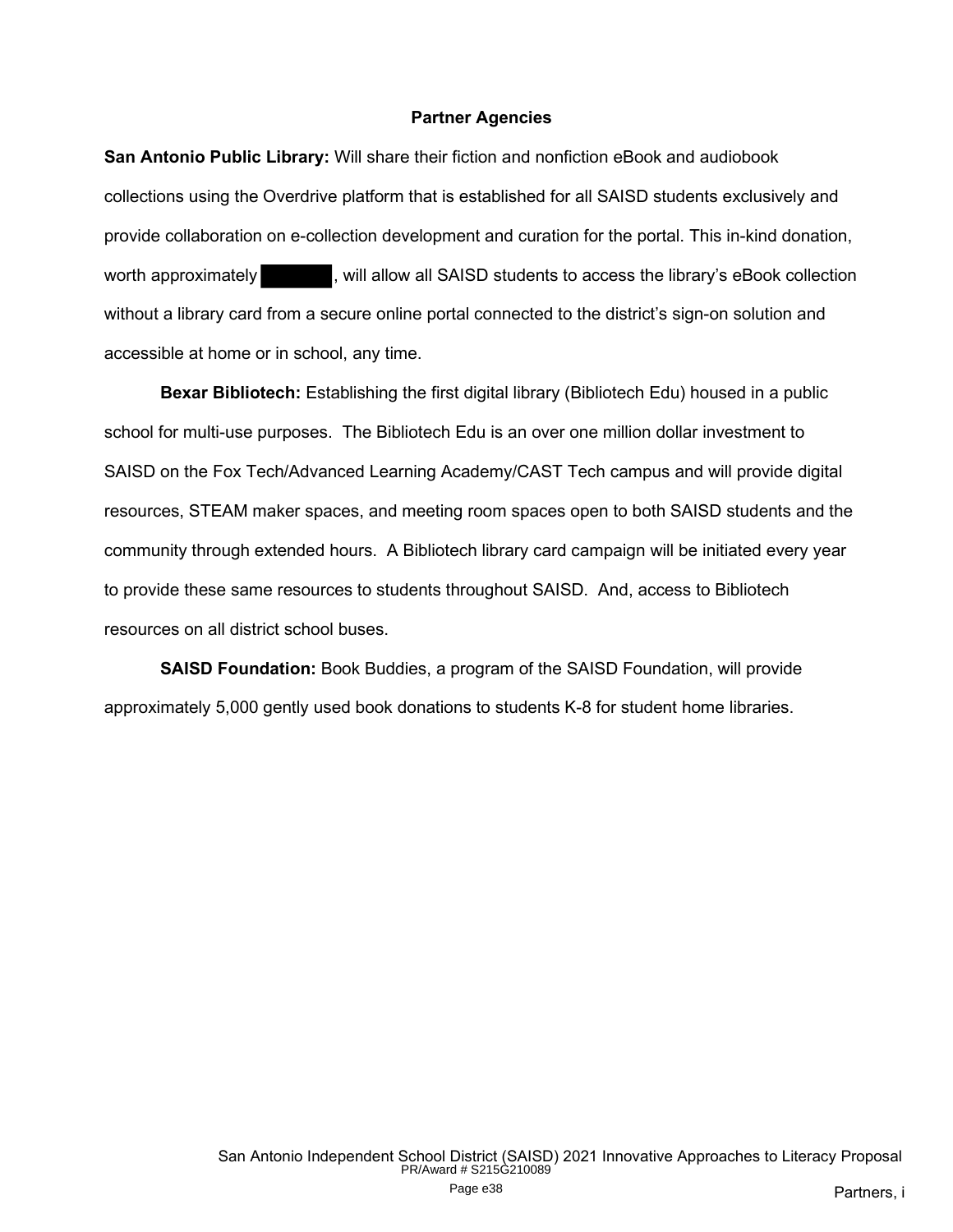| * Mandatory Other Attachment Filename: 1236-Resume and Job Description for Key Personnel.            |  |  |  |  |  |
|------------------------------------------------------------------------------------------------------|--|--|--|--|--|
| Add Mandatory Other Attachment   Delete Mandatory Other Attachment   View Mandatory Other Attachment |  |  |  |  |  |

To add more "Other Attachment" attachments, please use the attachment buttons below.

Add Optional Other Attachment | Delete Optional Other Attachment | View Optional Other Attachment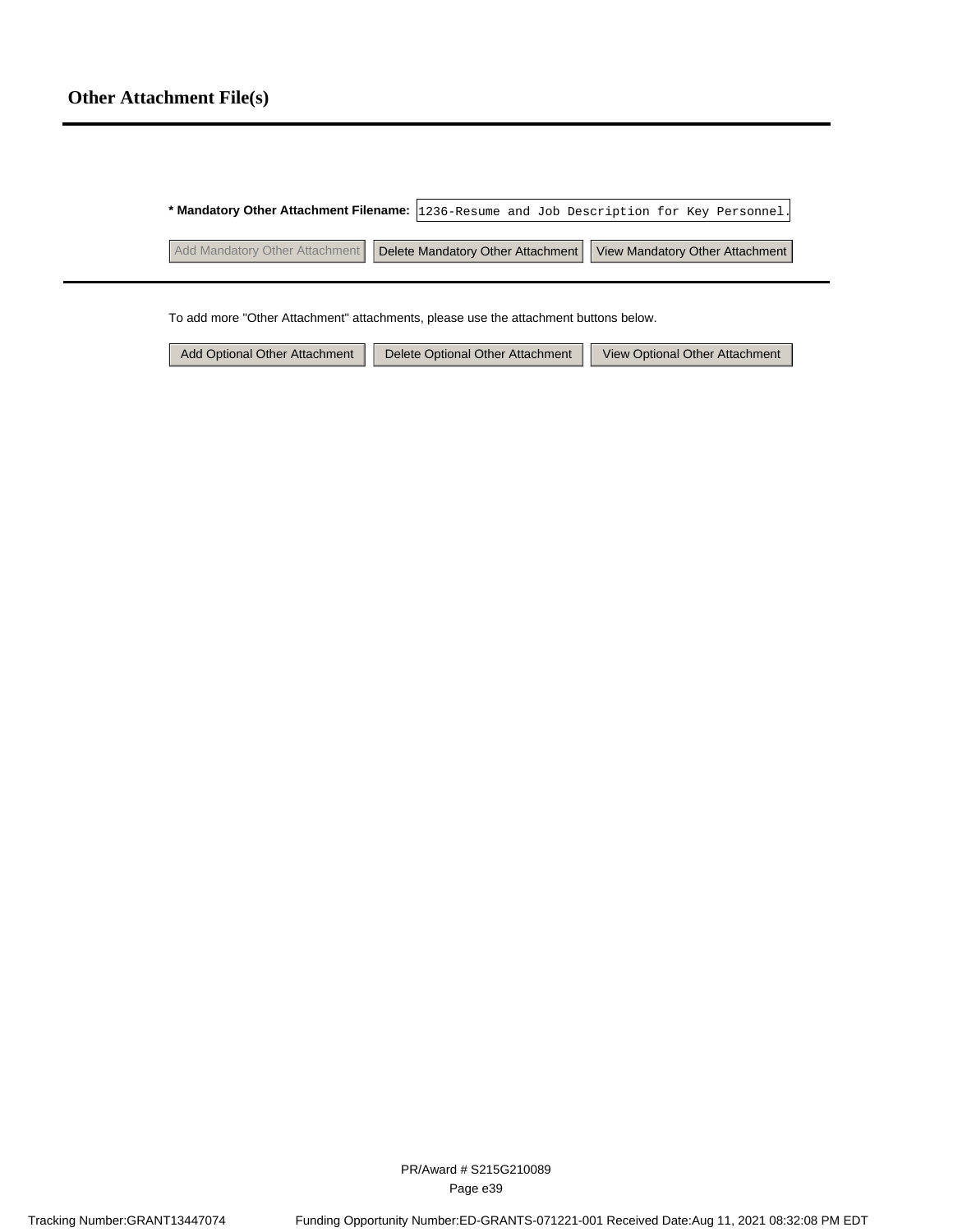

# **AREAS OF EXPERTISE**

#### **Extensive Knowledge and Skills in**

- · K-12 standards-based curriculum, instruction, and assessment programming, development, and implementation
- Educational technology programming, integration, and professional development
- · Needs assessment and strategic planning
- · Instructional leadership capacity building
- · Organizational development
- Student-centered support systems including extended learning
- Project management of large-scale initiatives and grants
- · Budget management including Instructional Materials Allotment funds
- Learning, Content, and Assessment Management Systems
- Technology device and software analysis, and data migration
- Administrative regulation development
- STEAM K-8 educational programming
- Blended learning and synchronous and asynchronous methodology
- · Extended learning program development
- Data analysis and problem-solving
- Web design and product branding

# **PROFESSIONAL EXPERIENCE**

#### **Executive Director, Educational Technology and Extended Learning, San Antonio Independent School District** *Academics 2016-present*

- Direct, manage, and lead six departments: Educational Technology, Library Media Services, Technology and Instructional Materials Allotment, Digital Instructional Systems, STEAM K-6, and Extended Learning and Summer School to support and implement the District goals.
- Facilitate digital transition through blended learning models with 1:1 devices and remote learning (synchronous and asynchronous) during a pandemic and conducted the highest number of educational technology professional development trainings (over 34,000 between Spring and Fall 2020), on-demand platforms, and instructional modules.
- Project manage the Canvas Learning Management System, ClassLink Single Sign-on, SeeSaw digital portfolios, and a plethora of digital instructional tools and resources to support remote learning.
- Develop planning resources, coordinate logistics, and prepare communication for the first deployment of the Additional Days School Year intersessions.
- Support Academics in the development of legacy documents such as the Mitigating Learning Loss, Literacy/Bi-Literacy plans, Digital Learning Plans, etc.
- Serve as the liaison between Academics and Technology Department for tech-based initiatives, procurement, data migration, and management system installations including single sign-on, learning management, and digital instructional resources.
- Provide ongoing support to Academic departments by leveraging technology in curricular programming, designing academic tools, protocols, and quality indicators.
- Project manage through program planning and metrics development including, but not limited to Library Media Services, Textbook Adoptions, Educational Technology models and professional development, and Additional Days School Year.
- Establish partnerships and write grants and charter applications to support departmental and district programming.
- Produce large scale district events such educational technology conference (over 148 sessions); and technologybased summer enrichment camps for students in coding, multi-media, and filmmaking.
- Design and conduct professional development for school leadership.
- Support cross-departmental district initiatives including school redesigns, technology deployments (Lighthouse and Flagship), and the Educational Specifications for construction.
- Project managed the largest summer school offerings with enrichment programming in PK-12 with over 13,000 students.
- Represent SAISD on the Council of Great City Schools academic collaborative.
- Facilitate the Verizon Innovative Learning Grants for Longfellow, Whittier, Harris, and Rhodes.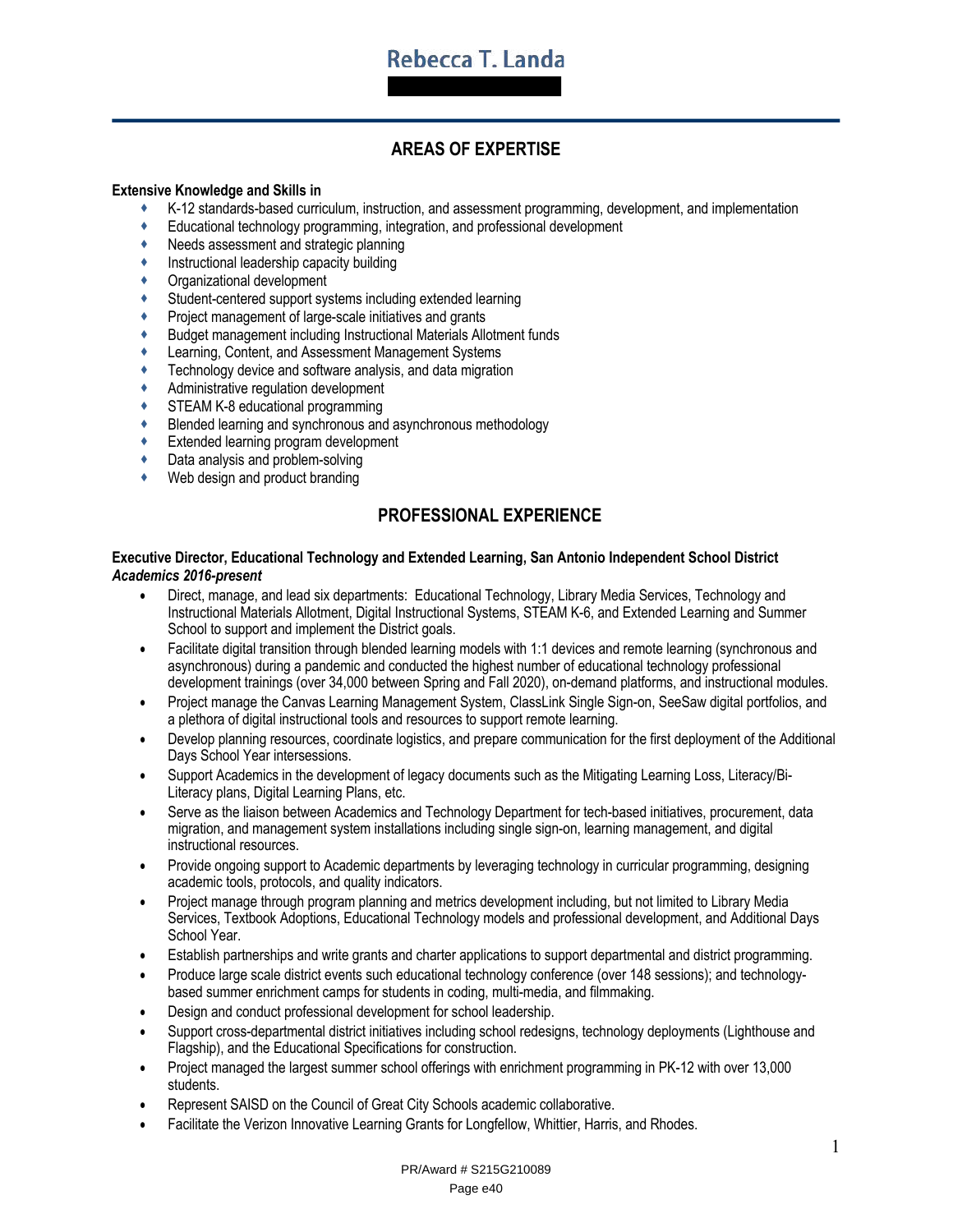- Manage multi-million-dollar budgets.
- Present to district stakeholders, community and national organizations, and school board as needed.

#### **Director of Science and Curriculum Management, San Antonio Independent School District, San Antonio, TX** *Curriculum Management Dept. 2001-2019*

- Managed the development and deployment of district curriculum-based assessments, STAAR simulations and semester exams for K-12 with over 200,000 print assessments processed per cycle.
- Deployed multiple Assessment Management Systems.
- Developed and managed the district's Curriculum Management System to access curriculum, assessment, and instructional toolkits online 24/7.
- Designed research-based curriculum frameworks, quality indicators, and protocols in response to curriculum audits and continuous improvement plans.
- Conducted professional learning for instructional teams on formative assessment practices, assessment management systems, report generation and data analysis.
- Established a district-wide data analysis process and formative assessment guide.
- Facilitated district-wide ASCD assessment workshops through Susan Brookhart and other experts in the field.
- Developed a formative assessment Website and toolkit for teacher use.

#### *Science Department 2010-2016*

- Directed and managed science K-12, science dual-credit, and advanced placement instructional programming
- Designed and implemented a TEKS-aligned Science curriculum with differentiation of instruction, ELPs, CCRS, curriculum resources, and formative assessments for science content in grades K-12.
- Led science instructional coaches in developing, implementing and evaluating the Science District Improvement Plan and vision through science programming and campus support.
- Wrote science-related administrative procedures, guidelines, proposals, correspondence, protocols andreports.
- Collaborated with teachers and support programs (Special Education, Bilingual/ESL, CTE, GT/Pre-AP/AP) to inform science programming and decision-making.
- Planned and conducted professional development for campus leadership teams, elementary ACTs, and department chairs.
- Provided a Summer Science Academy for 300 teachers.
- Conducted professional development face-to-face and online on models of instruction, science content, assessment, literacy, differentiation, STAAR, STEM, and technology tools.
- Designed custom professional development for identified improvement required campuses.
- Monitored student academic performance through learning walks, instructional rounds, district assessments, grades, Progress-Based Monitoring Analysis Systems (PBMAS) and accountability reports.
- Wrote specialized proposals for funding enhancements, special projects, and contracts/bids.
- Coordinated and facilitated the selection of K-12 science textbook adoptions.
- Wrote and implemented grants.
- Provided and integrated innovative technology tools for instruction: iPads, data probes, digital microscopes, and robotics.
- Implemented district-wide science fairs and engineering expos for science career field awareness andcompetition with over 1,200 participants (parents and students).
- Built and sustained partnerships with higher education, regional service center and localagencies.
- Facilitated student competitive higher education internships and science fairs.
- Facilitated recurring enhancement funding for campus consumable products, chemical removal, and living.
- Facilitated largest digital technology purchases in K-12 (interactive boards, ipads, and digital microscopes).
- Presented to school board as needed.

## **Grant Awards:**

## **Verizon Innovative Learning Grant, SAISD, 2017-Present**

- Serve as project facilitator for the VILS grant to provide 1:1 ipads, data plans, and professional development to four traditional middle schools. Awarded continuation grant.
- Initiated planning grant to install three innovative labs and computer science curriculum in three middle schools funded through Verizon. Awarded all three grants.
- Provided project implementation deliverables including parent communication, promotional resources, Website, student personalized learning modules, project resources, coaching collaboration and professional development.

## **Eastside Promise Neighborhood SAISD PK-8 STEM Strategic Plan 2014-2017**

• Awarded the White House Bright Spot in Hispanic Education for the STEM Strategic Plan, February 2016.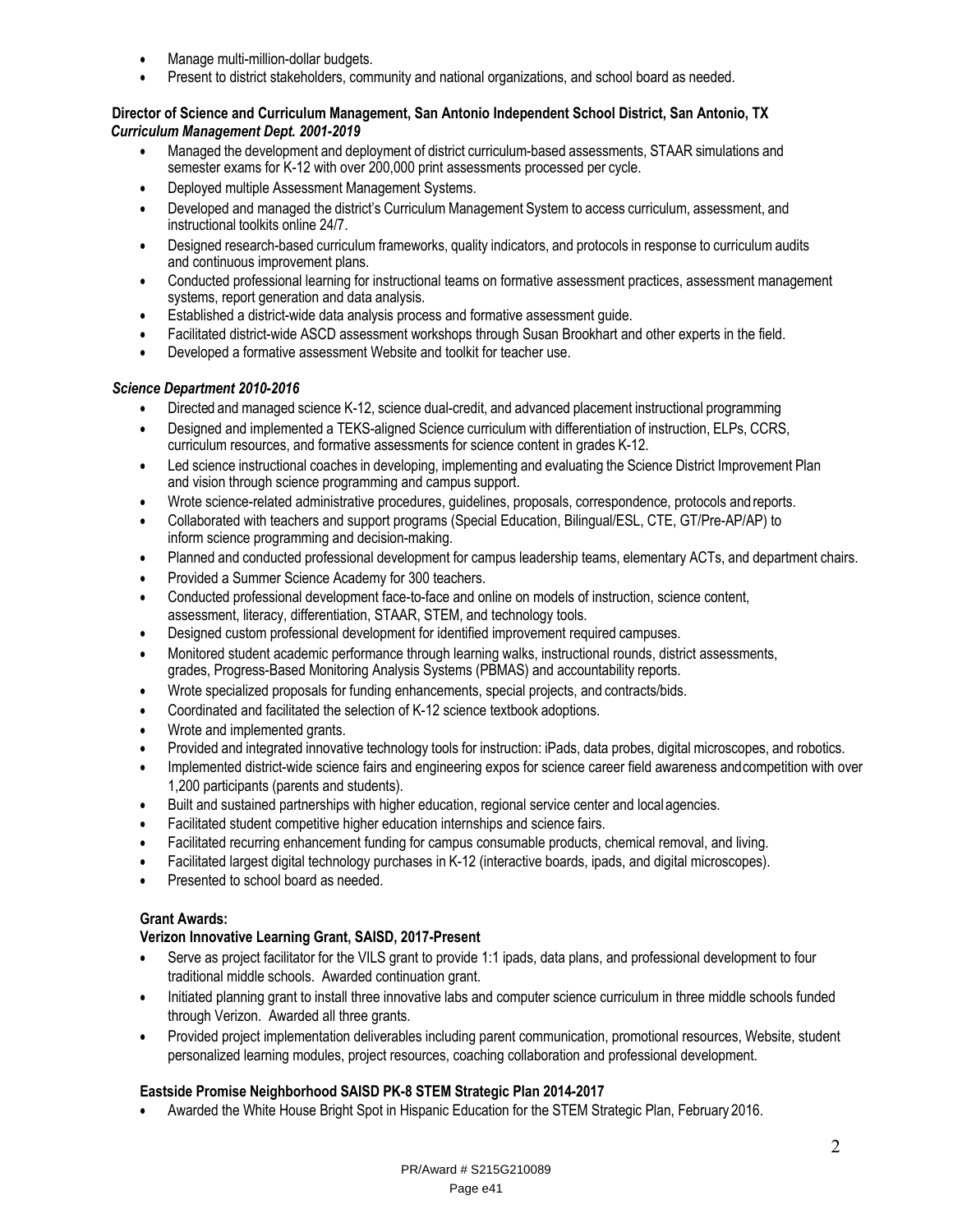- Wrote and awarded STEM Strategic Plan 2014-2017 for Tynan PK Center, Bowden ES, Pershing ES, Washington ES, Wheatley MS, and Sam Houston HS through a partnership with United Way for over \$21 million dollars.
- Directed and project managed STEM project goals and objectives (Engineering Fridays, Field Experiences, Curriculum and Instruction Resources); and instructional coaches.
- Planned and conducted Summer STEM Institute for all participating teachers.

#### **Technology Applications Grant Writing and Awards**

- Wrote and awarded 2.2 million dollars to integrate technology in core instruction to reduce the digital divide through the Professional Development for Schools, Teachers, and Administration (STAR). Awarded three consecutive years.
- Wrote and awarded 1.5 million dollars for the Technology Applications Readiness Grant for Empowering Texas (TARGET) Grant, a competitive federal Tech Ed funds grant. Awarded three consecutive years with a social studies content focus.
- Implemented first distance learning professional development model in science.

#### **Special Projects:**

#### **SAISD Professional Learning Conference**

• Coordinated and launch the first three district-wide Professional Learning Conferences for over 4,500 teachers at over 20 district locations with more than 300 presenters (2010-2012). Model was replicated for the new Office of Organizational Learning.

#### **Summer School**

• Coordinated and launched the largest Summer School offering for 9,000 students in grades 3-8. Recruited and hired 350 teachers and administrative staff. Model was replicated for new Office of Summer School.

#### **Curriculum and Instruction Audit**

• Coordinated and facilitated the first district-wide Curriculum and Instruction Audit conducted by Dr. Fenwick English and the CMSi team; model was used by Dr. English for future audits. SAISD Science curriculum used by Dr. English as models for higher education coursework.

#### **School Consolidation**

• Served on initial district consolidation plan committee; created a comprehensive School Consolidation Website to support instructional resource management.

#### **Assessment Consortium**

• Served on TASA's Assessment Consortium of large districts in Texas to provide leadership and support in the initial implementations of assessment item banks and contracting for assessment management systems.

## **SPECIALIZED TRAINING**

- · Curriculum Management Systems, CMSi
- · Curriculum Mapping, Alignment and Backwards Design
- Assessment Construction and DOKS
- · TEA Content Academies
- · TEKS Deconstruction
- · SIOP Training
- · Assessment for Learning
- College Board Pre-AP/AP Training
- Understanding by Design
- · Project-based Learning
- · Gradual Release and Responsibility Model
- **Instructional Models**
- Texas Accountability Intervention System
- · STAAR/EOC/STAAR A/STAAR Alt
- STEM Education / Engineering Design
- Creating Innovators / 21<sup>st</sup> Century Skills
- · Lexile Framework for Reading
- · Professional Learning Communities
- · Systems Thinking and Organizational Change
- · Crucial Conversations / Powerful Conversations
- · Organizational Health
- Qualities of Effective Teacher Recruitment Practices
- Digital Ecosystems

#### **Presentations**

- Panelist, *True Personalization Through Identify Management, Learning Counsel*, Virtual Conference, 2021
- Contributing Presenter, Council of Great City Schools, Virtual Meetings, 2020-2021
- Presenter, *Equity and Equality*, RTM Education Congress Conference, San Antonio, TX, 2021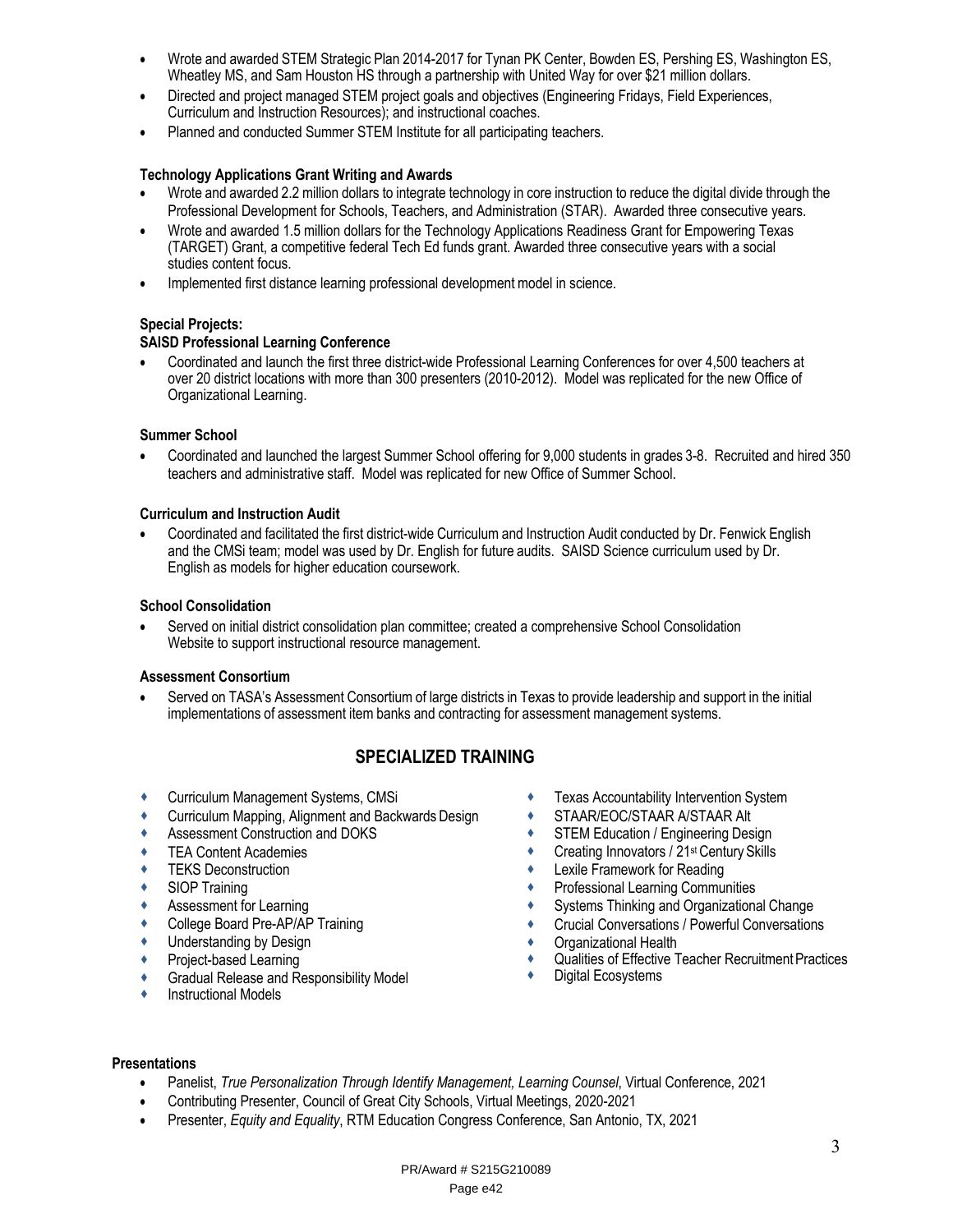- Presenter, *Hybrid Models*, Learning Counsel Fall Conference, 2020
- Presenter, Digital Transitions, Learning Counsel Conference, San Antonio, TX, 2019
- Presenter, *Digital Convergence & Integration at SAISD,* Edu-Tech & Edu-Tech Academics National Conference, San Antonio, Texas, 2018
- Presenter, San Antonio ISD Professional Learning Conferences, Science Summer Academies, Principal Leadership Summits, Parent Summits, and Principal Learning Academies on instructional design, formative assessment, instructional strategies for reading, writing, rigor, science instruction, special populations (LEP, GT, Special Education, CATE Science and Pre-AP), data collection and analysis, program evaluation, and technology integration, San Antonio, TX, 2002-Present
- Presenter, *Standards-based Curriculum Development,* National Science Teachers Association National Conference, San Antonio, TX, 2013
- Presenter, *Integrating Technology in the 8th Grade Science Content Area*, Fall Annual ASCD State Conference, Galveston, TX, 2008
- Presenter, *Professional Development in Your Pajamas-Innovative PD for Teachers,* National Educator Computing Conference (NECC), Philadelphia, PA, 2005
- Presenter, *District Benchmarking-State Consortium Lessons Learned,* Texas Computer Education Conference (TCEA), Austin, TX, 2005
- Presenter, *Successful Initiatives for Increasing Student Achievement,* Leadership in Education Conference, Chicago, IL, 2005
- Presenter, Texas Association of School Administrators Conference, Austin, TX, 2003
- Presenter, Fort Worth ISD Summer Teacher Training Program, *Assessment Construction,* Fort Worth, TX,2003
- Presenter, National School Board Association Conference, San Francisco, CA, 2002
- Guest Speaker and Panelist, National Assessment Conference, Lightspan, Inc., San Diego, CA2002
- Presenter, *Authentic Assessment Practices,* Louisiana State Bilingual Conference, New Orleans, LA, 2000
- Presenter, Expeditionary Learning Outward Bound, New York, NY, 1998 and 1999

## **Conferences and Trainings**

- RTM Education Congress Conference, San Antonio, TX, 2021
- TCEA Virtual Conference, 2021
- Verizon Digital Promise, Virtual Conference, 2021
- CGCS Literacy Conference, Virtual, 2020
- IMCAT Virtual Conference, 2020
- NSTA STEM Conference, Philadelphia, PA, 2018
- ISTE Conference, Chicago, IL, 2018
- Verizon Digital Promise, Irving, TX, 2018
- RRR Technology Conference, Cypress, TX, 2018
- ASPEN Institute ULLN Conference, San Antonio, Texas, 2018
- Council of Great City School Annual Fall Conference, Pittsburgh, PA 2017
- 9th Annual Texas STEM Conference, San Antonio, Texas, January 2016
- Advancing Differentiation, Dr. Richard Cash, San Antonio, Texas, December 2015
- Qualities of Effective Teacher Recruitment Protocols, Dr. James H. Stronge, San Antonio, Texas, December2015
- Gradual Release and Responsibility, Dr. Doug Fisher, San Antonio, Texas, November 2015
- "Challenging Convention: Leading Disruptive Innovation," 70th ASCD Annual Conference and Exhibit Show, Houston, TX, March 2015
- Texas STEM Education Training, Austin ISD, Austin, TX, October 2015
- 28<sup>th</sup> Texas Assessment Conference, Austin, TX, February 2010-2015
- Effective Instructional Coach Evaluation Process, Dr. James Stronge, San Antonio ISD, San Antonio, TX,2015
- Lead4ward Professional Development with Dr. Erwin Knezek, San Antonio ISD, San Antonio, TX 2011-2015
- 69th ASCD Annual Conference and Exhibit Show, Los Angeles, CA, March 2014
- International Reading Association Conference, San Antonio, TX, March 2014
- 69th ASCD Annual Conference and Exhibit Show, Chicago, IL, March 2013
- "Next Generation Science: Learning, Literacy and Living," National Science Teachers Association (NSTA), National Conference, San Antonio, TX, April 2013
- Crucial Conversations 3-day Workshop, San Antonio, TX, 2013
- CLASS Fellows Program (Systems Thinking & Organizational Change) Austin, TX, 2010-2012
- "Depth of Knowledge," Assessment Construction Training, Dallas, TX, 2011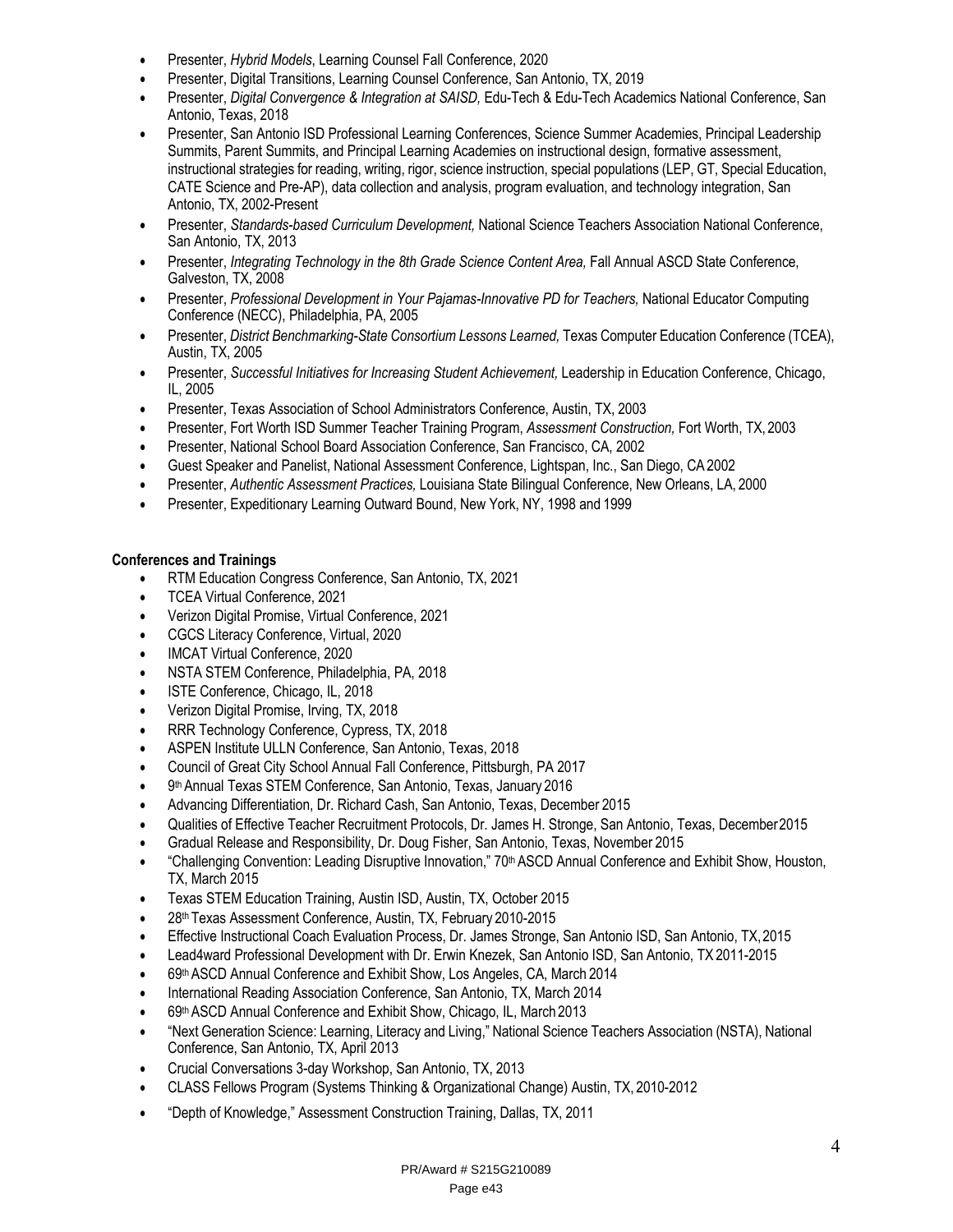- "Tools to Maximum Engagement," Eric Jensen Training, San Antonio, TX, 2011
- College Board Science Pre-AP/AP Workshop, San Antonio, TX, 2011
- "Focus Elevating the Essentials to Radically Improve Student Learning," Year-long training with Dr. Mike Schmoker on curriculum and assessment development, San Antonio ISD, San Antonio, TX, 2011
- College Board Conference, Dallas, TX, 2010
- Summer Technology Conference, Texas ASCD, Dallas, TX, 2010
- 65th ASCD Annual Conference and Exhibit Show, San Antonio, TX, March 2010. National Educational Computing Conference (NECC) National Conference, Washington, DC, 2009
- "Curriculum Management System Governing Policies and Administrative Regulations, Using Performance-Driven Budgeting, and Planning," CMSi Curriculum Audit Training by Dr. Fenwick English (Part II) 4-Day Workshop, Austin, TX, 2009
- National Educational Computing Conference (NECC) national conference, San Antonio, TX, 2008
- "Reading Web and Writing Web-Technology-based Lexile and Quantile Programs," Lexile National Conference, San Antonio, TX, 2008
- ASCD Understanding by Design 2-Day Workshop, San Antonio, TX, 2008
- "Creating Innovators," Leadership Training Session by Dr. Tony Wagner, San Antonio, TX 2008
- "Assessment for Learning," Texas ASCD Conference Workshop with Grant Wiggins, Austin, TX, 2008
- "Designing a Curriculum Management System: Curriculum and Instruction Frameworks, Alignment, Assessment, Delivery of Instruction, Technology, Evaluation, and Resources," CMSi Curriculum Audit Training by Dr. Fenwick English (Part I) 4-Day Workshop, San Antonio, TX, 2007
- 62nd ASCD Annual Conference and Exhibit Show, Atlanta, GA, March 2007
- "Using the Web to Collaborate on Curriculum Mapping and Resources," Heidi Hayes-Jacob 2-Day Workshop, Texas ASCD, Austin, TX, 2007
- "Preparing Schools for the 21st Century," Model Schools Conference, Washington, DC,2007
- "21st Century Skills: Technology and Literacy," Model Schools Conference, Orlando, FL,2006

# **OTHER PROFESSIONAL EXPERIENCE**

## **National Strategic Educational Consultant, Lightspan, San Diego, CA, 2000-2002**

- Provided consulting services to implement the Achieve Now educational software, Lightspan Network Website, and eduTest assessment management systems.
- Launched product deployments in large districts in Houston, Dallas, San Antonio, Dade County, FL and Chicago,IL.
- Recipient of the Eddy Award for the highest requests by school districts for custom professional development in Bilingual/ESL and Special Education support in South Texas schools.
- Developed professional development sessions in the areas of comprehensive school reform, reading, mathematics, statewide testing, technology integration, LEP and Special Education strategies.
- Collaborated on the design of the company's first Curriculum Management Systemprototype.
- Developed customized curriculums.
- Coordinated and led consultant teams in large district training.

## **Independent Contractor and National Faculty, Expeditionary Learning Outward Bound, Boston, MA, 1996-2000**

- Provided professional development in project-based curriculum and balanced literacy in schools across the country.
- Conducted multi-week workshops in school districts in Utuado and Barranquitas, Puerto Rico, Cincinnati, OH, and Memphis, TN.
- Presented at conferences in Boston, San Antonio, and Los Angeles.
- Participated in two Expeditionary Learning Outward Bound Summits in New York, NY to study poetry writing and architecture and integrate that learning in high poverty, low performing urban schools.

## **Independent Contractor, Intercultural Development Research Association (IDRA), San Antonio, TX, 2000**

• Provided consulting services for IDRA at the State Conference for Bilingual Educators in New Orleans, LA on alternative forms of authentic assessments in bilingual classrooms.

## **Elementary 5th Grade Teacher – Mary Hull Elementary, Northside ISD, San Antonio, TX, 1999-2000**

- Integrated project-based learning within the district curriculum.
- Participated in district curriculum writing teams.
- Implemented balanced literacy.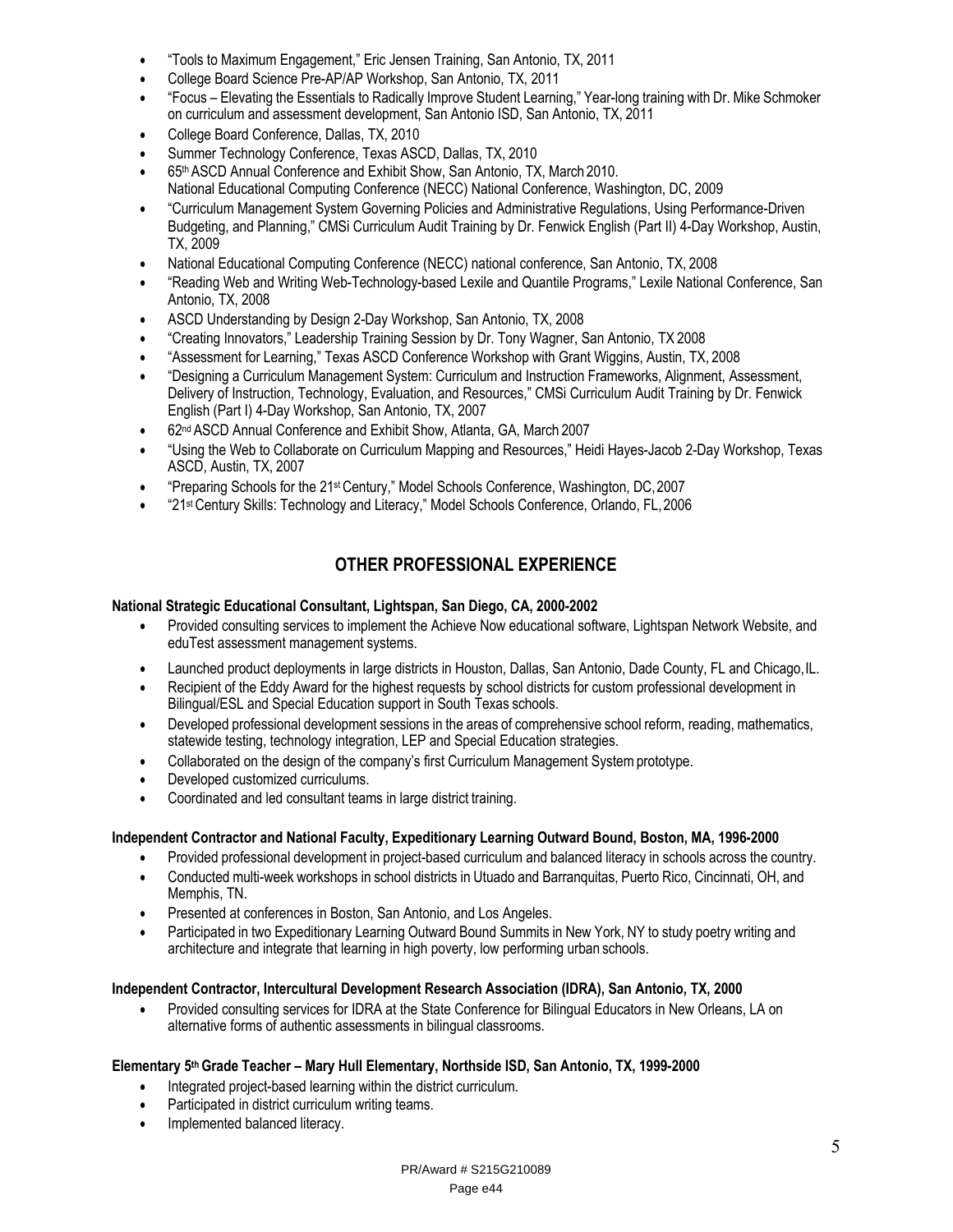#### **Elementary 3rd-5th Grade Teacher-Douglass Elementary, San Antonio ISD, San Antonio, TX 1996-1999**

- Implemented Expeditionary Learning Outward Bound a New American School Design methodology to transform schools that focused on intellectual learning expeditions (project-based learning practices) and design principles.
- Served as grade level chair for three years.
- Presented at national and state conferences for Expeditionary Learning curriculum development.
- Participated in Expeditionary Learning Summer Summits in New York (Poetry and Architecture).
- Implemented "looping" for three years.
- Taught bilingual students and achieved the highest overall performance in the district.
- Nominated as Teacher of the Year, Douglass Elementary, 1999.

#### **Elementary 3rd Grade Teacher-Carvajal Elementary, San Antonio ISD, San Antonio, TX 1995-1996**

• Implemented Roots and Wings, an integrated curriculum that built on the reading program Success forAll.

#### **Community Researcher, The Common Enterprise (non-profit), A Project of the Rockefeller Foundation, San Antonio, TX, 1994-1995**

- Collected and analyzed PEIMS and TAAS data from seven Bexar County school districts for a grant proposal designed to support campus improvement plans. Proposal was awarded five million in seed money to launch the grant.
- Partnered and collaborated with Trinity University's School of Education to support project goals.
- Worked with seven high schools across Bexar County to implement grant goals on bridging schools and communities through educational programs.

#### **Intern, Mexican American Legal Defense and Educational Fund, San Antonio, TX, 1994**

- Organized and analyzed statistical data used in litigation case on statewide testing and its effect on minority groups.
- Conducted and analyzed field research through personal interviews of high school drop outs.

#### **Education/Certification**

M. Ed. – Educational Technology, University of Texas at Brownsville, 2008 BA – Sociology, University of Texas at San Antonio,1993 Principal Certificate – Texas Teacher Certification – PK-6, Texas Bilingual/ESL Education – PK-6, Texas

#### **Professional Affiliations**

San Antonio Hispanic Chamber of Commerce STEM Council of Great City Schools Learning Counsel UTSA Academy for Teacher Excellence International Society for Technology in Education Association for Supervision and Curriculum Development

#### **References**

Available upon request.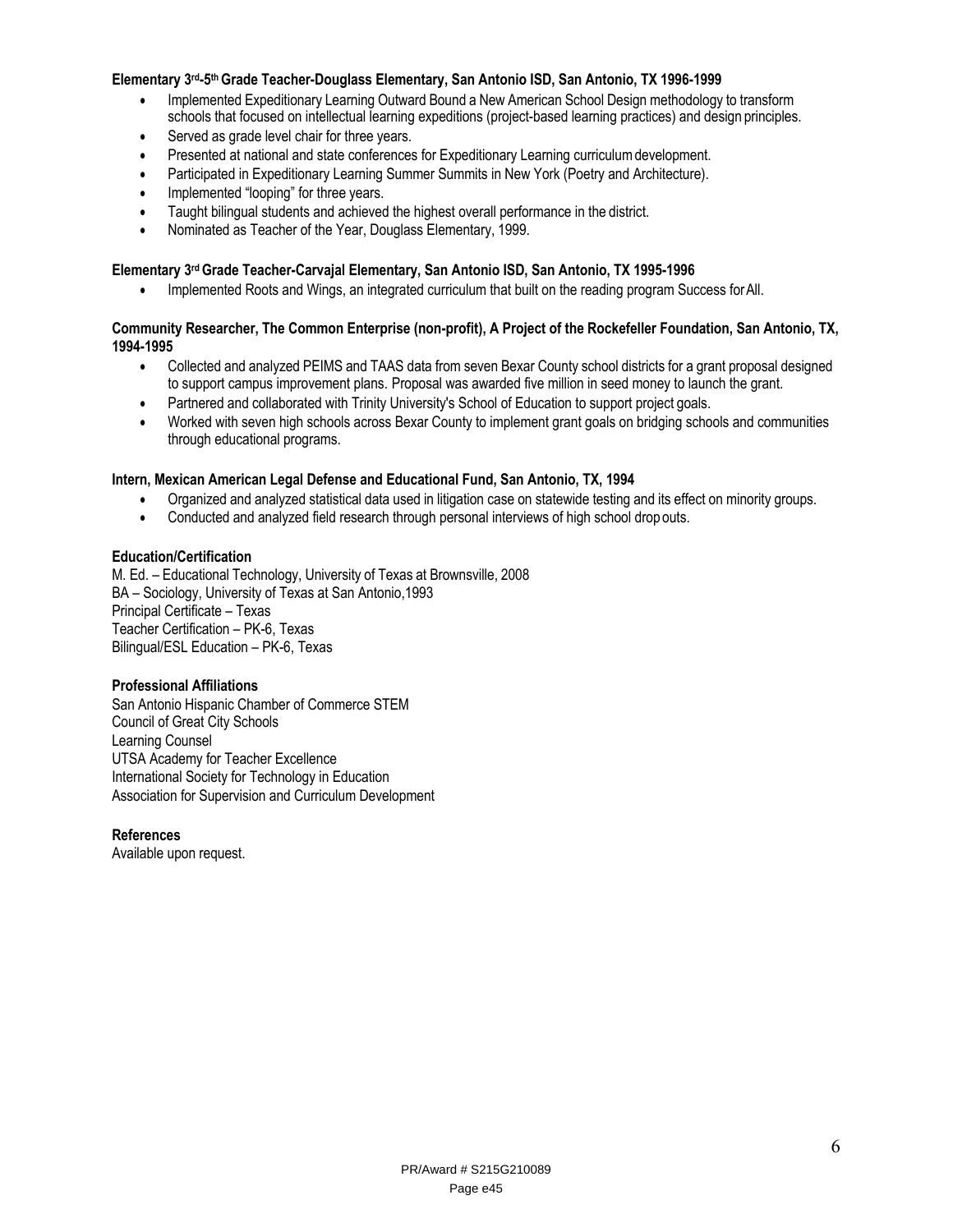



| <b>Position Title:</b> | District Coordinator, Library Innovative Approaches |
|------------------------|-----------------------------------------------------|
| <b>Job Title:</b>      | District Coordinator, Library Innovative Approaches |
| <b>Function:</b>       | Program/Project Management                          |
| <b>Family:</b>         | Program Management                                  |
|                        |                                                     |

| <b>Reports to:</b> | Executive Director, Educational Technology &      | Pay Grade:                  | W6     |  |
|--------------------|---------------------------------------------------|-----------------------------|--------|--|
|                    | <b>Extended Day</b>                               |                             |        |  |
| Terms of           | 230 days per year.                                | <b>FLSA Classification:</b> | Exempt |  |
| Employment:        | Non-Chapter 21 employment agreement.<br>$\bullet$ |                             |        |  |
|                    | Salary is in the Administrative Programs Job      |                             |        |  |
|                    | Group W6 on the SAISD Compensation Plan.          |                             |        |  |
|                    | with consideration for<br>Entry salary is at      |                             |        |  |
|                    | directly related experience.                      |                             |        |  |
| <b>Funding</b>     | This position is grant funded.                    |                             |        |  |
| Source:            |                                                   |                             |        |  |

#### **Job Scope**

Use significant independent judgment and familiarity with the field to perform work. May be responsible for the administration of various moderate and high complexity departmental programs and may lead a group of employees. May develop policies and procedures and oversee the implementation and execution of them.

#### **Position Summary**

Lead the development, coordination, implementation, communication and human resource functions of the Library Innovative Approaches Grant including professional development, library curriculum development and core content integration, literacy, technology, and STEAM/STEM alignment, and family engagement.

#### **Essential Functions / Key Responsibilities**

- 1. Develop, plan, coordinate, direct, implement, and manage the Library Innovative Approaches Grant.
- 2. Monitor grant timelines and manage grant reporting/compliance.
- 3. Oversee grant activity implementation.
- 4. Process the selection and purchase of instructional materials, including coordinating distributions.
- 5. Ensure high quality instructional programming aligned to the Bi(Literacy) Plan and Library Standards.
- 6. Conduct ongoing program assessment and evaluation.
- 7. Serve as the district liaison to community partners and governmental offices.
- 8. Manage budgets and reporting.
- 9. Keep supervisor informed on programs and activities.
- 10. Provide leadership and direction to district staff, teachers, and campus administration.
- 11. Coordinate with district and education service center staff on literacy and library supports.
- 12. Support the contracting and procurement processes.
- 13. Identity, analyze and apply research and best practices that support instructional programs.
- 14. Coordinate with campus face specialists and district family engagement staff to promote grant community activities/events.
- 15. Provide monthly updates at Library Professional Learning Network.
- 16. Provide effectives modes of communication of program offerings accessible by the District and community.

**na Jaila J**A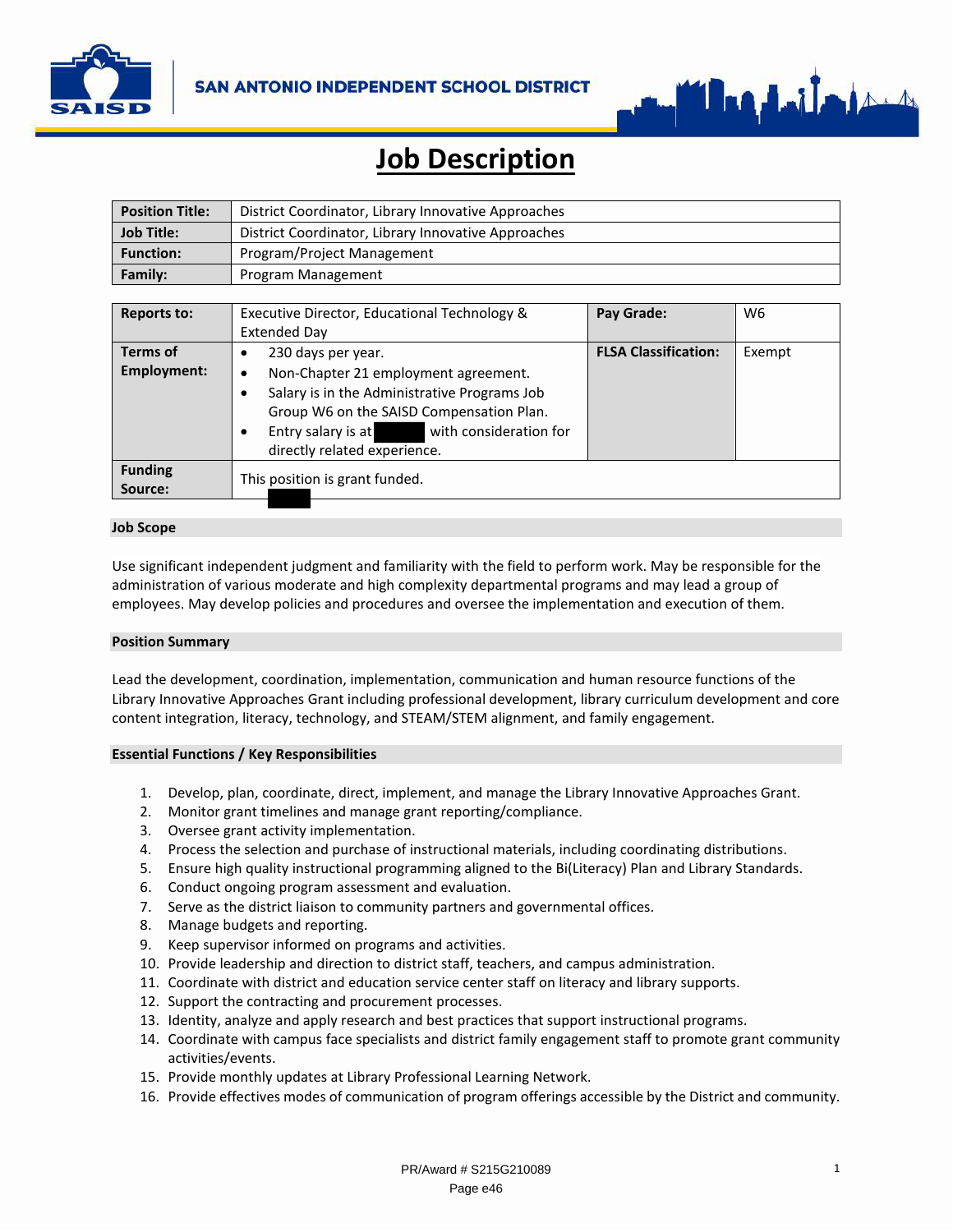



# **Job Description**

- 17. Participate in community-based forums to support Library Program awareness.
- 18. Participate in professional learning in literacy and STEM education to support program development.
- 19. Participate in e-personalized professional learning opportunities to maintain informed on job-related knowledge and skills.
- 20. Conduct professional development to teachers, librarians, and instructional assistants.
- 21. Performs other related duties as assigned within the appropriate skill and experience capabilities expected for this position.

#### **Minimum Requirements**

- Master's degree in Library Science
- Valid Texas Teacher Certification
- 3+ years of progressive related experience
- Experience in large, urban school district
- Candidate must have satisfactory outcome of fingerprinting background check. Non-refundable fee (approximately ) paid by the employee

#### **Preferred Requirements**

- 3+ years teaching
- 2+ years in administration or central office experience

#### **Knowledge, Skills & Abilities**

- Knowledge of reading and library standards
- Ability to analyze data from multiple sources to design, implement, monitor, and evaluate successful programs
- Experience in project management of large initiatives
- Ability to establish effective working relationships both within and outside of the organization including staff, parents, students, government agencies, and community
- Experience with large datasets and analyses
- Demonstrated written and oral communication skills including use of collaborative platforms
- Effective written and oral presentation skills
- Ability to effectively plan, prioritize, organize, and schedule work to meet established deadlines and goals
- Ability to manage resources and personnel
- Knowledge of local, state, and federal policies and procedures as pertains to grant program administration
- Ability to develop and deliver professional learning
- Strong organizational, communication and interpersonal skills
- Knowledge of 21<sup>st</sup> Century Learning Competencies: communication, collaboration, critical thinking, and creativity in the library environment
- Knowledge of learning management systems
- Knowledge of state curriculum (TEKS) for core content and technology applications
- Knowledge of current K-12 STEM education methodologies
- Ability to recognize sensitive issues and maintain confidentiality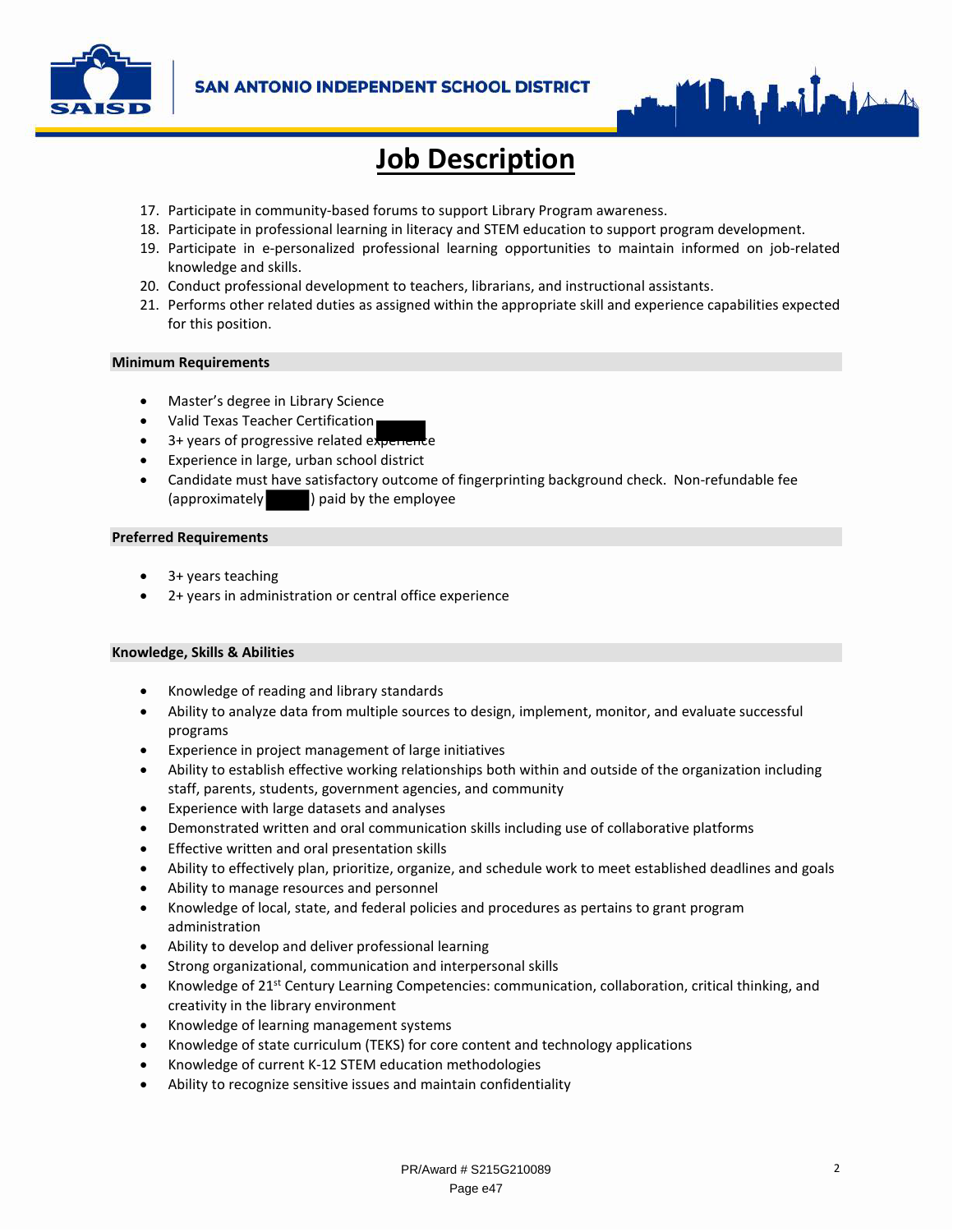



# **Job Description**

- Knowledge of cultural diversity and inclusivity as related to student performance and instructional methodology
- Demonstrated knowledge and skills using productivity tools (Microsoft Office Suite and Google); specifically, Excel/Sheets

#### **Working Conditions**

Work Environment:

- Computer, computer software programs and peripherals, teacher resource materials and equipment, copier, fax, and other equipment applicable to position.
- Frequent exposure to: temperature extremes (hot and cold), humidity extremes, noise. Occasional exposure to: biological hazards (**communicable diseases**, bacteria, insects, mold, fungi, etc.

Physical Demands/Requirements:

• Maintain emotional control under stress; work with frequent interruptions/deadlines; frequent sitting, standing, walking bing, balancing, pulling and pushing; reaching, repetitive hand motions, hearing, speaking clearly, visual acuity and prolonged data input; occasional lift/carry light, moderate 15-44 pounds.

#### **Supervisory Responsibilities / Direct Reports**

• Supervise and evaluate performance of assigned staff including professional and paraprofessional staff.

**It is the policy of San Antonio ISD not to discriminate on the basis of race, color, religion, national origin, age, sex, gender identity, gender expression, sexual orientation or disability in its vocational programs, services or activities as required by Title VI of the Civil Rights Act of 1964, as amended; Title IX of the Education Amendments of 1972; Section 504 of the Rehabilitation Act of 1973, as amended, and SAISD's board policies DIA, FFH, and FFI.** 

| -<br><b>Employee Printed</b><br>Name:<br>---- |  |  |
|-----------------------------------------------|--|--|
|                                               |  |  |

Employee Signature: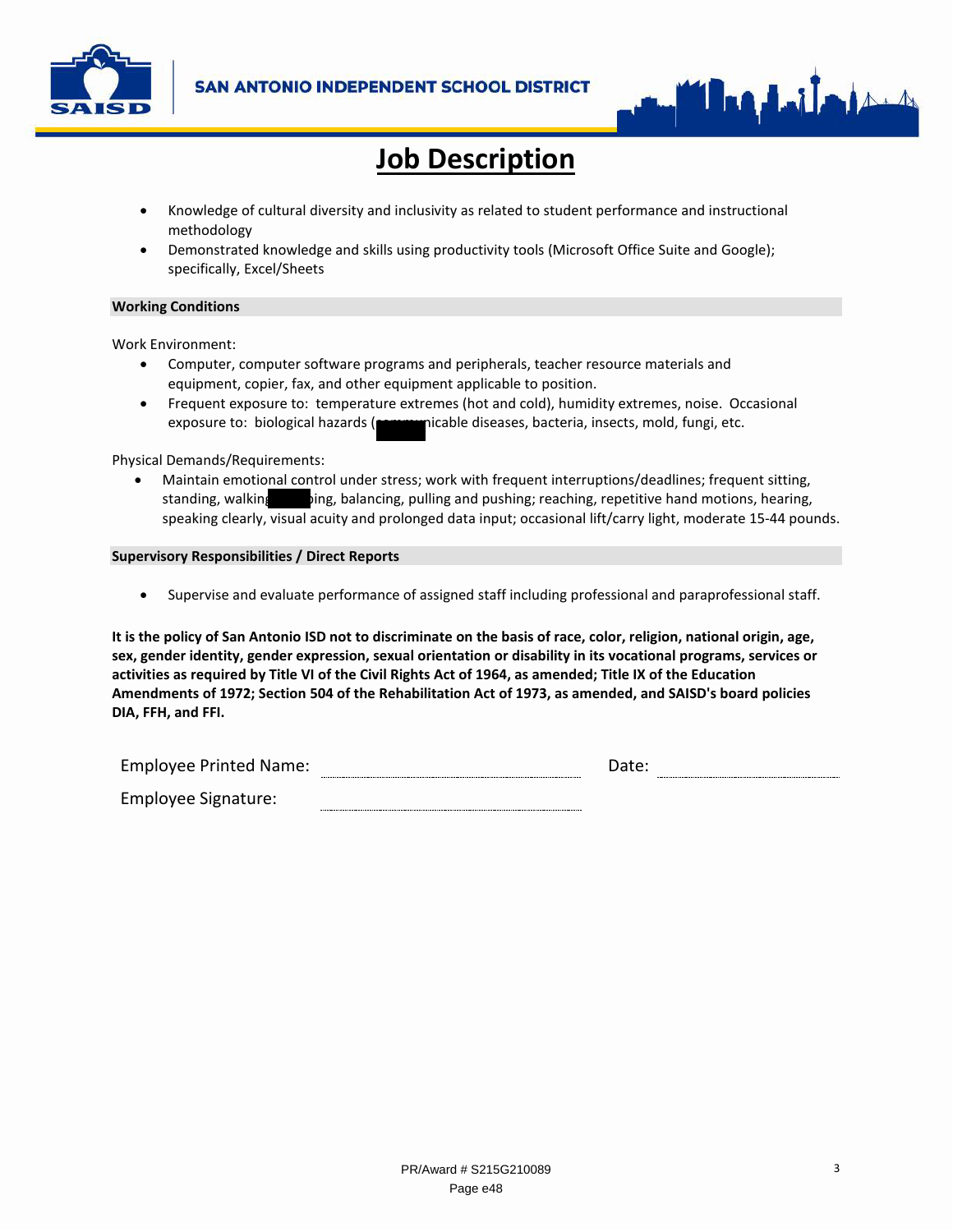

August 11, 2021

United States Department of Education 400 Maryland Avenue SW, Room 3E254 Washington, DC 20202-6450

To whom it may concern:

As the Director of BiblioTech, the nation's first all-digital public library, I am pleased to offer my enthusiastic support of San Antonio Independent School District's (SAISD) application for the Innovative Approaches to Literacy Program grant. BiblioTech stands in full support of SAISD's creative and engaging solutions to achieving successful learning outcomes for its students and has partnered with SAISD in many of these solutions since opening our doors in 2013.

BiblioTech is proud of the impact our cutting-edge digital library has had on residents of Bexar County, specifically, SAISD students. BiblioTech's mission *"To provide all Bexar County residents technology access to enhance education and literacy, promote reading as recreation and equip all members of our community with necessary tools to thrive as citizens of the digital age"* is well aligned to SAISD strategies. Our previous partnerships with SAISD included our Rolling Readers program, which transformed student commute time to digital story time for elementary students and reading time for middle and high school students through devices and wi-fi installed on school buses. Virtual book clubs, district literacy fairs, literacy based STEAM activities and the San Antonio 90 Second Newbery Film Festival, are among other partner programs.

2022 will see the opening of BiblioTech EDU a school library/public library hybrid to be housed on the shared campus of three SAISD schools. We are excited for the opportunity to provide library resources, including personalized student libraries, college ready databases, dedicated learning spaces, and supporting technology. We understand the role literacy plays in ensuring a thriving community for generations to come. Together with dedicated partners like SAISD, BiblioTech will continue to improve the quality of life SAISD students, and by extension, their families and our community.

We look forward to continuing our partnership with SAISD. Sincerely,

Laura G. Cole BiblioTech Director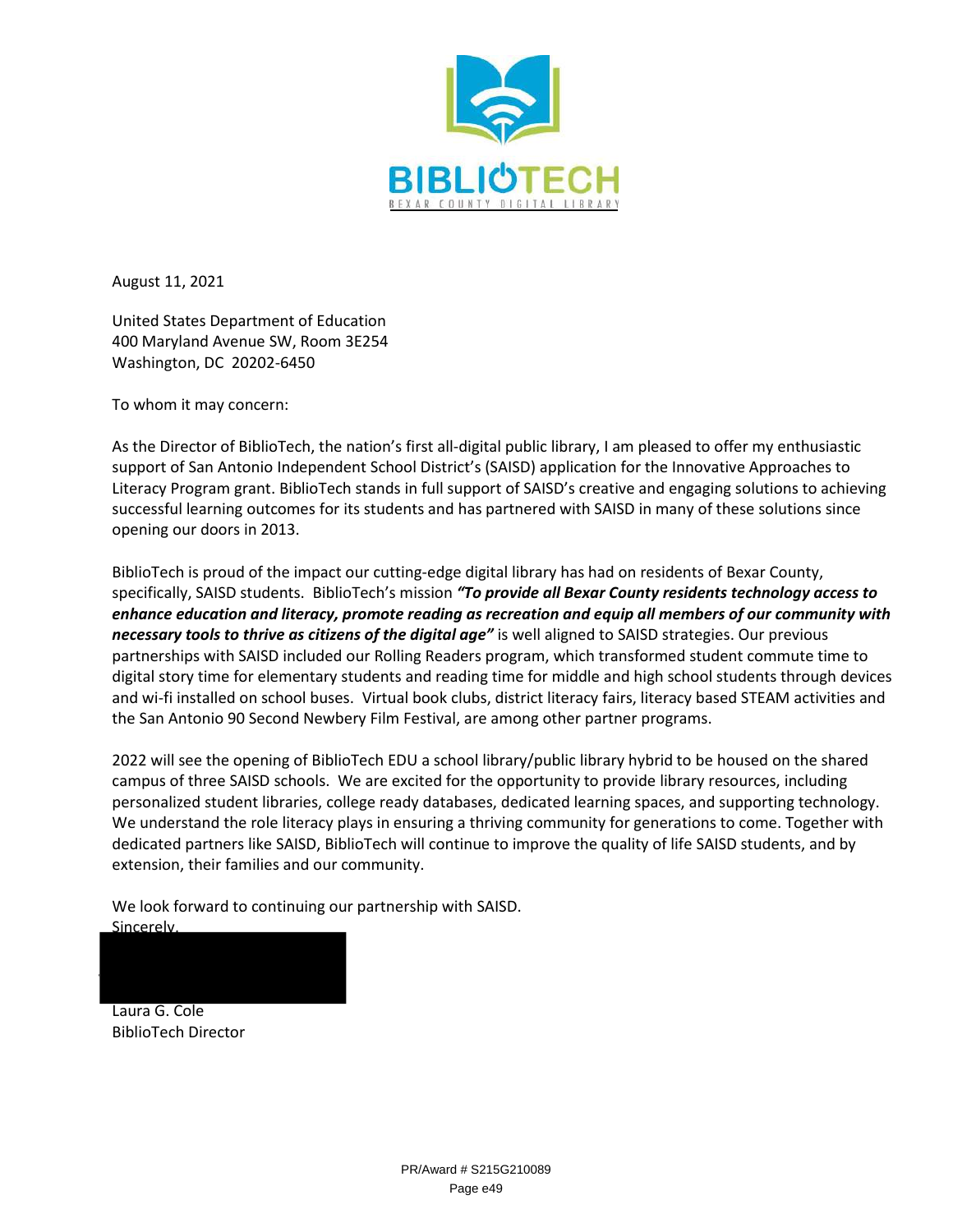## **MEMORANDUM OF AGREEMENT (MOA) SAN ANTONIO INDEPENDENT SCHOOL DISTRICT (SAISD)** AND SAN ANTONIO PUBLIC LIBRARY (SAPL)

This Memorandum of Agreement (MOA), between San Antonio Independent School District (henceforth referred to as SAISD) and the San Antonio Public Library (henceforth referred to as SAPL), will outline the roles and relationship of the entities to cooperate and work together. For the benefit of children and teens in SAISD, SAPL and SAISD will provide access to SAPL's OverDrive Digital Resource Collection through SAISD's single sign-on platform. No financial exchanges will occur as part of this MOA.

The activities of SAISD and SAPL for the purpose of this MOA are as follows:

SAISD will:

- complete and abide by all forms required by OverDrive and SAPL
- complete technical setup and maintenance as required by OverDrive for authentication to SAPL OverDrive Collection
- authenticate SAISD credentials to allow access to the SAPL Overdrive collection

SAPL will:

- complete and abide by all forms required by OverDrive and SAISD
- allow SAISD to utilize the SAPL OverDrive Collection for users with authenticated SAISD credentials
- not have access to student information
- . maintain its own Collection Development & Review Policy

## <u>Term</u>

The terms of this agreement become effective on the date it is signed by both parties. Either party may terminate this MOU at any time and will give the alternate party thirty (30) days written notice prior to such termination.

## **Modification**

Neither party may assign its rights or delegate its duties under this Understanding. Modifications within the scope of this memorandum shall be made by mutual consent of the parties, by the issuance of a written modification, signed and dated by all parties, prior to any changes being performed.

For San Antonio Independent School **District** 

## For San Antonio Public Library

**Director** 

August 23, 2018

Date

Pedro Martinez Superintendent

> PR/Award # S215G210089 Page e50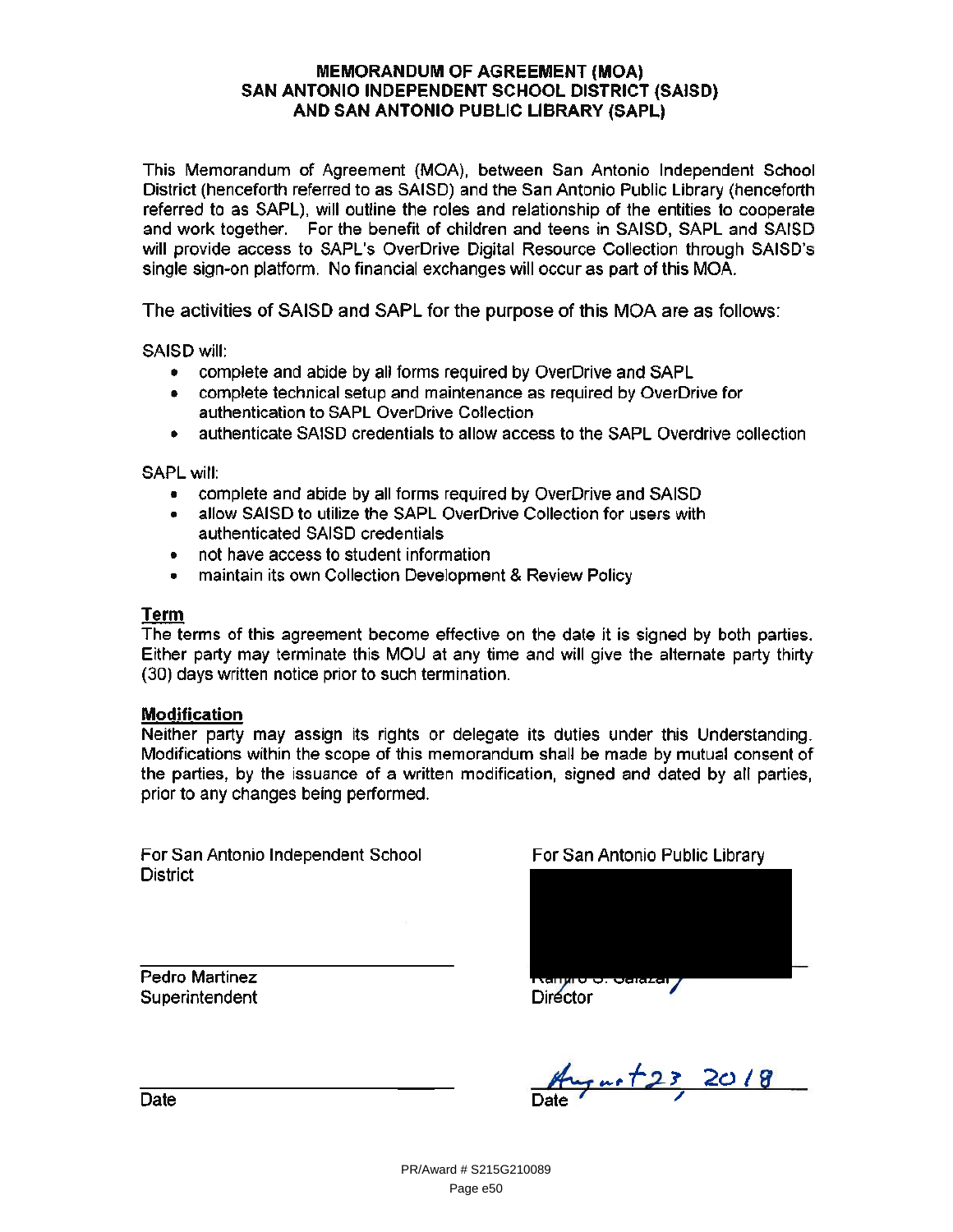

#### **Mission Statement:**

To mobilize the community to invest in student and teacher success.

#### **Executive Board**

**Ernest Bromley** Board Chair

Suzanne Peterson Immediate Past Chair

> Kelly Boswell Treasurer

Chris Quinn Secretary

Shari Albright Vice Chair, Development

Victoria Moreno-Herrera Vice Chair, Teacher Grants

Pat DiGiovanni Vice Chair, Strategic Initiatives

#### **Board of Directors**

Deborah Amini Mario Barrera Jose Ramon Campos Julian Casillas **Rick Crider** Rebecca Flores Rudy Garza Connie Gonzalez Amanda Keammerer Tuesdaé Knight Mike Grundon Carlos Maestas Tony Magaro Andrea Narendorf Robert Olivares Victoria Oviedo Debra Salge **Ron Thomas** Stephanie Ward Christine Wong Steve Young

> Superintendent Pedro Martinez

**Executive Director** Judy Geelhoed

2411 San Pedro San Antonio, TX 78212 210-554-2235 info@saisdfoundation.com SAISDFoundation.com August 11, 2021 United States Department of Education 400 Maryland Avenue SW, Room 3E254 Washington, DC 20202-6450

To whom it may concern:

As the Executive Director of the SAISD Foundation, a 501 c 3 organization that is focused on ensuring that all students and staff can thrive, I am pleased to offer my enthusiastic support of San Antonio Independent School District's (SAISD) application for the Innovative Approaches to Literacy Program grant. We stand in full support of SAISD's creative and engaging solutions to achieving successful learning outcomes for its students.

This past year in taking on Book Buddies as a program of the SAISD Foundation, we have worked closely with the Library Media Services and all school based Librarians on ensuring that tens of thousands of our students have free books to build their own personal home libraries. In doing so, we have become acutely aware of both the needs related to literacy in SAISD and the talented leadership and staff we have involved in making that work happen.

This past year, we also partnered in virtual book clubs during Covid times and are looking forward to a growing partnership with in-person book clubs this coming school year. Together with SAISD we are proud to be involved in working toward increased literacy. We know that our students first learn to read and then and only then, can read to learn.

## Sincerely,

Judy Geelhoed Executive Director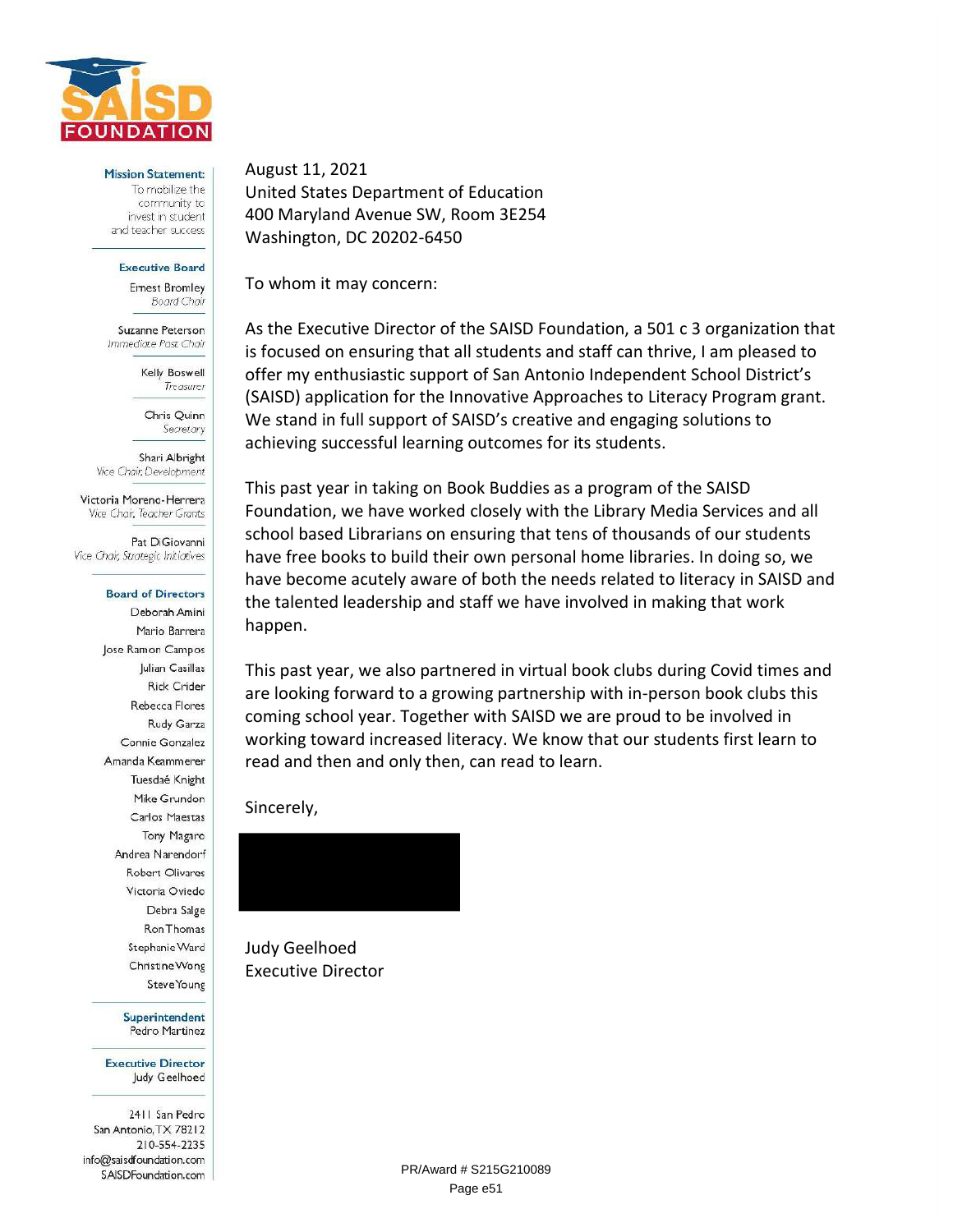# **2021 Innovative Approaches to Literacy**

San Antonio Independent School District

**The problem:** The causes of poor literacy among low income children are complex, but simple access to books is one of the biggest obstacles and perhaps the biggest opportunity - in equalizing children's literacy (Bridges, 2013). Research has also shown that increased access to libraries can make up for the effects of poverty on literacy development (Krashen, 2013).

| <b>Resources</b>                                                                                | <b>Activities</b>                                                                                                                                                                                                                                                                                                                                                                                                                                                                                                                                                                                                                                                                                                                                                                                                                                                                                        | <b>Outputs</b>                                                                                                                                                                                                                                                                                                                                                                                                                                                                                                                                                                                                                                                                                                                                                                                                                                          | <b>Outcomes</b>                                                                                                                                                                                                                                                                                                                                                                                                                                                                                                                                                                                                                                                                                                                                                               | <b>Long-term Goals</b>                                                                                                                                                                         |
|-------------------------------------------------------------------------------------------------|----------------------------------------------------------------------------------------------------------------------------------------------------------------------------------------------------------------------------------------------------------------------------------------------------------------------------------------------------------------------------------------------------------------------------------------------------------------------------------------------------------------------------------------------------------------------------------------------------------------------------------------------------------------------------------------------------------------------------------------------------------------------------------------------------------------------------------------------------------------------------------------------------------|---------------------------------------------------------------------------------------------------------------------------------------------------------------------------------------------------------------------------------------------------------------------------------------------------------------------------------------------------------------------------------------------------------------------------------------------------------------------------------------------------------------------------------------------------------------------------------------------------------------------------------------------------------------------------------------------------------------------------------------------------------------------------------------------------------------------------------------------------------|-------------------------------------------------------------------------------------------------------------------------------------------------------------------------------------------------------------------------------------------------------------------------------------------------------------------------------------------------------------------------------------------------------------------------------------------------------------------------------------------------------------------------------------------------------------------------------------------------------------------------------------------------------------------------------------------------------------------------------------------------------------------------------|------------------------------------------------------------------------------------------------------------------------------------------------------------------------------------------------|
| <b>Human Capital</b><br><b>Facilities</b><br>Funding<br><b>Resources</b><br><b>Partnerships</b> | Provide dedicated staff for<br>$\bullet$ .<br>project management and<br>implementation<br>Provide differentiated<br>$\bullet$<br>programming at 90 school<br>library locations<br>Provide literacy expert<br>$\bullet$ .<br>professional development in<br>literacy and library information<br>technology practices<br>Provide high-interest print and<br>$\bullet$<br>e-collections and software apps<br>Provide extended library hours<br>$\bullet$<br>to access library collections,<br>databases, and internet<br>Provide books to build home<br>$\bullet$<br>libraries via book clubs, library<br>fairs, parent reading sessions,<br>and grade level book challenges<br>Coordinate funding<br>$\bullet$<br>opportunities with library<br>partners to enhance book<br>distribution and library event<br>resource funding<br>Engage kindergarten parents in<br>reading training and book<br>giveaways | • Project is managed with<br>efficiently and efficacy<br>• All district libraries offer<br>differentiated supports either<br>through collections, resources,<br>and/or book distributions<br>Teachers and librarians receive<br>$\bullet$<br>high-quality professional<br>development<br>Parents receive high-quality<br>expert training on reading for<br>young children<br>• Students will have access to<br>new high-interest collections<br>and supports to build a home<br>library<br>• Students will have opportunities<br>to participate in library events<br>and reading challenges<br>• Students will have access to<br>modern STEAM/STEM-related<br>resources for inquiry<br>Partnerships will enhance<br>resources for students and<br>families<br>• Students will have access to<br>libraries after hours in a safe<br>learning environment | • Project timeline and evaluation<br>measurements are met to<br>ensure project success<br>• SAISD students identified as<br>economically disadvantaged,<br>emergent bilinguals, low reading<br>performance, and emergent<br>readers in have improved<br>reading and/or content<br>performance<br>Parents will increase reading<br>$\bullet$<br>engagement at home<br>• Partners will increase local<br>library collection usage and<br>family participation<br>• Students will experience early<br><b>STEM</b> fields exploration<br>• Library collections will be<br>diverse to meet student needs<br>and interests<br>Increased use of high school<br>◆<br>libraries after hours<br>• Teachers and librarians will<br>utilize reading and information<br>literacy practices | • Improved student<br>achievement and growth<br>Improved library programs<br>$\bullet$<br>Early STEM field exploration<br>$\bullet$<br>Increased parent<br>$\bullet$<br>engagement in literacy |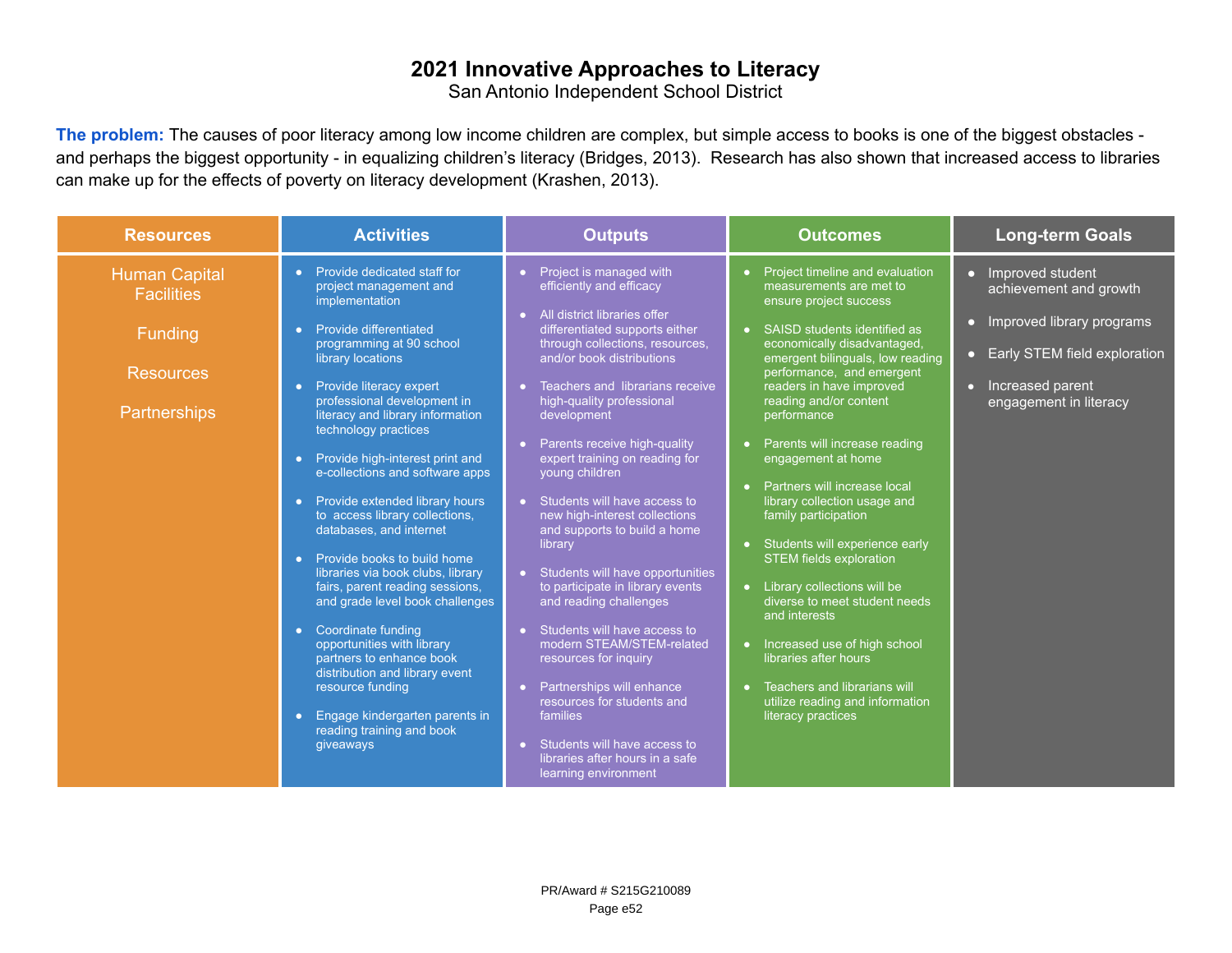# **Budget Narrative File(s)**

|                                | * Mandatory Budget Narrative Filename: 1234-5-Year Federal Budget_Innovative Approaches t |
|--------------------------------|-------------------------------------------------------------------------------------------|
| Add Mandatory Budget Narrative | Delete Mandatory Budget Narrative   View Mandatory Budget Narrative                       |
|                                |                                                                                           |

To add more Budget Narrative attachments, please use the attachment buttons below.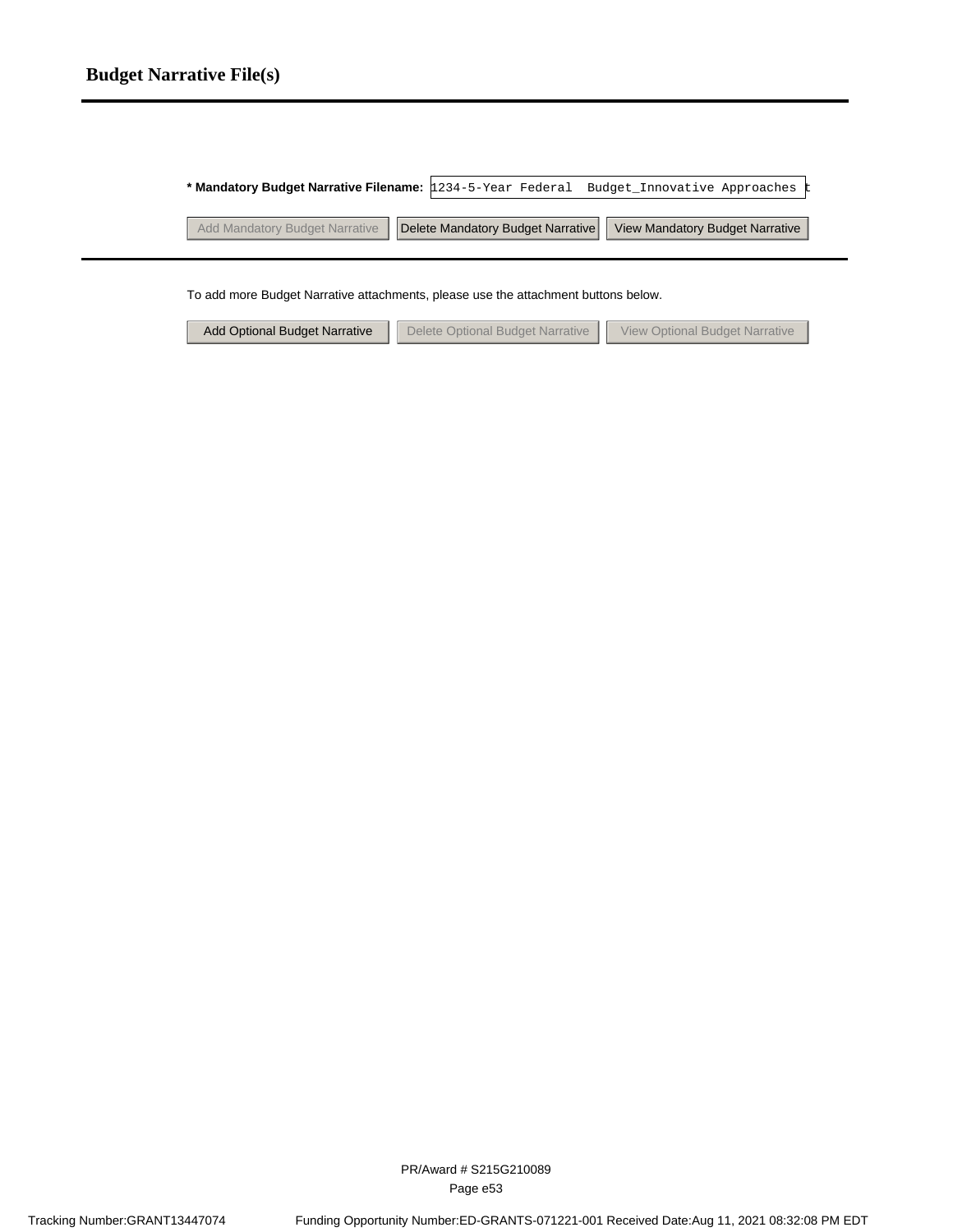| <b>BUDGET CATEGORY</b> |         |                                               |                                              | Year 4:               |                 |
|------------------------|---------|-----------------------------------------------|----------------------------------------------|-----------------------|-----------------|
|                        | Year 1: | Year 2:                                       | Year 3:                                      | $ $ Oct. 1, 2024- $ $ | Year 5:         |
|                        |         | Oct. 1, 2021-   Oct. 1, 2022-   Oct. 1, 2023- |                                              | Sept. 30.             | Oct. 1, 2025-   |
|                        |         |                                               | Sept. 30, 2022 Sept. 30, 2023 Sept. 30, 2024 | 2025                  | Sept. 30, 2026: |

#### 1. PERSONNEL

| All personnel receive 2% cost-of-living increase each year              |                               |  |
|-------------------------------------------------------------------------|-------------------------------|--|
| Digital Teacher Librarian (DTL) Facilitator (100%): One (1) DTL to      |                               |  |
| lead the coordination, facilitation and implementation of the grant     |                               |  |
| project strategies aligned to library standards and professional        |                               |  |
| learning activities. Provide a full range of technical and              |                               |  |
| professional support to project schools. \$<br>/year x 1                |                               |  |
| Extra duty pay for Librarians to work extended hours at the high        |                               |  |
| school level: 12 Librarians x 6 hours per week, 29 weeks (librarians    |                               |  |
| $  \omega \sin \theta  $ /per hour)                                     |                               |  |
| Extra duty pay for Librarians to work extended hours for                |                               |  |
| kindergarten reading sessions: 57 Librarians x 2 hours per week,        |                               |  |
| 18 days (librarians $@$ \$ /per hour)                                   |                               |  |
|                                                                         | <b>TOTAL PERSONNEL:</b>       |  |
|                                                                         |                               |  |
| 2. FRINGE BENEFITS                                                      |                               |  |
| <b>Social Security:</b><br>x total personnel cost                       |                               |  |
| Worker's compensation: 1% x total personnel cost                        |                               |  |
| Teacher Retirement System (TRS) contribution:<br>x total personnel cost |                               |  |
| Unemployment: $\frac{1}{2}$ x                                           |                               |  |
| Health/dental/life insurance: \$<br>/employee x                         |                               |  |
|                                                                         | <b>TOTAL FRINGE BENEFITS:</b> |  |
| 3. TRAVEL                                                               |                               |  |
|                                                                         |                               |  |
| Librarianss to attend the Region XX Conference in San Antonio in        |                               |  |
|                                                                         | <b>TOTAL TRAVEL:</b>          |  |
| 4. EQUIPMENT                                                            |                               |  |
|                                                                         | <b>TOTAL EQUIPMENT:</b>       |  |
|                                                                         |                               |  |
| 5. SUPPLIES                                                             |                               |  |
| Laptop for Digital Teacher Librarian Facilitator: \$<br>/each x 1       |                               |  |
| Supplies for community engagement activities                            |                               |  |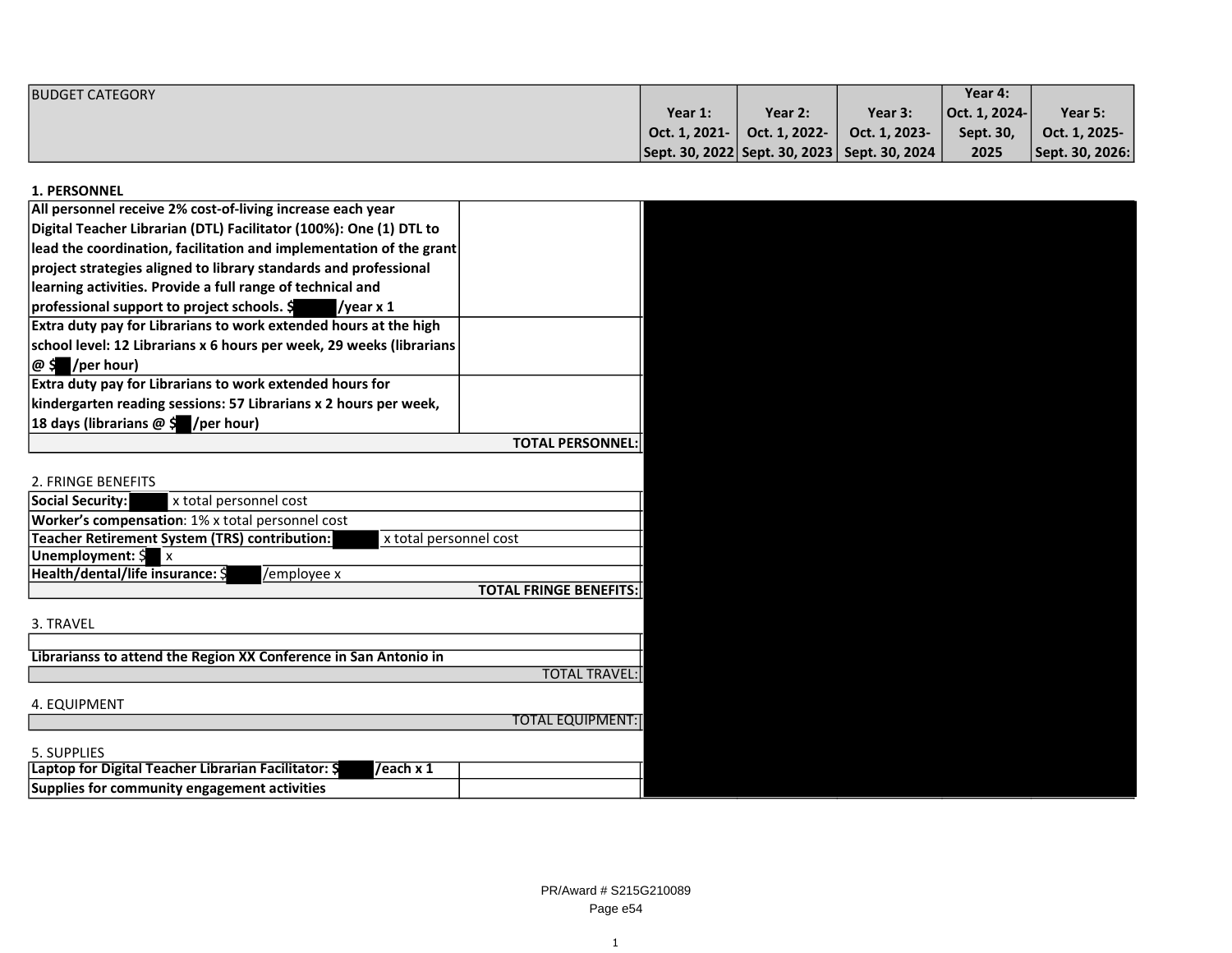| eBooks to promote reading across all core content areas including                                                            |                                 |  |
|------------------------------------------------------------------------------------------------------------------------------|---------------------------------|--|
| dual language supports: ~500 perpetual multi-user licenses for K-                                                            |                                 |  |
| 12 (40 per grade level to be accessed at the same time for every                                                             |                                 |  |
| student in the same grade level.) + number of books to be<br>pooks for nead-A-coud events for kindergarten parents with book |                                 |  |
| give-a-ways: 2 events (Fall & Spring) x \$<br>for each event +                                                               |                                 |  |
| number of books to be determined<br>אסטא דטר ווכב מוזכותומנוטה ממרוווק גוסטא רכממותקט, גוסטא נמואט, גוסטא                    |                                 |  |
| trailers: Two (2) or more for all 4th graders in Year 1; two (2) or                                                          |                                 |  |
| more for all 4th and 8th graders in Year 2 & 3<br>Printing of library marketing posters, student created book                |                                 |  |
| markers, publications, and badging passports: \$<br>per campus x                                                             |                                 |  |
| per campus x 60 campuses in Year 2-5<br>60 campuses in Year 1;<br><del>corritore such as Donne</del>                         |                                 |  |
| <b>tablets</b>                                                                                                               |                                 |  |
| <b>Unline learning management system to document student</b>                                                                 |                                 |  |
| campaigns and challenges: 13,000+ licenses per year<br>Books to give as rewards through reading competitions held in Fall    |                                 |  |
| and Spring of each year                                                                                                      |                                 |  |
| collaborative makespaces & digital tools to create a 21st century                                                            |                                 |  |
| learning library at all participating campuses                                                                               |                                 |  |
|                                                                                                                              | <b>TOTAL SUPPLIES:</b>          |  |
|                                                                                                                              |                                 |  |
| 8. OTHER<br><b>OTHER</b>                                                                                                     |                                 |  |
|                                                                                                                              |                                 |  |
|                                                                                                                              |                                 |  |
|                                                                                                                              | <b>TOTAL OTHER:</b>             |  |
| <b>9. TOTAL DIRECT COSTS</b>                                                                                                 |                                 |  |
| 10. INDIRECT COSTS** @<br>of total direct costs                                                                              |                                 |  |
| <b>11. TRAINING STIPENDS</b>                                                                                                 | <b>TOTAL TRAINING STIPENDS:</b> |  |
| <b>12. TOTAL COSTS</b>                                                                                                       |                                 |  |
|                                                                                                                              |                                 |  |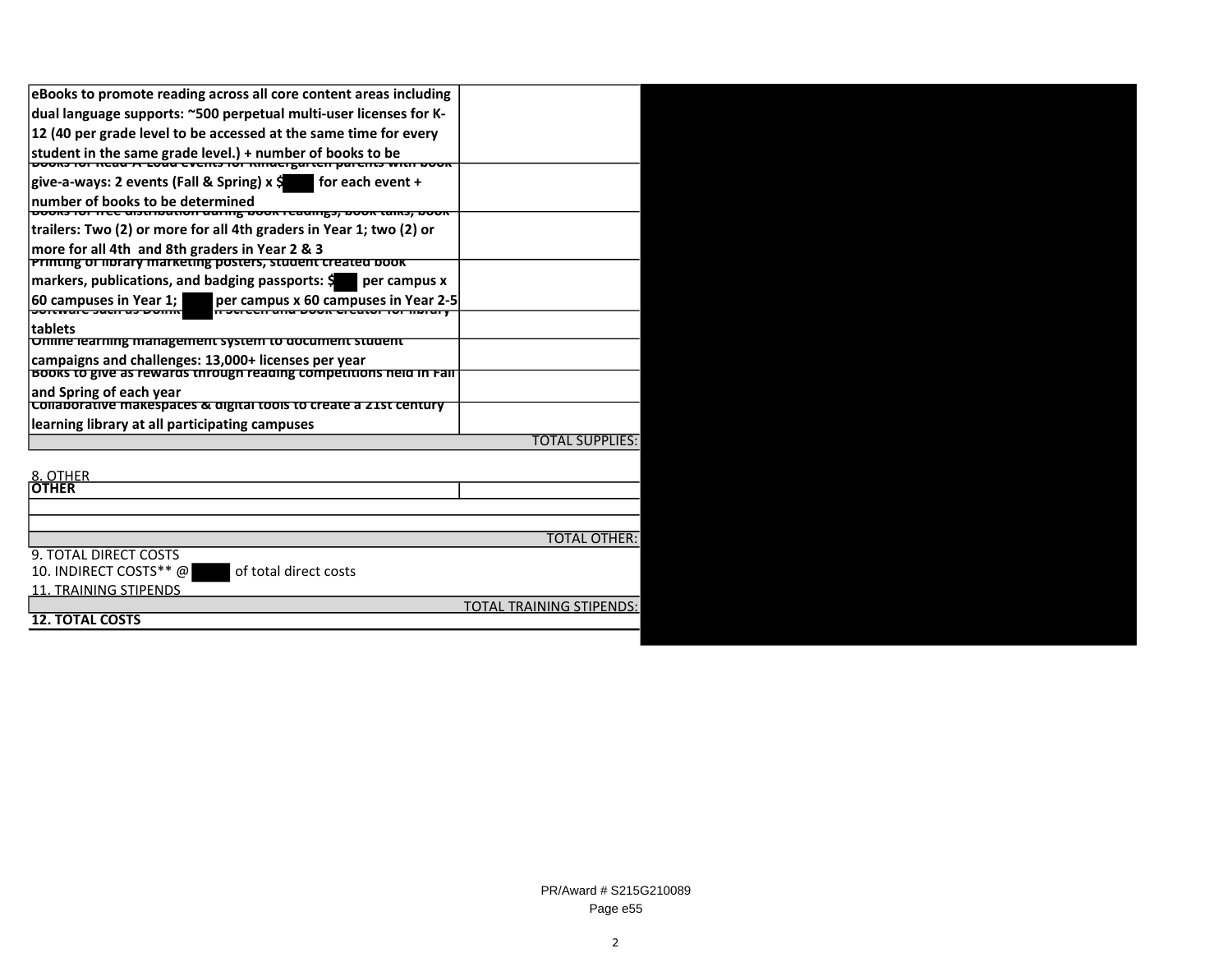PR/Award # S215G210089 Page e56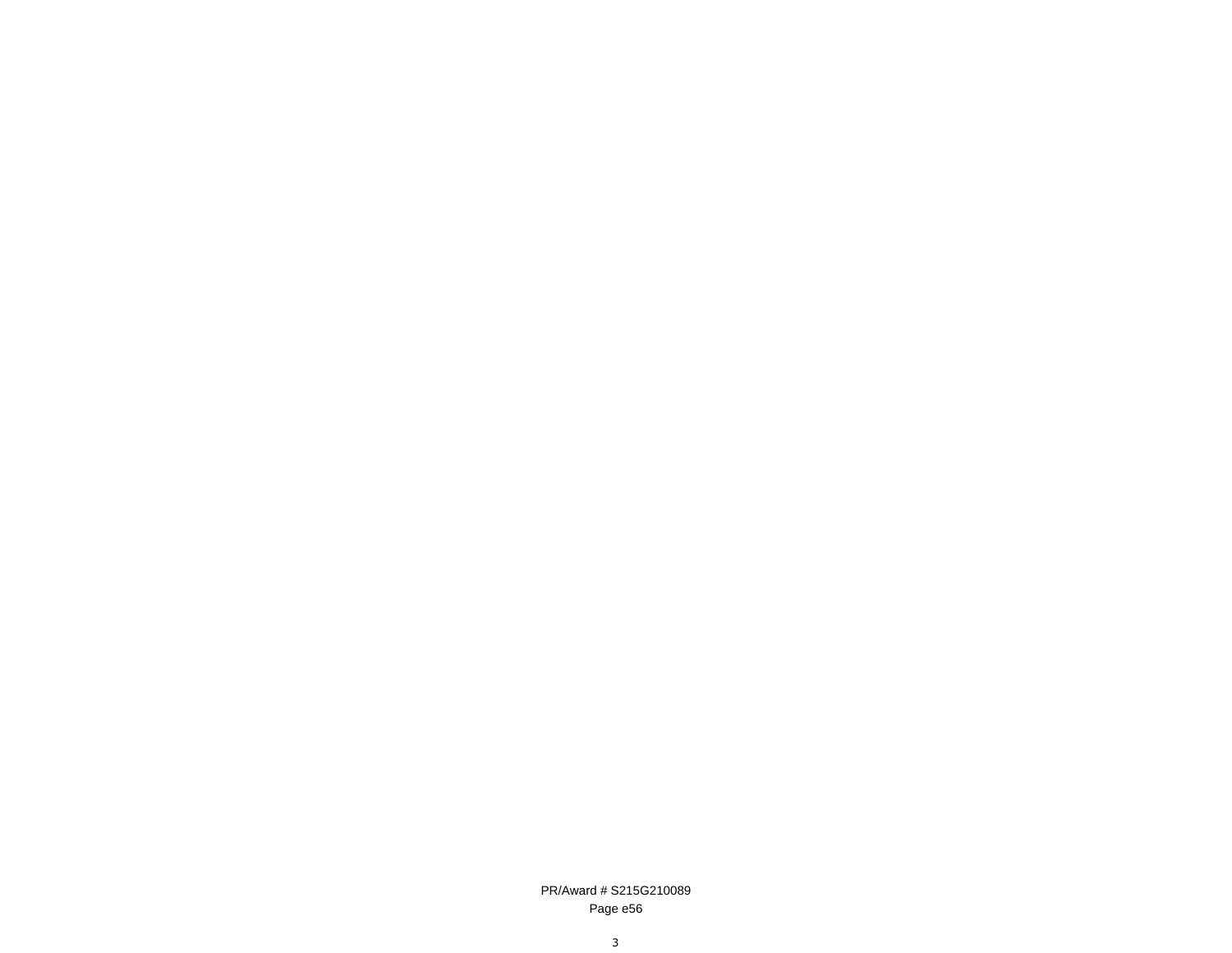

# **U.S. DEPARTMENT OF EDUCATION BUDGET INFORMATION NON-CONSTRUCTION PROGRAMS**

OMB Number: 1894-0008 Expiration Date: 09/30/2023

|  | Name of Institution/Organization |
|--|----------------------------------|
|--|----------------------------------|

San Antonio Independent School District

Applicants requesting funding for only one year should complete the column under "Project Year 1." Applicants requesting funding for multi-year grants should complete all applicable columns. Please read all instructions before completing form.

# **SECTION A - BUDGET SUMMARY U.S. DEPARTMENT OF EDUCATION FUNDS**

| <b>Budget</b><br>Categories |                           | Project Year 1<br>(a)                               | Project Year 2<br>(b)                                                                            | Project Year 3<br>(C)                                                                           | Project Year 4<br>(d)                                                                                                                                                                          | Project Year 5<br>(e) | Project Year 6<br>(f)                                                                   | Project Year 7<br>(g) | Total<br>(h)                                                                                           |
|-----------------------------|---------------------------|-----------------------------------------------------|--------------------------------------------------------------------------------------------------|-------------------------------------------------------------------------------------------------|------------------------------------------------------------------------------------------------------------------------------------------------------------------------------------------------|-----------------------|-----------------------------------------------------------------------------------------|-----------------------|--------------------------------------------------------------------------------------------------------|
| 1. Personnel                |                           |                                                     |                                                                                                  |                                                                                                 |                                                                                                                                                                                                |                       |                                                                                         |                       |                                                                                                        |
|                             | 2. Fringe Benefits        |                                                     |                                                                                                  |                                                                                                 |                                                                                                                                                                                                |                       |                                                                                         |                       |                                                                                                        |
| 3. Travel                   |                           |                                                     |                                                                                                  |                                                                                                 |                                                                                                                                                                                                |                       |                                                                                         |                       |                                                                                                        |
| 4. Equipment                |                           |                                                     |                                                                                                  |                                                                                                 |                                                                                                                                                                                                |                       |                                                                                         |                       |                                                                                                        |
| 5. Supplies                 |                           |                                                     |                                                                                                  |                                                                                                 |                                                                                                                                                                                                |                       |                                                                                         |                       |                                                                                                        |
|                             | 6. Contractual            |                                                     |                                                                                                  |                                                                                                 |                                                                                                                                                                                                |                       |                                                                                         |                       |                                                                                                        |
|                             | 7. Construction           |                                                     |                                                                                                  |                                                                                                 |                                                                                                                                                                                                |                       |                                                                                         |                       |                                                                                                        |
| 8. Other                    |                           |                                                     |                                                                                                  |                                                                                                 |                                                                                                                                                                                                |                       |                                                                                         |                       |                                                                                                        |
| $(lines 1-8)$               | 9. Total Direct Costs     |                                                     |                                                                                                  |                                                                                                 |                                                                                                                                                                                                |                       |                                                                                         |                       |                                                                                                        |
|                             | 10. Indirect Costs*       |                                                     |                                                                                                  |                                                                                                 |                                                                                                                                                                                                |                       |                                                                                         |                       |                                                                                                        |
|                             | 11. Training Stipends     |                                                     |                                                                                                  |                                                                                                 |                                                                                                                                                                                                |                       |                                                                                         |                       |                                                                                                        |
| (lines 9-11)                | 12. Total Costs           |                                                     |                                                                                                  |                                                                                                 |                                                                                                                                                                                                |                       |                                                                                         |                       |                                                                                                        |
|                             |                           |                                                     |                                                                                                  |                                                                                                 | *Indirect Cost Information (To Be Completed by Your Business Office): If you are requesting reimbursement for indirect costs on line 10, please answer the following questions:                |                       |                                                                                         |                       |                                                                                                        |
| (1)                         |                           |                                                     |                                                                                                  | Do you have an Indirect Cost Rate Agreement approved by the Federal government?                 | $\boxtimes$ Yes                                                                                                                                                                                | No                    |                                                                                         |                       |                                                                                                        |
| (2)                         |                           | If yes, please provide the following information:   |                                                                                                  |                                                                                                 |                                                                                                                                                                                                |                       |                                                                                         |                       |                                                                                                        |
|                             |                           | Period Covered by the Indirect Cost Rate Agreement: |                                                                                                  | From: 07/01/2021                                                                                | 07/31/2021<br>To:                                                                                                                                                                              | (mm/dd/yyyy)          |                                                                                         |                       |                                                                                                        |
|                             |                           | Approving Federal agency:                           | ED<br>$\bowtie$                                                                                  | Other (please specify):                                                                         | Texas Education Agency in cooperation with ED                                                                                                                                                  |                       |                                                                                         |                       |                                                                                                        |
|                             | The Indirect Cost Rate is |                                                     | $4.74\%$                                                                                         |                                                                                                 |                                                                                                                                                                                                |                       |                                                                                         |                       |                                                                                                        |
| (3)                         |                           |                                                     |                                                                                                  | program or a restricted rate program, do you want to use the de minimis rate of 10% of MTDC?    | If this is your first Federal grant, and you do not have an approved indirect cost rate agreement, are not a State, Local government or Indian Tribe, and are not funded under a training rate | l Yes<br> No          |                                                                                         |                       | If yes, you must comply with the requirements of 2 CFR § 200.414(f).                                   |
| (4)                         |                           |                                                     |                                                                                                  |                                                                                                 | If you do not have an approved indirect cost rate agreement, do you want to use the temporary rate of 10% of budgeted salaries and wages?                                                      |                       |                                                                                         |                       |                                                                                                        |
|                             | ∣ Yes                     |                                                     |                                                                                                  |                                                                                                 | No If yes, you must submit a proposed indirect cost rate agreement within 90 days after the date your grant is awarded, as required by 34 CFR § 75.560.                                        |                       |                                                                                         |                       |                                                                                                        |
| (5)                         |                           |                                                     |                                                                                                  | For Restricted Rate Programs (check one) -- Are you using a restricted indirect cost rate that: |                                                                                                                                                                                                |                       |                                                                                         |                       |                                                                                                        |
|                             |                           |                                                     | $\vert\chi\vert$ is included in your approved indirect Cost Rate Agreement? Or, $\vert\;\;\vert$ |                                                                                                 | Complies with 34 CFR 76.564(c)(2)?                                                                                                                                                             |                       | The Restricted Indirect Cost Rate is                                                    |                       | %.<br>4.74                                                                                             |
| (6)                         |                           |                                                     | For Training Rate Programs (check one) -- Are you using a rate that:                             |                                                                                                 |                                                                                                                                                                                                |                       |                                                                                         |                       | PR/Award # S215G239RBRuded in your approved Indirect Cost Rate Agreement, because it is lower than the |
|                             |                           |                                                     |                                                                                                  | Is based on the training rate of 8 percent of MTDC (See EDGAR § 75.562(c)(4))                   |                                                                                                                                                                                                |                       | Page estable training rate of 8 percent of MTDC (See EDGAR $\frac{8}{9}$ 75.562(c)(4))? |                       |                                                                                                        |
| $FD$ 524                    |                           |                                                     |                                                                                                  |                                                                                                 |                                                                                                                                                                                                |                       |                                                                                         |                       |                                                                                                        |

ED 524<br>Tracking Number:GRANT13447074

Funding Opportunity Number:ED-GRANTS-071221-001 Received Date:Aug 11, 2021 08:32:08 PM EDT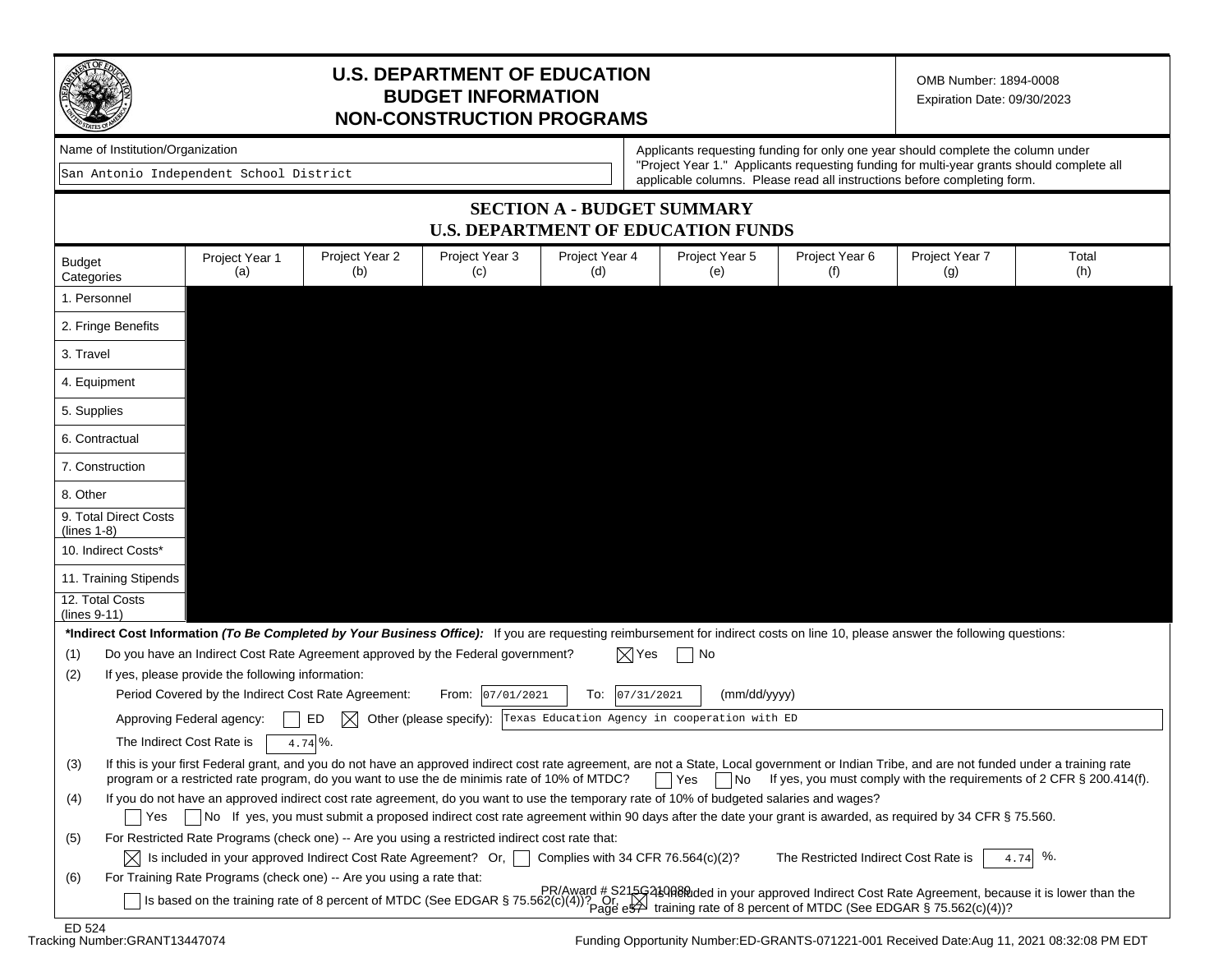| Name of Institution/Organization                                                                                             |                                                               |  |  |                                                                                                                                                                                                                                                                    |  |                       |                       |                       |              |  |
|------------------------------------------------------------------------------------------------------------------------------|---------------------------------------------------------------|--|--|--------------------------------------------------------------------------------------------------------------------------------------------------------------------------------------------------------------------------------------------------------------------|--|-----------------------|-----------------------|-----------------------|--------------|--|
| San Antonio Independent School District                                                                                      |                                                               |  |  | Applicants requesting funding for only one year<br>should complete the column under "Project Year<br>1." Applicants requesting funding for multi-year<br>grants should complete all applicable columns.<br>Please read all instructions before completing<br>form. |  |                       |                       |                       |              |  |
|                                                                                                                              | <b>SECTION B - BUDGET SUMMARY</b><br><b>NON-FEDERAL FUNDS</b> |  |  |                                                                                                                                                                                                                                                                    |  |                       |                       |                       |              |  |
| Project Year 1<br>Project Year 2<br>Project Year 3<br>Project Year 4<br><b>Budget Categories</b><br>(a)<br>(b)<br>(c)<br>(d) |                                                               |  |  |                                                                                                                                                                                                                                                                    |  | Project Year 5<br>(e) | Project Year 6<br>(f) | Project Year 7<br>(g) | Total<br>(h) |  |
| 1. Personnel                                                                                                                 |                                                               |  |  |                                                                                                                                                                                                                                                                    |  |                       |                       |                       |              |  |
| 2. Fringe Benefits                                                                                                           |                                                               |  |  |                                                                                                                                                                                                                                                                    |  |                       |                       |                       |              |  |
| 3. Travel                                                                                                                    |                                                               |  |  |                                                                                                                                                                                                                                                                    |  |                       |                       |                       |              |  |
| 4. Equipment                                                                                                                 |                                                               |  |  |                                                                                                                                                                                                                                                                    |  |                       |                       |                       |              |  |
| 5. Supplies                                                                                                                  |                                                               |  |  |                                                                                                                                                                                                                                                                    |  |                       |                       |                       |              |  |
| 6. Contractual                                                                                                               |                                                               |  |  |                                                                                                                                                                                                                                                                    |  |                       |                       |                       |              |  |
| 7. Construction                                                                                                              |                                                               |  |  |                                                                                                                                                                                                                                                                    |  |                       |                       |                       |              |  |
| 8. Other                                                                                                                     |                                                               |  |  |                                                                                                                                                                                                                                                                    |  |                       |                       |                       |              |  |
| 9. Total Direct Costs<br>$(lines 1-8)$                                                                                       |                                                               |  |  |                                                                                                                                                                                                                                                                    |  |                       |                       |                       |              |  |
| 10. Indirect Costs                                                                                                           |                                                               |  |  |                                                                                                                                                                                                                                                                    |  |                       |                       |                       |              |  |
| 11. Training Stipends                                                                                                        |                                                               |  |  |                                                                                                                                                                                                                                                                    |  |                       |                       |                       |              |  |
| 12. Total Costs<br>(lines 9-11)                                                                                              |                                                               |  |  |                                                                                                                                                                                                                                                                    |  |                       |                       |                       |              |  |
| <b>SECTION C - BUDGET NARRATIVE (see instructions)</b>                                                                       |                                                               |  |  |                                                                                                                                                                                                                                                                    |  |                       |                       |                       |              |  |

ED 524